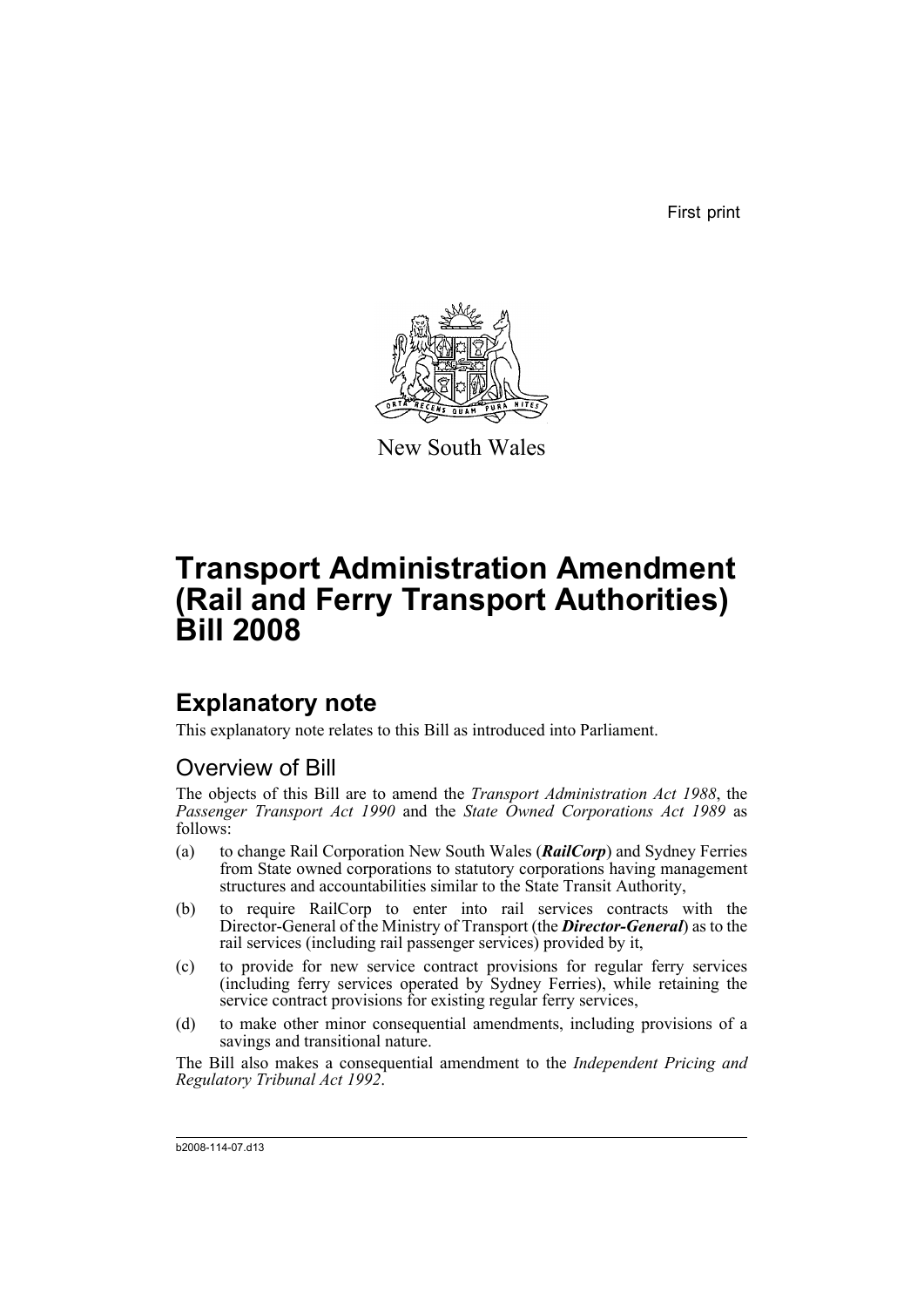Explanatory note

# Outline of provisions

**Clause 1** sets out the name (also called the short title) of the proposed Act.

**Clause 2** provides for the commencement of the proposed Act on a day or days to be appointed by proclamation.

**Clause 3** is a formal provision that gives effect to the amendments to the Acts set out in Schedules 1–4.

**Clause 4** provides for the repeal of the proposed Act after all the amendments made by the proposed Act have commenced. Once the amendments have commenced the proposed Act will be spent and section 30 of the *Interpretation Act 1987* provides that the repeal of an amending Act does not affect the amendments made by that Act.

## **Schedule 1 Amendments relating to constitution of RailCorp**

### **Schedule 1.1 Transport Administration Act 1988 No 109**

**Schedule 1.1 [1]** amends section 3 of the *Transport Administration Act 1988* (the *Transport Administration Act*) to extend provisions contained in that Act that relate to transport authorities that are not State owned corporations to RailCorp.

**Schedule 1.1 [3]** amends section 4 of the Transport Administration Act to remove the provision that inserted RailCorp into the *State Owned Corporations Act 1989* (the *SOC Act*) and to insert instead a provision declaring RailCorp to be a NSW Government Agency. This has the effect of making RailCorp a statutory body representing the Crown. **Schedule 1.1 [2], [4] and [7]** make consequential amendments.

**Schedule 1.1 [5]** amends section 10 of the Transport Administration Act to confer on RailCorp functions relating to land acquisition, engines and other plant and equipment, the making of contracts and arrangements for works and services and other matters and the appointment of agents. These functions reflect the functions conferred on the State Transit Authority and include functions that were formerly conferred on RailCorp under the SOC Act

**Schedule 1.1 [6]** inserts proposed section 11A into the Transport Administration Act to make RailCorp's power to sell, lease or otherwise dispose of land subject to Ministerial approval in certain circumstances, including any lease for a term exceeding 5 years. This reflects the restrictions currently imposed on the State Transit Authority.

**Schedule 1.1 [8]** substitutes Division 4, and repeals Division 5, of Part 2 of the Transport Administration Act to substitute the existing management structure that is suitable for a State owned corporation with a new management structure that is suitable for a statutory corporation that is not such a corporation. The proposed Division: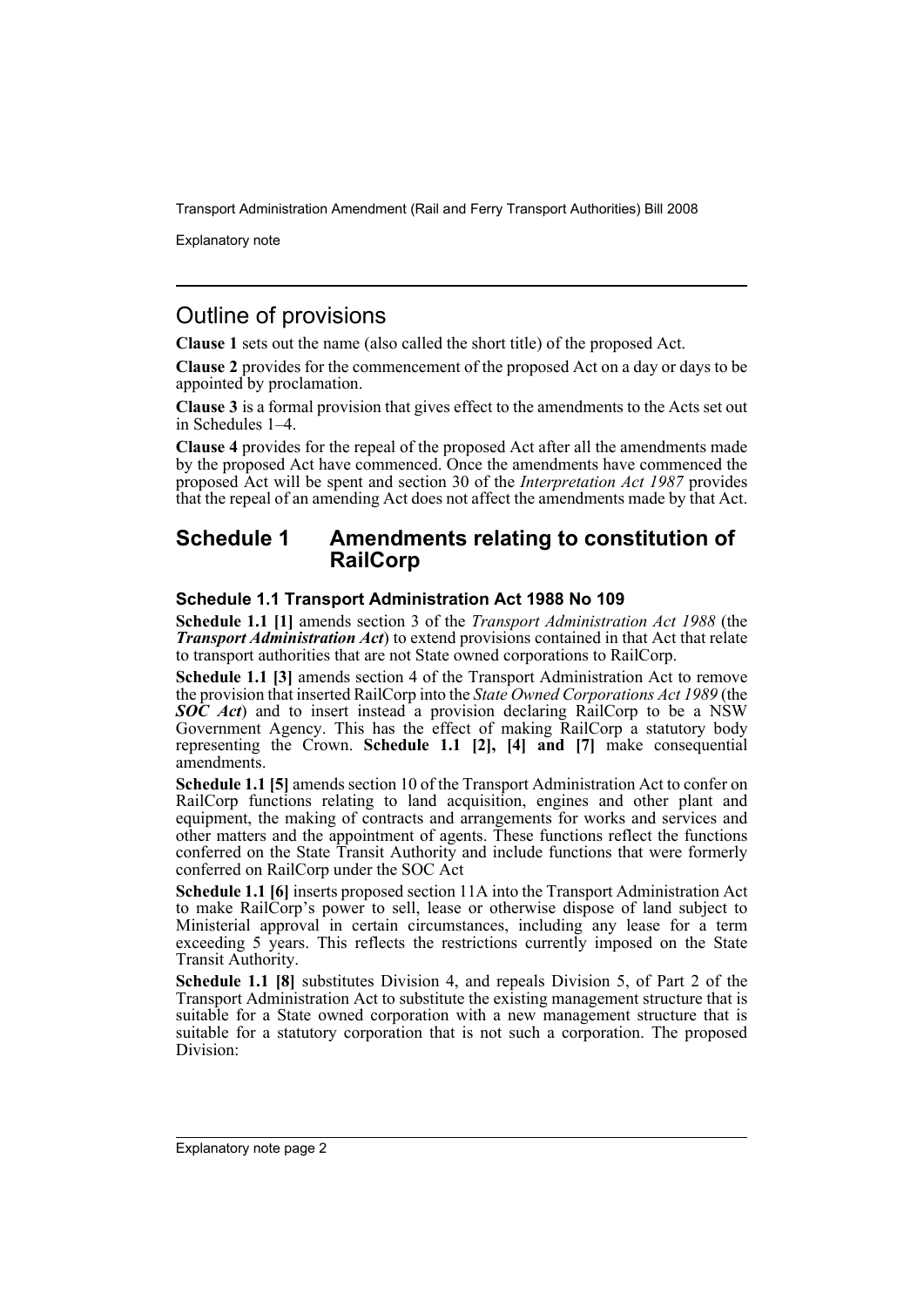Explanatory note

- (a) constitutes a new RailCorp Board, consisting of the Chief Executive Officer and 4–7 members (proposed section 13) and confers on the Board the function of determining the policies of RailCorp (proposed section 14), and
- (b) provides for the Governor to appoint a Chief Executive Officer of RailCorp who is to manage and control the affairs of RailCorp in accordance with the Board's policies (proposed sections 15 and 16), and
- (c) enables the Minister to give written directions to the Board and requires the Board and the Chief Executive Officer to ensure that RailCorp complies with the directions, subject to a right to seek a review of directions (other than directions involving urgency or public safety) that may affect RailCorp financially or commercially (proposed section 17), and
- (d) requires RailCorp to supply information to the Minister and to prepare corporate plans (which are to be submitted to the Minister for comment before being adopted) (proposed sections 17A and 17B), and
- (e) enables RailCorp to exercise its functions through joint ventures and subsidiary corporations and to establish public subsidiary corporations and private subsidiary corporations, which were powers it could previously exercise as a State owned corporation (proposed sections 17C–17E), and
- (f) enables RailCorp to delegate functions (proposed section 17F).

**Schedule 1.1 [9]** amends section 29 of the Transport Administration Act to remove the State Transit Authority's right to seek a review of Ministerial directions that may involve a significant financial loss to the Authority where the direction involves urgency or public safety and the Treasurer has been consulted. The amendment makes the provisions that will apply to RailCorp, the Authority and Sydney Ferries consistent.

**Schedule 1.1 [10]** amends section 56 of the Transport Administration Act to exclude RailCorp from provisions applicable to other transport authorities whose staff are employed in the Government Service.

**Schedule 1.1 [11]** inserts proposed Division 1A (proposed sections 58A–58C) into Part 7 of the Transport Administration Act. The proposed Division enables RailCorp to fix the salary, wages and conditions of its staff, retains existing appeal rights under the *Transport Appeal Boards Act 1980* and excludes RailCorp staff from the Government Service.

**Schedule 1.1 [12]** inserts proposed Division 1 (proposed sections 69–71) into Part 8 of the Transport Administration Act. The proposed Division establishes the RailCorp Fund and provides for the payments that are to be made into and from the Fund.

**Schedule 1.1 [13]** amends section 86 of the Transport Administration Act to enable the Minister to direct that RailCorp, or any other Authority within the meaning of that Act, is bound by a pricing policy approved by the Minister.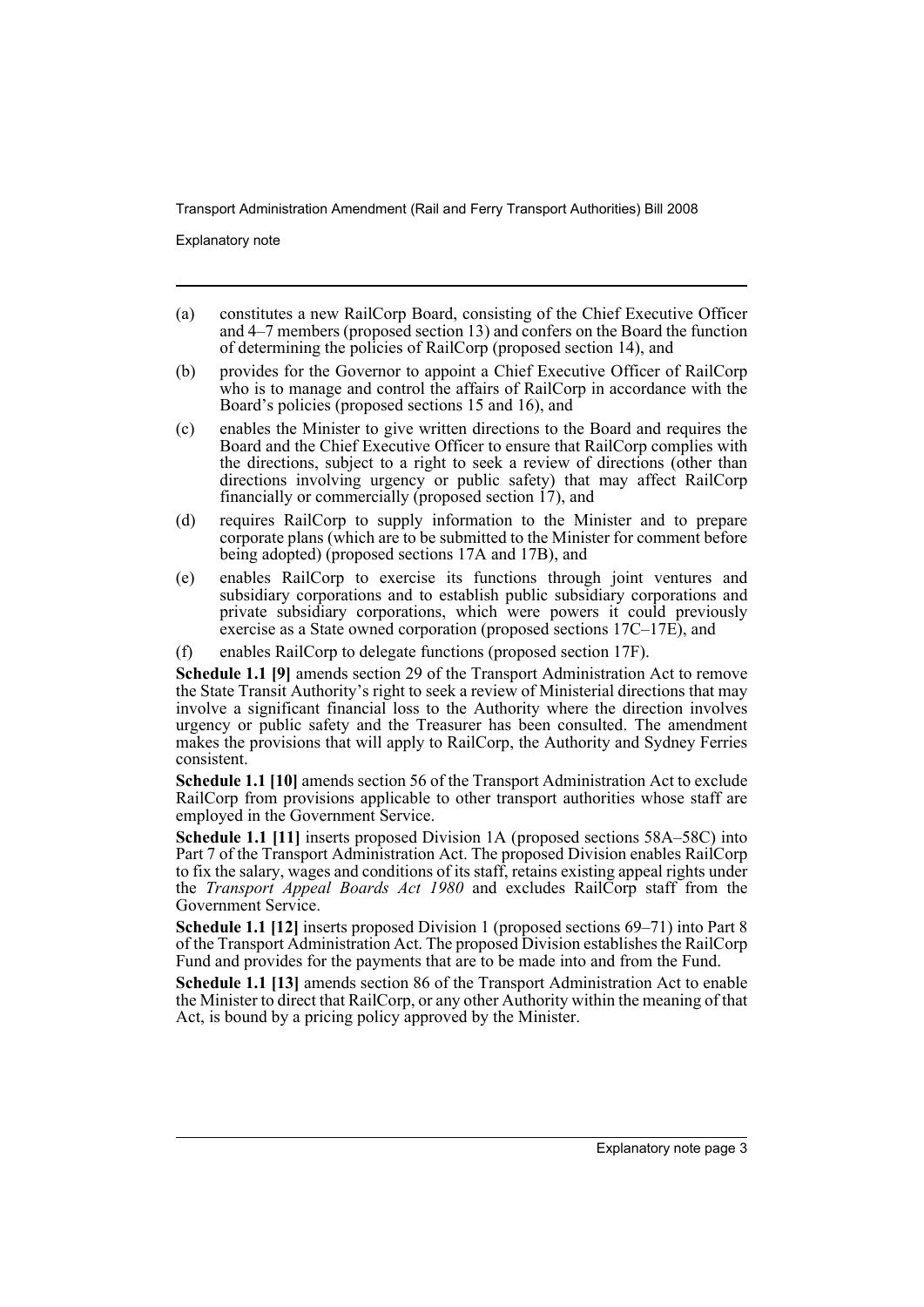Explanatory note

**Schedule 1.1 [14]** amends section 88 of the Transport Administration Act to enable the Minister to direct that RailCorp, or any other Authority within the meaning of that Act, may issue free or concession travel passes even though such travel is not fully subsidised by the Government.

**Schedule 1.1 [15]** amends section 107 of the Transport Administration Act to apply all of the miscellaneous provisions in Division 4 of Part 9 of that Act to RailCorp (currently the Division only partly applies). The effect of this is to apply additional provisions relating to seals, contracts and a provision that validates actions done by a transport authority in contravention of a Ministerial direction. **Schedule 1.1 [16]** makes a consequential amendment.

**Schedule 1.1 [17] and [18]** amend section 112 of the Transport Administration Act to extend to the Chief Executive Officer of RailCorp and members of the RailCorp Board protection from personal liability for matters done in good faith by them for the purposes of that Act or any other Act.

**Schedule 1.1 [21]** amends Schedule 1 to the Transport Administration Act to apply the provisions of that Schedule (which sets out provisions relating to the constitution and procedure of the State Transit Authority Board) to the RailCorp Board. **Schedule 1.1 [19], [20] and [22]** make consequential amendments.

**Schedule 1.1 [23]** amends Schedule 1 to the Transport Administration Act to update a reference to a repealed law.

**Schedule 1.1 [24]** amends Schedule 2 to the Transport Administration Act to make an amendment consequential on the amendment made by **Schedule 1.1 [8]**.

**Schedule 1.1 [25]** amends Schedule 2 to the Transport Administration Act to apply the provisions of that Schedule (which sets out provisions relating to the Chief Executives of the State Transit Authority and the Roads and Traffic Authority) to the Chief Executive Officer of RailCorp.

**Schedule 1.1 [26]** amends Schedule 2 to the Transport Administration Act to update references to a repealed law.

**Schedule 1.1 [30]** amends Schedule 6 to the Transport Administration Act to enable the Minister for Transport to transfer, by order, members of staff of RailCorp or the Independent Transport Safety and Reliability Regulator to the Ministry of Transport. **Schedule 1.1 [27]–[29] and [31]** make consequential amendments.

**Schedule 1.1 [32]** enables staff transferred to the Ministry of Transport to retain existing terms and conditions of employment (subject to regulations) and to count previous service with RailCorp or the Independent Transport Safety and Reliability Regulator as service with the Ministry of Transport.

**Schedule 1.1 [33]** amends Schedule 6 to the Transport Administration Act to provide that staff transferred to the Ministry of Transport are not entitled to any payment or benefit because of the transfer.

**Schedule 1.1 [34]** amends Schedule 7 to the Transport Administration Act to enable regulations containing provisions of a savings or transitional nature to be made consequent on the enactment of the proposed Act.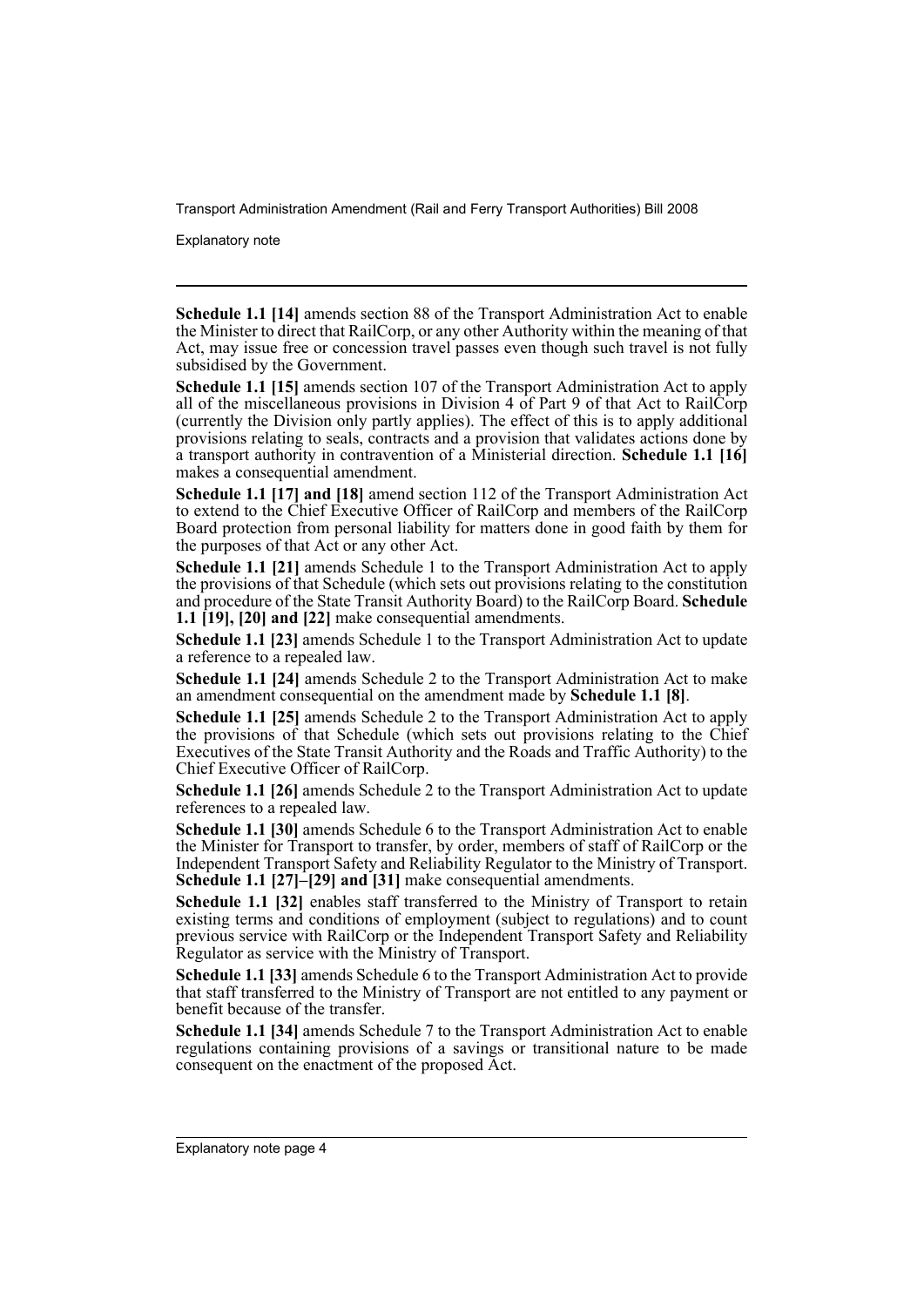Explanatory note

**Schedule 1.1 [35]** inserts an interpretation provision.

**Schedule 1.1 [36]** amends Schedule 7 to the Transport Administration Act to make the following savings and transitional provisions:

- (a) to provide that RailCorp as constituted after the amendments made by the proposed Act is for all purposes (including the rules of private international law) a continuation of, and the same legal entity as it was, before those amendments,
- (b) to continue the appointment of the existing chief executive officer of RailCorp,
- (c) to provide for the preparation by RailCorp of its first corporate plan under that Act and to provide for the continuation of its existing statement of corporate intent under the SOC Act as an interim measure.

### **Schedule 1.2 State Owned Corporations Act 1989 No 134**

**Schedule 1.2** amends Schedule 5 to the SOC Act to remove RailCorp from the list of State owned corporations under that Act.

## **Schedule 2 Amendments relating to rail passenger services**

### **Schedule 2.1 Passenger Transport Act 1990 No 39**

**Schedule 2.1 [1]** amends section 3 of the *Passenger Transport Act 1990* (the *Passenger Transport Act*) to insert definitions of *rail passenger service* and *rail services contract*.

**Schedule 2.1 [2]** amends section 4 of the Passenger Transport Act to include the provision of rail services contracts in the objects of that Act.

**Schedule 2.1 [3]** makes an amendment consequential on the amendment made by **Schedule 2.1 [4]**.

**Schedule 2.1 [4]** inserts Division 4 (proposed sections 28K and 28L) of Part 3 into the Passenger Transport Act. The proposed Division:

- (a) provides that rail services (rail passenger services, bus services (other than regular passenger services), rail infrastructure owner functions, the provision of access and network control services) provided by RailCorp are to be subject to terms and conditions in a contract between RailCorp and the Director-General. The contract term is to be for not more than 8 years and may be renewed from time to time (proposed section 28K), and
- (b) requires the rail services contract to set out performance standards (proposed section 28L).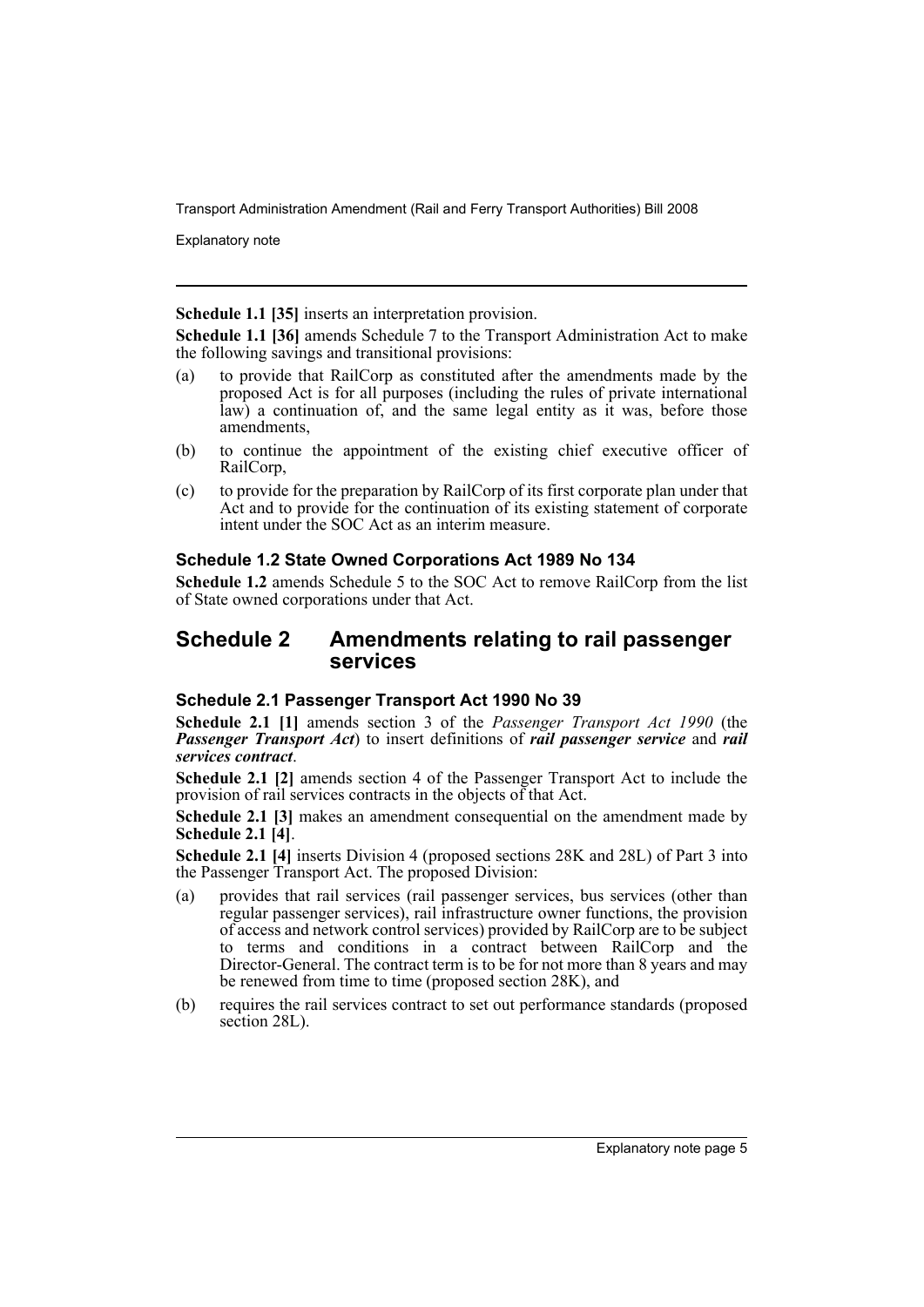Explanatory note

**Schedule 2.1 [5]** amends section 48 of the Passenger Transport Act to exclude RailCorp from being able to seek a review of a decision by the Director-General concerning a rail services contract (this is consistent with the situation applying in relation to regular bus services contracts).

**Schedule 2.1 [6]** amends section 53 of the Passenger Transport Act to enable the Director-General to enter into an information sharing agreement with the WorkCover Authority about rail passenger services.

**Schedule 2.1 [7]** amends Schedule 3 to the Passenger Transport Act to enable regulations containing savings and transitional provisions to be made consequent on the enactment of the proposed Act.

**Schedule 2.1 [8]** amends Schedule 3 to the Passenger Transport Act to insert an interpretation provision.

**Schedule 2.1 [9]** amends Schedule 3 to the Passenger Transport Act to provide that RailCorp is not required to comply with the requirements relating to rail services contracts until it enters into such a contract and provides that the provision ceases to have effect after 2 years or such later day as may be prescribed by the regulations.

## **Schedule 2.2 Transport Administration Act 1988 No 109**

**Schedule 2.2 [1]** amends section 38 of the Transport Administration Act as a consequence of the amendment made by **Schedule 2.1 [4]**.

**Schedule 2.2 [2]** amends section 40 of the Transport Administration Act to enable the Director-General to delegate his or her functions under the Passenger Transport Act.

## **Schedule 3 Amendments relating to constitution of Sydney Ferries**

### **Schedule 3.1 Transport Administration Act 1988 No 109**

**Schedule 3.1 [1]** amends section 3 of the Transport Administration Act to extend provisions contained in that Act that relate to transport authorities that are not State owned corporations to Sydney Ferries.

**Schedule 3.1 [3]** amends section 35A of the Transport Administration Act to remove the provision that inserted Sydney Ferries into the SOC Act and to insert instead a provision declaring Sydney Ferries to be a NSW Government Agency. This has the effect of making Sydney Ferries a statutory body representing the Crown. **Schedule 3.1 [2], [4], [7], [12] and [13]** make consequential amendments.

**Schedule 3.1 [5]** amends section 35E of the Transport Administration Act to confer on Sydney Ferries functions relating to land acquisition, engines and other plant and equipment, the making of contracts and arrangements for works and services and other matters and the appointment of agents. These functions reflect the functions conferred on the State Transit Authority and include functions that were formerly conferred on Sydney Ferries under the SOC Act.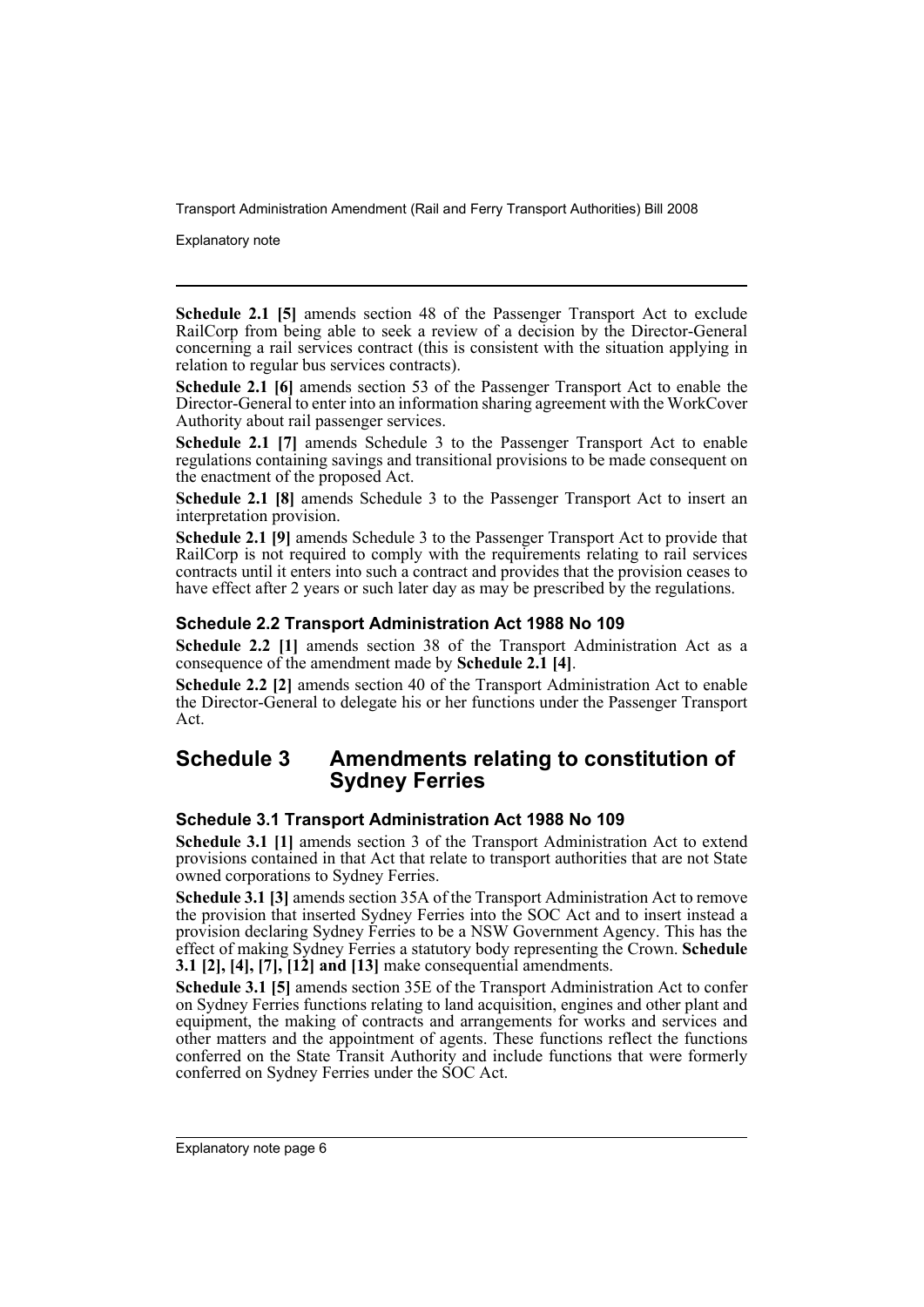Explanatory note

**Schedule 3.1 [6]** inserts proposed section 35EA into the Transport Administration Act to make Sydney Ferries' power to sell, lease or otherwise dispose of land subject to Ministerial approval in certain circumstances, including any lease for a term exceeding 5 years. This reflects the restrictions currently imposed on the State Transit Authority.

**Schedule 3.1 [8]** substitutes Division 4, and repeals Division 5, of Part 3A of the Transport Administration Act to substitute the existing management structure that is suitable for a State owned corporation with a new management structure that is suitable for a statutory corporation that is not such a corporation. The proposed Division:

- (a) constitutes a new Sydney Ferries Board, consisting of the Chief Executive Officer and 4–7 members (proposed section 35H) and confers on the Board the function of determining the policies of Sydney Ferries (proposed section 35I), and
- (b) provides for the Governor to appoint a Chief Executive Officer of Sydney Ferries who is to manage and control the affairs of Sydney Ferries in accordance with the Board's policies (proposed sections 35J and 35K), and
- (c) enables the Minister to give written directions to the Board and requires the Board and the Chief Executive Officer to ensure that Sydney Ferries complies with the directions, subject to a right to seek a review of directions (other than directions involving urgency or public safety) that may affect Sydney Ferries financially or commercially (proposed section 35L), and
- (d) requires Sydney Ferries to supply information to the Minister and to prepare corporate plans (which are to be submitted to the Minister for comment before being adopted) (proposed sections 35M and 35N), and
- (e) enables Sydney Ferries to exercise its functions through joint ventures and subsidiary corporations and to establish public subsidiary corporations and private subsidiary corporations, which were powers it could previously exercise as a State owned corporation (proposed sections 35O–35Q), and
- (f) enables Sydney Ferries to delegate functions (proposed section 35QA).

**Schedule 3.1 [9]** amends section 56 of the Transport Administration Act to exclude Sydney Ferries from provisions applicable to transport authorities whose staff are employed in the Government Service.

**Schedule 3.1 [10]** inserts proposed Division 3 (proposed sections 62–64) into Part 7 of the Transport Administration Act. The proposed Division enables Sydney Ferries to fix the salary, wages and conditions of its staff, retains existing appeal rights under the *Transport Appeal Boards Act 1980* and excludes Sydney Ferries staff from the Government Service.

**Schedule 3.1 [11]** inserts proposed Division 3A (proposed sections 80D–80F) into Part 8 of the Transport Administration Act. The proposed Division establishes the Sydney Ferries Fund and provides for the payments that are to be made into and from the Fund.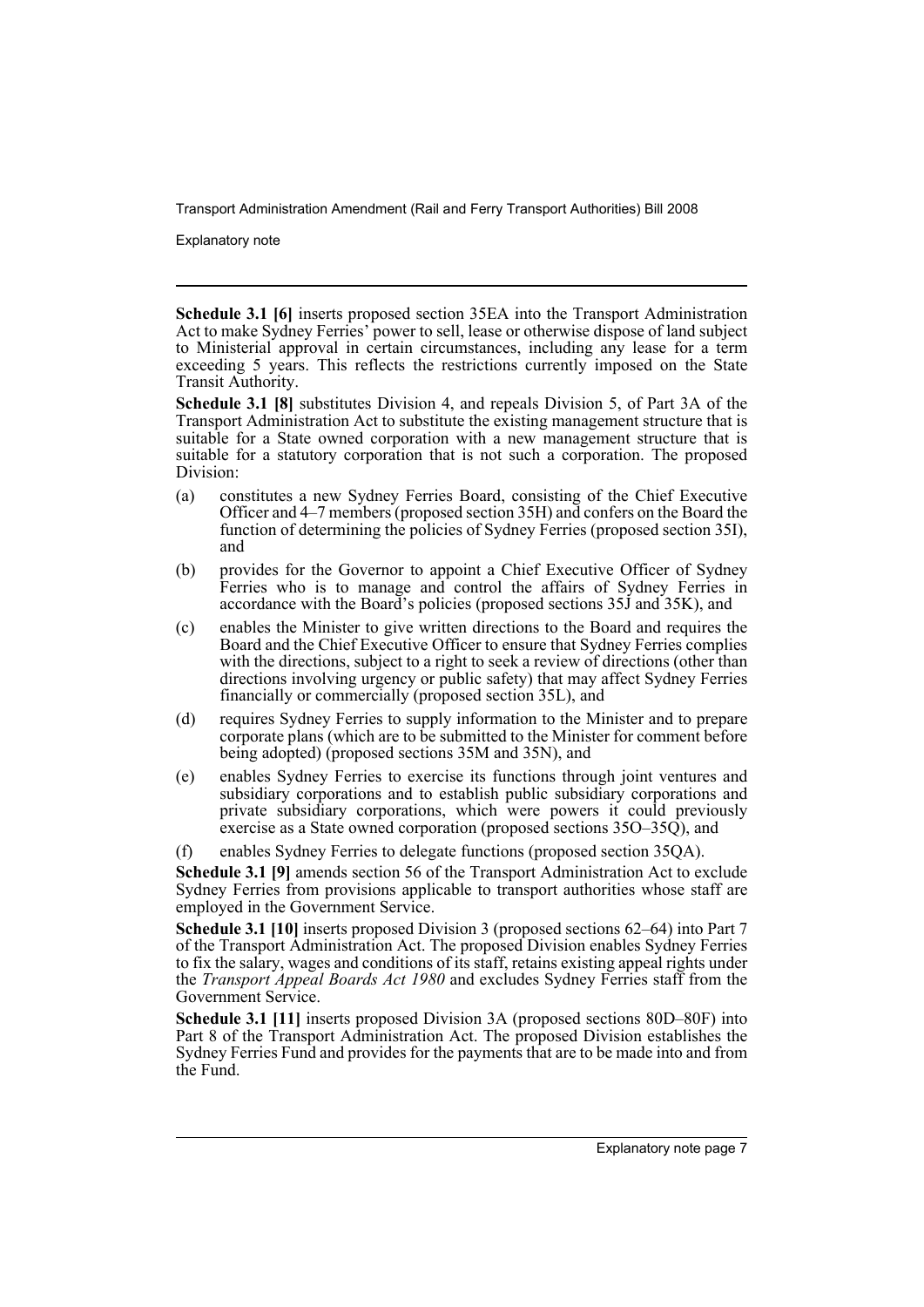Explanatory note

**Schedule 3.1 [14]** amends section 107 of the Transport Administration Act to apply all of the miscellaneous provisions in Division  $4$  of Part 9 of that Act to Sydney Ferries (currently the Division only partly applies). The effect of this is to apply additional provisions relating to seals, contracts and a provision that validates actions done by a transport authority in contravention of a Ministerial direction. **Schedule 3.1 [15]** makes a consequential amendment.

**Schedule 3.1 [16] and [17]** amend section 112 of the Transport Administration Act to extend to the Chief Executive Officer of Sydney Ferries and members of the Sydney Ferries Board protection from personal liability for matters done in good faith by them for the purposes of that Act or any other Act.

**Schedule 3.1 [19]** amends Schedule 1 to the Transport Administration Act to apply the provisions of that Schedule (which sets out provisions relating to the constitution and procedure of the State Transit Authority Board) to the Sydney Ferries Board. **Schedule 3.1 [18] and [20]** make consequential amendments.

**Schedule 3.1 [21]** amends Schedule 2 to the Transport Administration Act to make an amendment consequential on the amendment made by **Schedule 2.1 [8]**.

**Schedule 3.1 [22]** amends Schedule 2 to the Transport Administration Act to apply the provisions of that Schedule (which sets out provisions relating to the Chief Executives of the State Transit Authority and the Roads and Traffic Authority) to the Chief Executive Officer of Sydney Ferries.

**Schedule 3.1 [23]** amends Schedule 7 to the Transport Administration Act to make the following savings and transitional provisions:

- (a) to provide that Sydney Ferries as constituted after the amendments made by the proposed Act is for all purposes (including the rules of private international law) a continuation of, and the same legal entity as it was, before those amendments,
- (b) to continue the appointment of the chief executive officer of Sydney Ferries,
- (c) to provide for the preparation by Sydney Ferries of its first corporate plan under that Act and to provide for the continuation of its existing statement of corporate intent under the SOC Act as an interim measure.

## **Schedule 3.2 State Owned Corporations Act 1989 No 134**

**Schedule 3.2** amends Schedule 5 to the SOC Act to remove Sydney Ferries from the list of State owned corporations under that Act.

## **Schedule 4 Amendments relating to ferry passenger services**

## **Schedule 4.1 Passenger Transport Act 1990 No 39**

**Schedule 4.1 [1]** amends section 3 of the Passenger Transport Act to insert a definition of *ferry service contract*.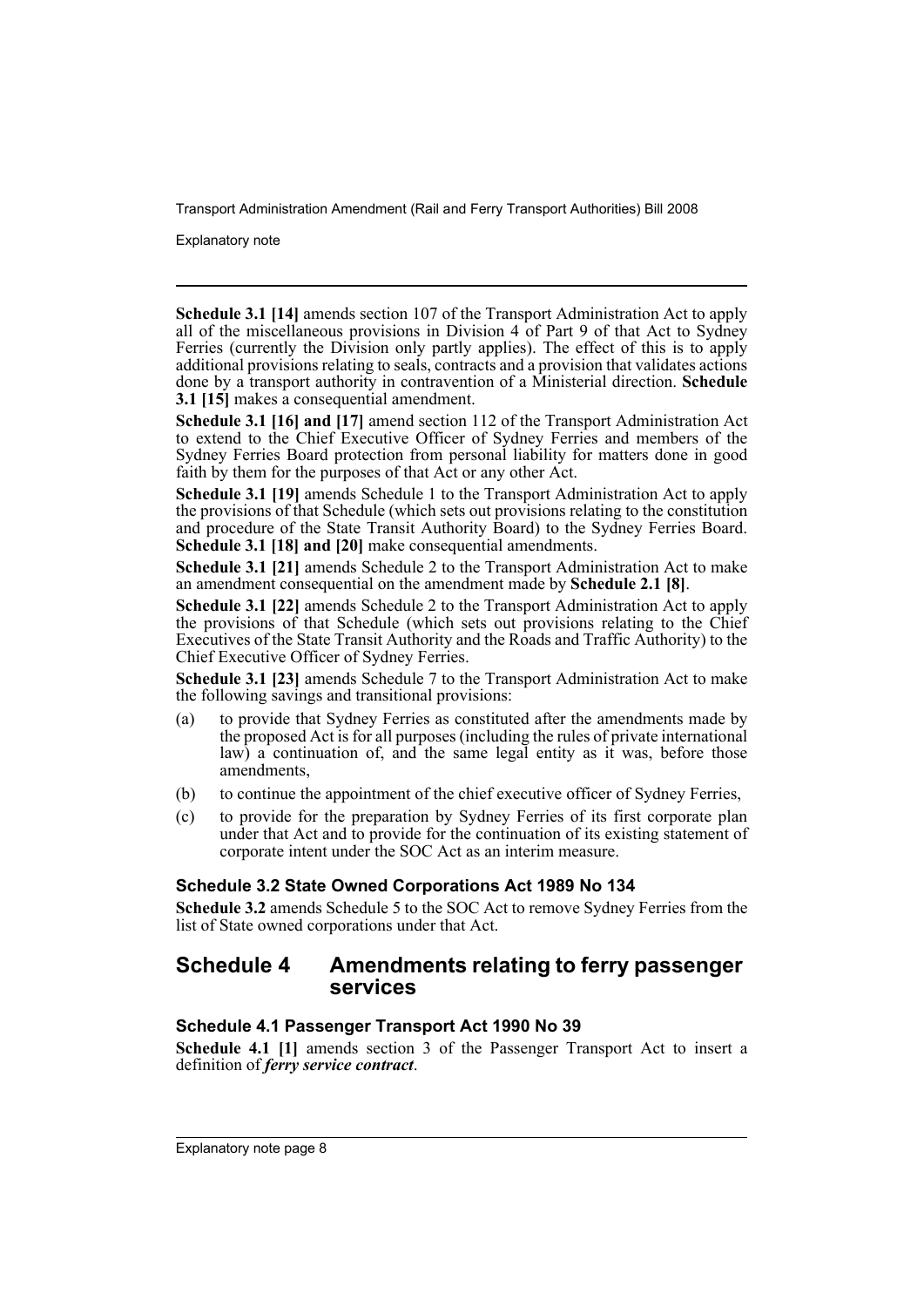Explanatory note

**Schedule 4.1 [2]** inserts proposed Division 1A (proposed sections 16AA–16AE) of Part 3 of the Passenger Transport Act. The proposed Division replaces the existing service contract regime for regular ferry services. The proposed Division:

- (a) provides additional provisions for contracts relating to regular passenger services provided by ferry (*ferry service contracts*), including that the contract term is to be for not more than 8 years and may be renewed from time to time (proposed sections 16AB and 16AC), and
- (b) extends the provision precluding contracts that create competing services to preclude such contracts under proposed Division 1A, if they affect existing contracts (proposed section 16AB), and
- (c) requires a ferry service contract to set out performance standards (proposed section 16AD), and
- (d) enables the contract to provide (as an essential term) that ferry fares are not to exceed the maximum fare determined from time to time by the Independent Pricing and Regulatory Tribunal and provides for such determinations. (proposed section 16AE). If such a provision is included in the contract, the provisions enabling Sydney Ferries to make orders about fares under the Transport Administration Act do not apply.

**Schedule 4.1 [3]** makes an amendment consequential on the amendment made by **Schedule 4.1 [2]**.

**Schedule 4.1 [4]** substitutes section 16A of the Passenger Transport Act to prohibit new contracts from being entered into under the current service contract provisions relating to ferries. Contracts may be renewed under those provisions.

**Schedule 4.1 [5]** amends section 48 of the Passenger Transport Act to exclude ferry operators from being able to seek a review of a decision by the Director-General concerning a ferry service contract (this is consistent with the situation applying in relation to regular bus service contracts).

**Schedule 4.1 [6]** amends Schedule 3 to the Passenger Transport Act to provide that Sydney Ferries is not required to comply with the new requirements relating to ferry service contracts until it enters into such a contract and provides that the provision ceases to have effect after 2 years or such later day as may be prescribed by the regulations.

### **Schedule 4.2 Independent Pricing and Regulatory Tribunal Act 1992 No 39**

**Schedule 4.2** makes an amendment to Schedule 1 to the *Independent Pricing and Regulatory Tribunal Act 1992* consequent on the amendment made by **Schedule 4.1 [2]**.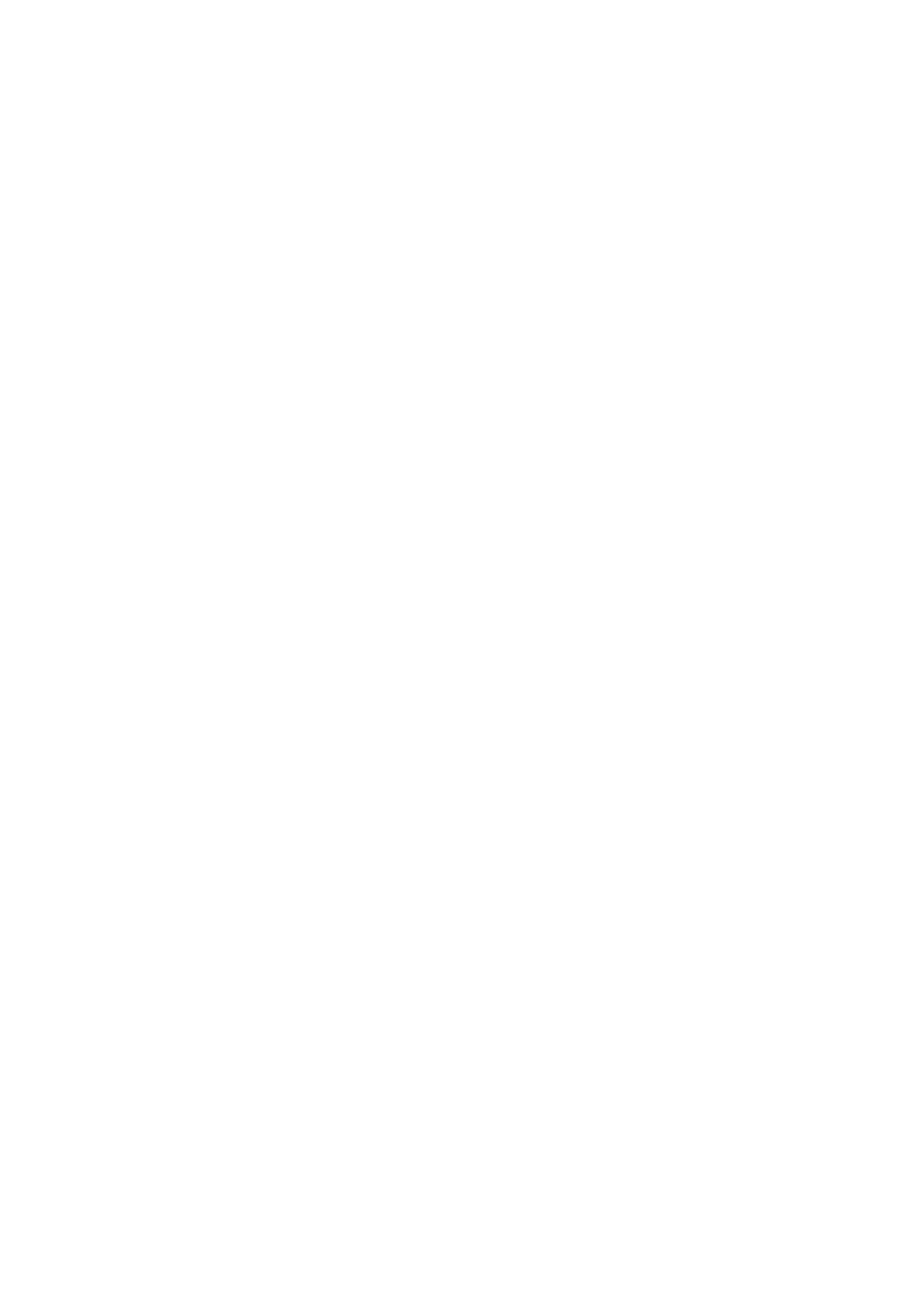First print



New South Wales

# **Transport Administration Amendment (Rail and Ferry Transport Authorities) Bill 2008**

# **Contents**

|            |                                                       | Page |
|------------|-------------------------------------------------------|------|
| 1          | Name of Act                                           |      |
| 2          | Commencement                                          | 2    |
| 3          | Amendment of Transport Administration Act 1988 No 109 |      |
|            | and other Acts                                        |      |
| 4          | Repeal of Act                                         | 2    |
| Schedule 1 | Amendments relating to constitution of RailCorp       | 3    |
| Schedule 2 | Amendments relating to rail passenger services        | 17   |
| Schedule 3 | Amendments relating to constitution of Sydney Ferries | 21   |
| Schedule 4 | Amendments relating to ferry passenger services       | 33   |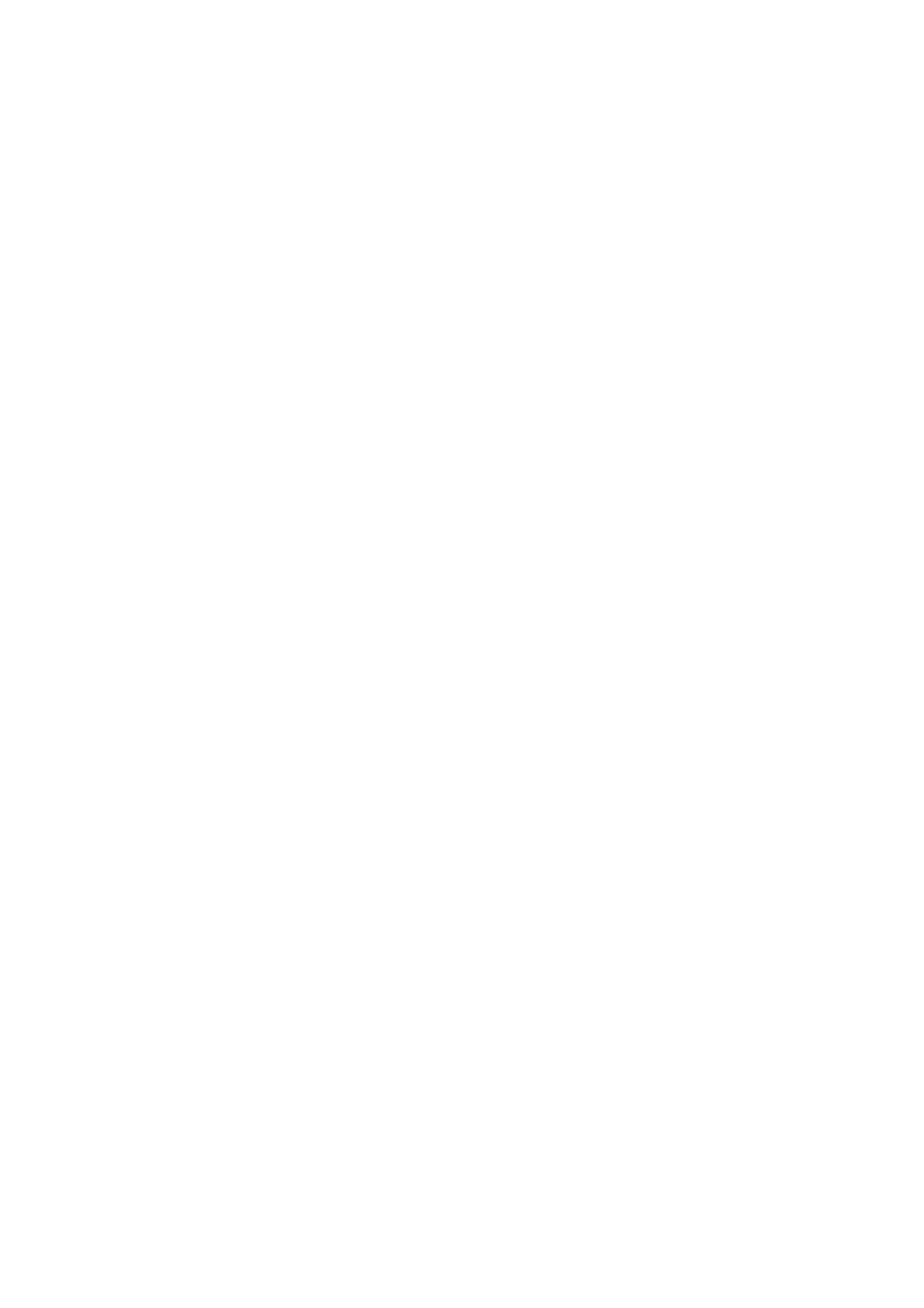

New South Wales

# **Transport Administration Amendment (Rail and Ferry Transport Authorities) Bill 2008**

No , 2008

## **A Bill for**

An Act to amend the *Transport Administration Act 1988*, the *Passenger Transport Act 1990* and other Acts with respect to the corporate structure of Rail Corporation New South Wales and Sydney Ferries and the provision and regulation of rail passenger services and ferry services.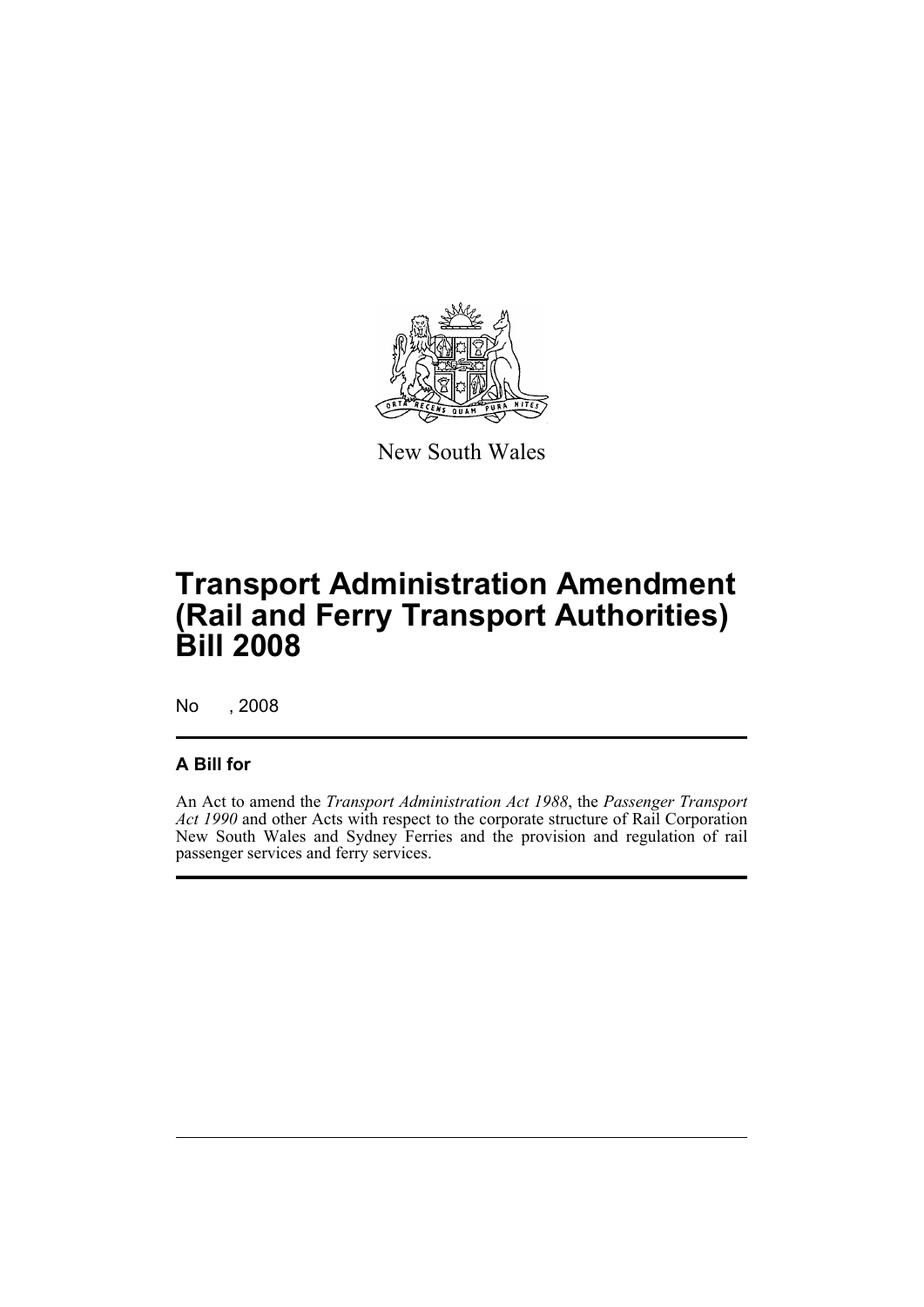<span id="page-13-3"></span><span id="page-13-2"></span><span id="page-13-1"></span><span id="page-13-0"></span>

|     |                                                                                                                                                           | $\overline{2}$                                                                                                                                                                   |
|-----|-----------------------------------------------------------------------------------------------------------------------------------------------------------|----------------------------------------------------------------------------------------------------------------------------------------------------------------------------------|
|     | This Act is the Transport Administration Amendment (Rail and Ferry<br>Transport Authorities) Act 2008.                                                    | 3<br>4                                                                                                                                                                           |
|     |                                                                                                                                                           | 5                                                                                                                                                                                |
|     | This Act commences on a day or days to be appointed by proclamation.                                                                                      | 6                                                                                                                                                                                |
|     |                                                                                                                                                           | 7                                                                                                                                                                                |
|     | The Acts specified in Schedules 1–4 are amended as set out in those<br>Schedules.                                                                         | 8<br>9                                                                                                                                                                           |
|     |                                                                                                                                                           | 10                                                                                                                                                                               |
| (1) | This Act is repealed on the day following the day on which all of the<br>provisions of this Act have commenced.                                           | 11<br>12                                                                                                                                                                         |
| (2) | The repeal of this Act does not, because of the operation of section 30<br>of the <i>Interpretation Act 1987</i> , affect any amendment made by this Act. | 13<br>14                                                                                                                                                                         |
|     |                                                                                                                                                           | The Legislature of New South Wales enacts:<br>Name of Act<br><b>Commencement</b><br>Amendment of Transport Administration Act 1988 No 109 and other Acts<br><b>Repeal of Act</b> |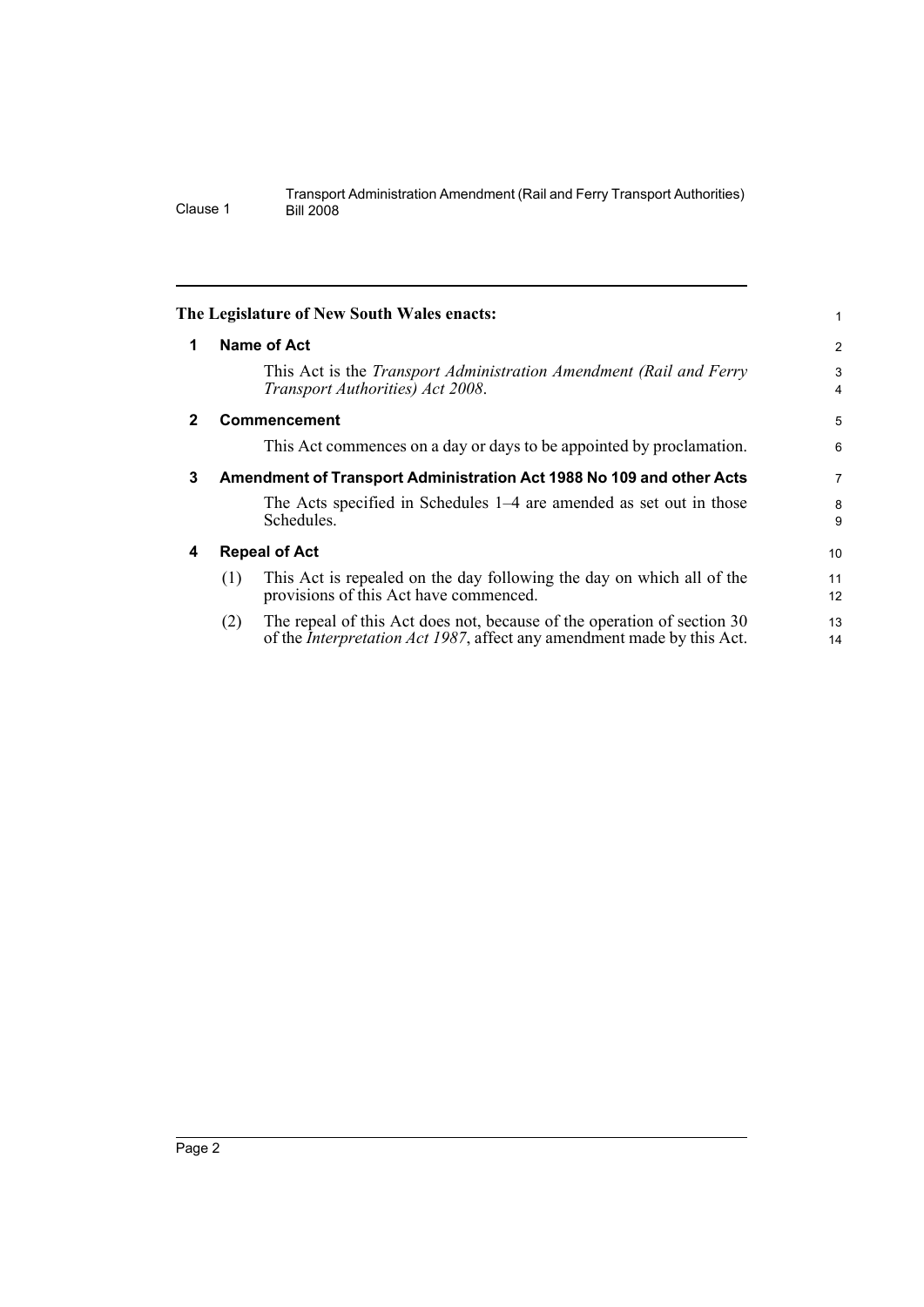Amendments relating to constitution of RailCorp Schedule 1

<span id="page-14-0"></span>

|     | <b>Schedule 1</b>                  | Amendments relating to constitution of<br><b>RailCorp</b>                                                                                                                                                                                    | $\mathbf{1}$<br>2    |
|-----|------------------------------------|----------------------------------------------------------------------------------------------------------------------------------------------------------------------------------------------------------------------------------------------|----------------------|
|     |                                    | (Section 3)                                                                                                                                                                                                                                  | 3                    |
| 1.1 |                                    | <b>Transport Administration Act 1988 No 109</b>                                                                                                                                                                                              | 4                    |
| [1] | <b>Section 3 Definitions</b>       |                                                                                                                                                                                                                                              | 5                    |
|     | <b>Authority</b> in section 3 (1). | Insert ", RailCorp" after "State Transit Authority" in the definition of                                                                                                                                                                     | 6<br>7               |
| [2] | Part 2, Division 1, heading        |                                                                                                                                                                                                                                              | 8                    |
|     | Omit "as statutory SOC".           |                                                                                                                                                                                                                                              | 9                    |
| [3] |                                    | <b>Section 4 Constitution of RailCorp</b>                                                                                                                                                                                                    | 10                   |
|     |                                    | Omit section 4 (2) and the note. Insert instead:                                                                                                                                                                                             | 11                   |
|     | (2)                                | RailCorp is a NSW Government agency.                                                                                                                                                                                                         | 12                   |
| [4] |                                    | <b>Section 5 Objectives of RailCorp</b>                                                                                                                                                                                                      | 13                   |
|     | Omit section $5(4)$ .              |                                                                                                                                                                                                                                              | 14                   |
| [5] |                                    | <b>Section 10 Other functions of RailCorp</b>                                                                                                                                                                                                | 15                   |
|     |                                    | Insert at the end of section 10 $(2)$ $(d)$ :                                                                                                                                                                                                | 16                   |
|     |                                    | , and                                                                                                                                                                                                                                        | 17                   |
|     | (e)                                | acquire and develop any land, and                                                                                                                                                                                                            | 18                   |
|     | (f)                                | acquire or build, and maintain or dispose of, any engines,<br>carriages, vehicles, plant, machinery or equipment, and                                                                                                                        | 19<br>20             |
|     | (g)                                | make and enter into contracts or arrangements for the<br>carrying out of works or the performance of services or the<br>supply of goods or materials, and                                                                                    | 21<br>22<br>23       |
|     | (h)                                | make and enter into contracts or arrangements with any<br>person for the operation by that person, on such terms as<br>may be agreed on, of any of RailCorp's railway or other<br>transport services or of any of RailCorp's businesses, and | 24<br>25<br>26<br>27 |
|     | (i)                                | appoint agents, and act as agents for other persons.                                                                                                                                                                                         | 28                   |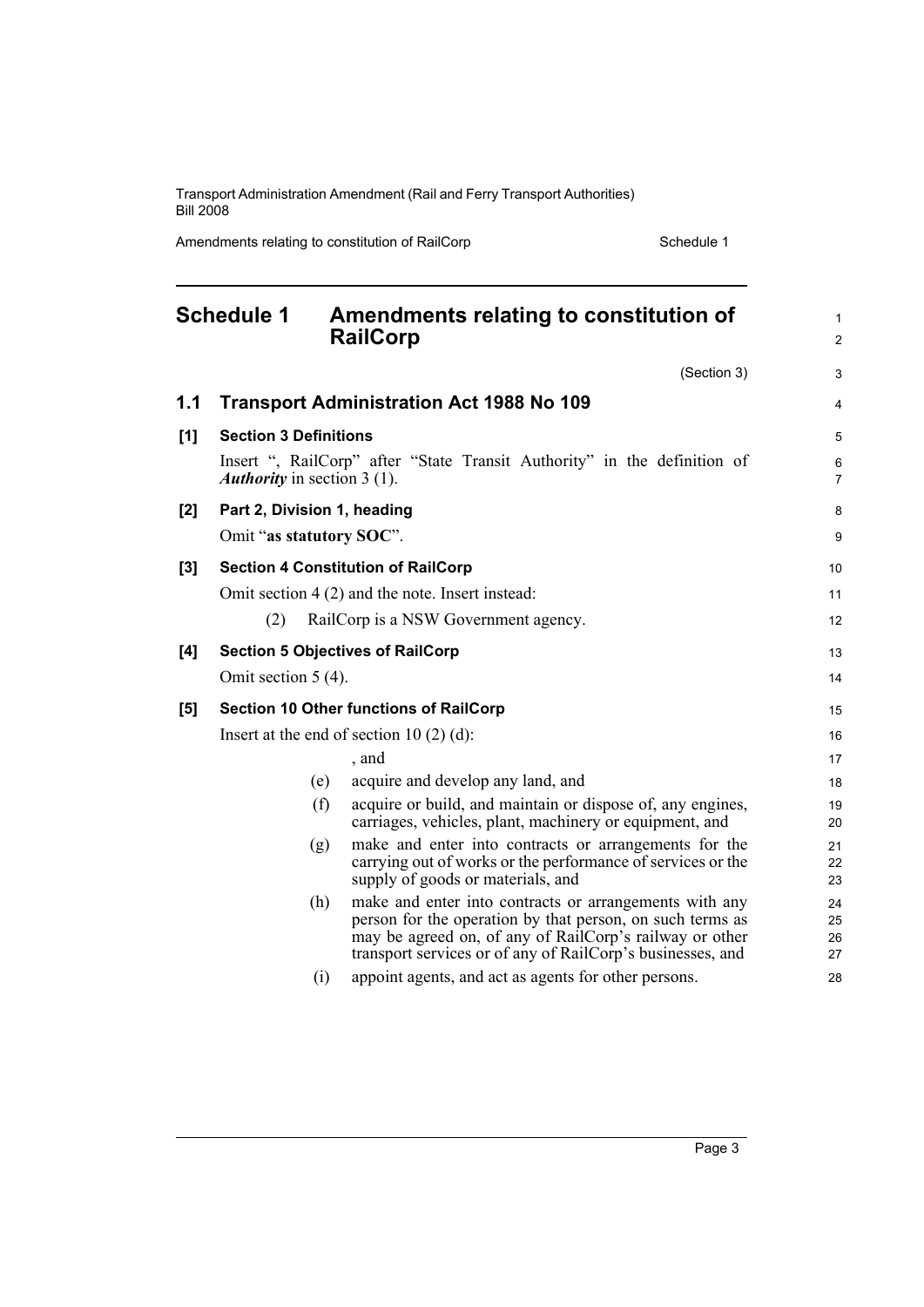Schedule 1 Amendments relating to constitution of RailCorp

| [6] | <b>Section 11A</b>                                 |                                       |                                                                                                                                                                                                        |                     |  |  |  |
|-----|----------------------------------------------------|---------------------------------------|--------------------------------------------------------------------------------------------------------------------------------------------------------------------------------------------------------|---------------------|--|--|--|
|     |                                                    | Insert after section 11:              |                                                                                                                                                                                                        |                     |  |  |  |
|     | 11A                                                |                                       | Sale, lease or other disposal of land                                                                                                                                                                  | 3                   |  |  |  |
|     |                                                    | (1)                                   | RailCorp may, with the approval of the Minister, sell, lease or<br>otherwise dispose of any of its land.                                                                                               | 4<br>5              |  |  |  |
|     |                                                    | (2)                                   | Despite subsection $(1)$ , the approval of the Minister is not<br>required:                                                                                                                            | 6<br>$\overline{7}$ |  |  |  |
|     |                                                    |                                       | for any lease for a term not exceeding 5 years, or<br>(a)                                                                                                                                              | 8                   |  |  |  |
|     |                                                    |                                       | for a sale, lease or other disposal of land not exceeding<br>(b)<br>such value, or in such circumstances, as the Minister may<br>determine from time to time.                                          | 9<br>10<br>11       |  |  |  |
|     |                                                    | (3)                                   | The Minister may delegate the power of approval under this<br>section to the Director-General, a member of staff of the Ministry<br>of Transport or a person of a class prescribed by the regulations. | 12<br>13<br>14      |  |  |  |
| [7] |                                                    |                                       | <b>Section 12 Effect of Division</b>                                                                                                                                                                   | 15                  |  |  |  |
|     | Omit "the State Owned Corporations Act 1989,".     |                                       |                                                                                                                                                                                                        |                     |  |  |  |
| [8] | Part 2, Division 4                                 |                                       |                                                                                                                                                                                                        |                     |  |  |  |
|     | Omit Divisions 4 and 5. Insert instead:            |                                       |                                                                                                                                                                                                        |                     |  |  |  |
|     | <b>Division 4</b><br><b>Management of RailCorp</b> |                                       |                                                                                                                                                                                                        |                     |  |  |  |
|     | 13                                                 | <b>Constitution of RailCorp Board</b> |                                                                                                                                                                                                        |                     |  |  |  |
|     |                                                    | (1)                                   | There is constituted a RailCorp Board.                                                                                                                                                                 | 21                  |  |  |  |
|     |                                                    | (2)                                   | The Board is to consist of:                                                                                                                                                                            | 22                  |  |  |  |
|     |                                                    |                                       | the Chief Executive Officer of RailCorp, and<br>(a)                                                                                                                                                    | 23                  |  |  |  |
|     |                                                    |                                       | not fewer than 4 and not more than 7 members appointed<br>(b)<br>by the Minister.                                                                                                                      | 24<br>25            |  |  |  |
|     |                                                    | (3)                                   | The persons appointed by the Minister must each or together<br>have such expertise as the Minister considers necessary in order<br>to realise the principal objectives of RailCorp.                    | 26<br>27<br>28      |  |  |  |
|     |                                                    | (4)                                   | Schedule 1 has effect with respect to the constitution and<br>procedure of the Board.                                                                                                                  | 29<br>30            |  |  |  |
|     | 14                                                 |                                       | Board to determine policies of RailCorp                                                                                                                                                                | 31                  |  |  |  |
|     |                                                    | (1)                                   | The RailCorp Board has the function of determining the policies<br>of RailCorp.                                                                                                                        | 32<br>33            |  |  |  |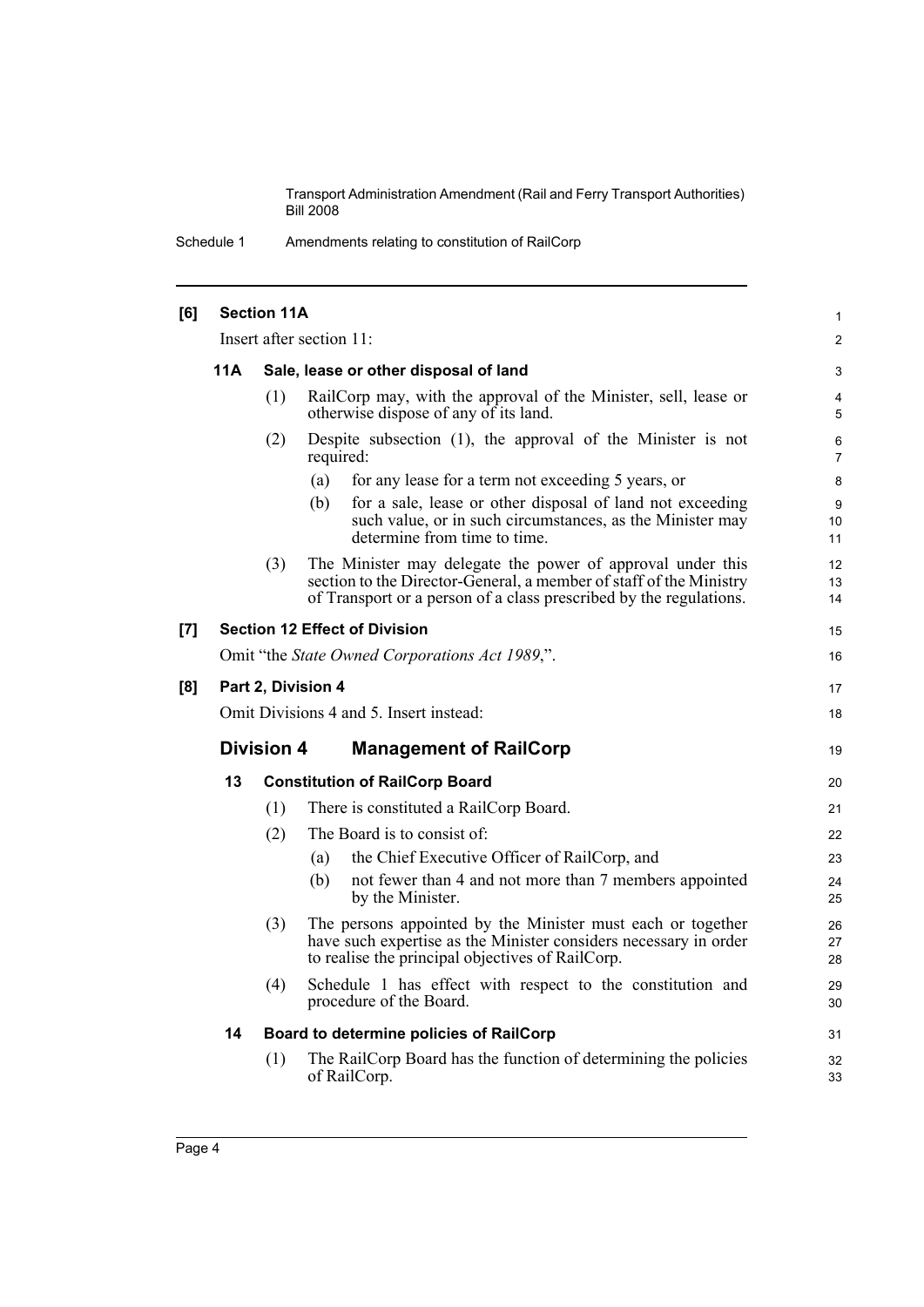Amendments relating to constitution of RailCorp Schedule 1

|    | (2) | In exercising that function, the Board is, as far as practicable, to<br>ensure that the activities of RailCorp are carried out properly and<br>efficiently.      | $\mathbf{1}$<br>$\overline{c}$<br>3 |
|----|-----|------------------------------------------------------------------------------------------------------------------------------------------------------------------|-------------------------------------|
| 15 |     | <b>Chief Executive Officer of RailCorp</b>                                                                                                                       | $\overline{4}$                      |
|    | (1) | The Governor may appoint a Chief Executive Officer of<br>RailCorp.                                                                                               | 5<br>6                              |
|    | (2) | Schedule 2 has effect with respect to the Chief Executive Officer.                                                                                               | $\overline{7}$                      |
| 16 |     | <b>Chief Executive Officer to manage RailCorp</b>                                                                                                                | 8                                   |
|    | (1) | The affairs of RailCorp are to be managed and controlled by the<br>Chief Executive Officer of RailCorp in accordance with the<br>policies of the RailCorp Board. | 9<br>10<br>11                       |
|    | (2) | Any act, matter or thing done in the name of, or on behalf of,<br>RailCorp by the Chief Executive Officer is taken to have been<br>done by RailCorp.             | 12<br>13<br>14                      |
| 17 |     | <b>Ministerial control</b>                                                                                                                                       | 15                                  |
|    | (1) | The Minister may give the RailCorp Board written directions in<br>relation to the exercise of RailCorp <sup>5</sup> s functions.                                 | 16<br>17                            |
|    | (2) | Subject to this section, the Board and the Chief Executive Officer<br>of RailCorp must ensure that RailCorp complies with any such<br>direction.                 | 18<br>19<br>20                      |
|    | (3) | If the RailCorp Board considers that:                                                                                                                            | 21                                  |
|    |     | RailCorp would suffer a significant financial loss as a<br>(a)<br>result of complying with any such direction, and                                               | 22<br>23                            |
|    |     | the direction is not in the commercial interests of RailCorp,<br>(b)<br>the Board may request the Minister to review the direction.                              | 24<br>25                            |
|    | (4) | A request for a review must be made within 7 days after the<br>direction is given or within such other reasonable period as the<br>Minister determines.          | 26<br>27<br>28                      |
|    | (5) | If the Board requests a review, RailCorp is not required to<br>comply with the direction until notified of the Minister's decision<br>following the review.      | 29<br>30<br>31                      |
|    | (6) | Following the review the Minister may confirm or revoke the<br>direction, but the Minister must not confirm the direction unless:                                | 32<br>33                            |
|    |     | the Minister has estimated the financial loss concerned<br>(a)<br>from information supplied by RailCorp or from other<br>sources, and                            | 34<br>35<br>36                      |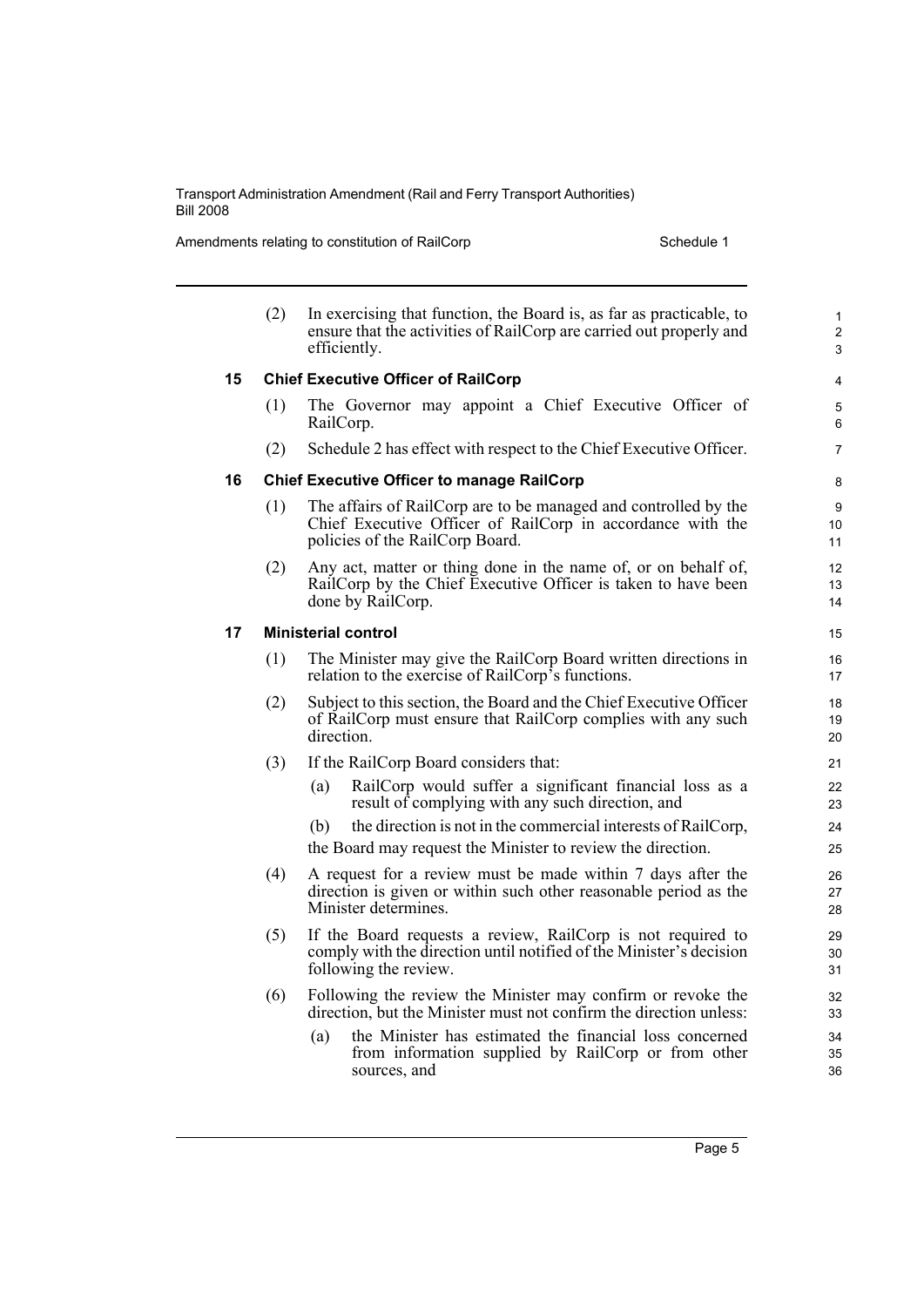- (b) the Minister has referred the matter to the Treasurer, and
- (c) the Treasurer has approved of the financial loss being reimbursed from public revenue.
- (7) Subsections (3)–(6) do not apply to a direction that may cause RailCorp to suffer a significant financial loss as a result of complying with that direction if:
	- (a) the Minister decides that the direction is warranted on grounds involving urgency or public safety, and
	- (b) the direction is given after consultation with the Treasurer.
- (8) The Treasurer may approve of any financial loss resulting from a direction referred to in subsection (7) being reimbursed from public revenue.
- (9) For the purposes of this section, the amount of the financial loss that RailCorp suffers as a result of complying with a direction includes the amount of expenditure that RailCorp incurs, and the amount of revenue that RailCorp forgoes, as a result of complying with the direction which it would not otherwise incur or forgo.
- (10) The amount to be reimbursed to RailCorp is to be paid, from money advanced by the Treasurer or appropriated by Parliament for that purpose, at such times and in such amounts as the Treasurer determines after receiving advice from the Minister on the estimated financial loss incurred by RailCorp from time to time.

#### **17A RailCorp to supply information to Minister**

RailCorp must:

- (a) supply the Minister or a person nominated by the Minister with any information relating to its activities that the Minister or person may require, and
- (b) keep the Minister informed of the general conduct of its activities, and of any significant development in its activities.

### **17B Corporate plans**

(1) RailCorp must, at least 3 months before the beginning of each financial year of RailCorp, prepare and deliver to the Minister a draft corporate plan for the financial year.

32 33

34 35 36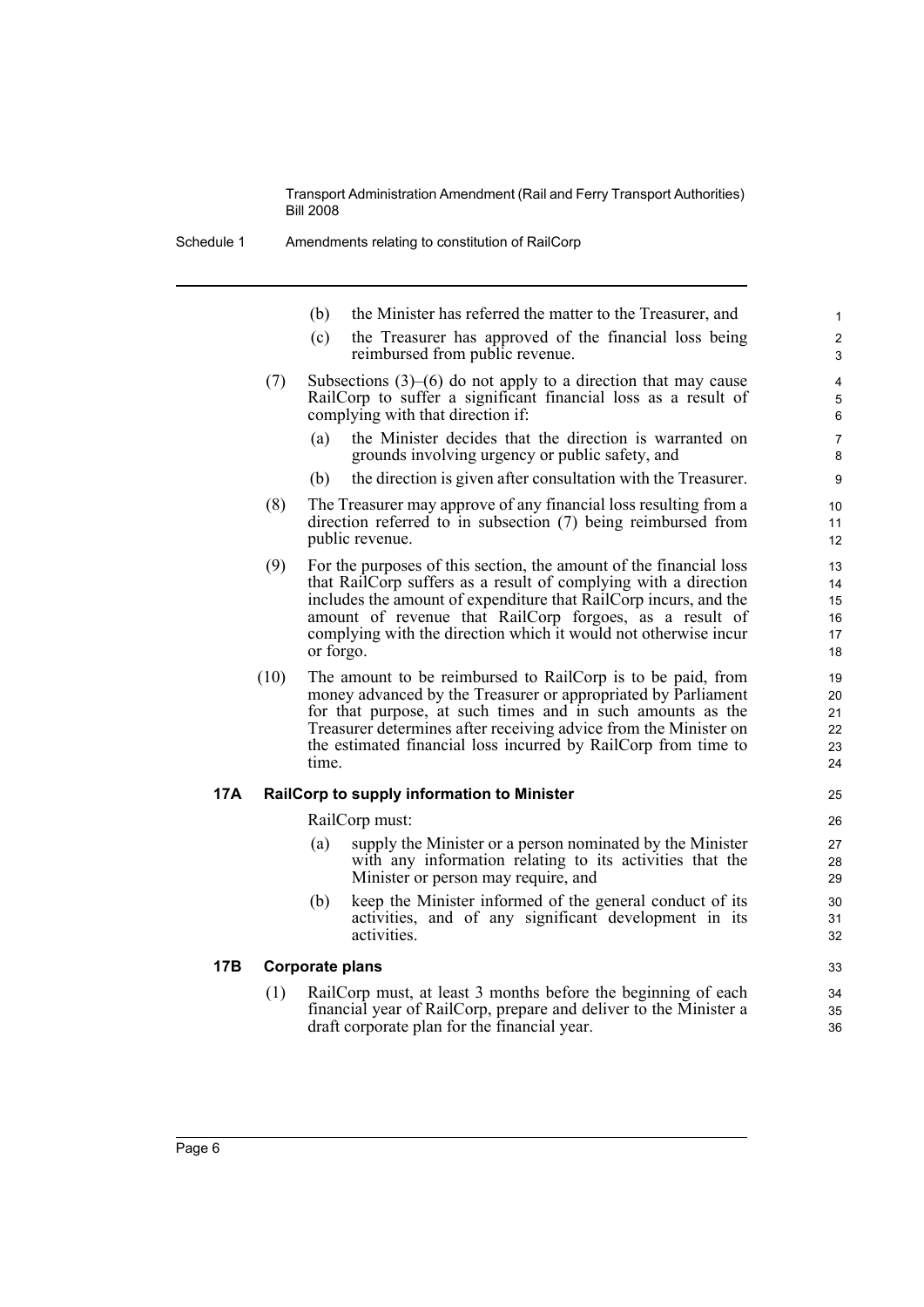Amendments relating to constitution of RailCorp Schedule 1

|     | (2) | RailCorp must:                                                                                                                        | 1              |
|-----|-----|---------------------------------------------------------------------------------------------------------------------------------------|----------------|
|     |     | (a)<br>consider any comments on the draft corporate plan that                                                                         | $\overline{2}$ |
|     |     | were made by the Minister within 2 months after the draft<br>plan was delivered to the Minister, and                                  | 3<br>4         |
|     |     | deliver the completed corporate plan to the Minister before<br>(b)                                                                    | 5              |
|     |     | the beginning of the financial year concerned.                                                                                        | 6              |
|     | (3) | During the preparation of a corporate plan after the                                                                                  | 7              |
|     |     | commencement of this subsection, RailCorp is to make a draft<br>plan available for public comment for at least 30 days and is to      | 8<br>9         |
|     |     | have regard to any submissions it receives about the draft plan                                                                       | 10             |
|     |     | within that period. The arrangements for obtaining or inspecting<br>the draft plan and for making submissions are to be advertised in | 11<br>12       |
|     |     | a daily newspaper circulating throughout the State.                                                                                   | 13             |
|     | (4) | RailCorp is to make the completed corporate plan available for                                                                        | 14             |
|     |     | public inspection. However, RailCorp is not required to include                                                                       | 15             |
|     |     | in any draft or completed plan made available for public<br>comment or inspection information that is of a commercially               | 16<br>17       |
|     |     | sensitive nature or that it would otherwise not be required to                                                                        | 18             |
|     |     | disclose under the Freedom of Information Act 1989.                                                                                   | 19             |
|     | (5) | RailCorp must, as far as practicable, exercise its functions in                                                                       | 20             |
|     |     | accordance with the relevant corporate plan.                                                                                          | 21             |
|     | (6) | A corporate plan is to specify:                                                                                                       | 22             |
|     |     | the separate activities of RailCorp and, in particular, the<br>(a)<br>separate commercial and non-commercial activities, and          | 23<br>24       |
|     |     | the objectives of each such separate activity for the<br>(b)<br>financial year concerned and for future financial years, and          | 25<br>26       |
|     |     | the strategies, policies and budgets for achieving those<br>(c)<br>objectives in relation to each such separate activity, and         | 27<br>28       |
|     |     | (d)<br>and criteria for assessing RailCorp's<br>the targets                                                                           | 29             |
|     |     | performance.                                                                                                                          | 30             |
|     | (7) | This section is subject to any requirement made by or under this                                                                      | 31             |
|     |     | Act (including the requirements of any direction by the Minister<br>under this Division).                                             | 32<br>33       |
| 17C |     | Exercise of functions through subsidiary corporations, joint<br>ventures etc                                                          | 34<br>35       |
|     | (1) | In this section:                                                                                                                      | 36             |
|     |     | subsidiary corporation means:                                                                                                         | 37             |
|     |     | a public subsidiary corporation referred to in section 17D,<br>(a)<br>or                                                              | 38<br>39       |
|     |     |                                                                                                                                       |                |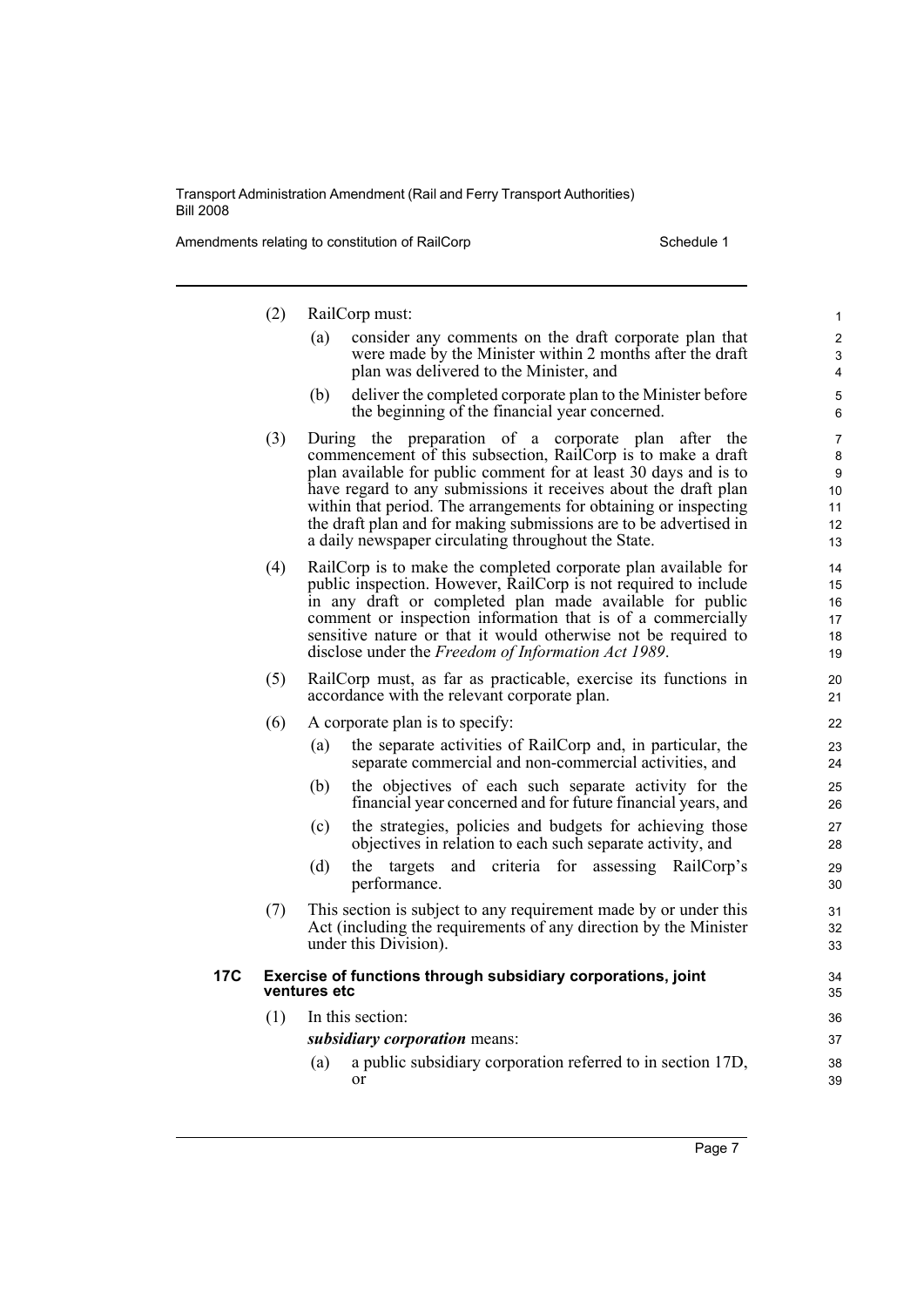|            |     | (b)<br>a private subsidiary corporation referred to in section 17E.                                                                                                                                                                                                                                               | 1                          |
|------------|-----|-------------------------------------------------------------------------------------------------------------------------------------------------------------------------------------------------------------------------------------------------------------------------------------------------------------------|----------------------------|
|            | (2) | Any function of RailCorp may be exercised:                                                                                                                                                                                                                                                                        | 2                          |
|            |     | by RailCorp itself, or<br>(a)                                                                                                                                                                                                                                                                                     | 3                          |
|            |     | (b)<br>by a subsidiary corporation, or                                                                                                                                                                                                                                                                            | 4                          |
|            |     | by RailCorp or a subsidiary corporation, or both, in a<br>(c)                                                                                                                                                                                                                                                     | 5                          |
|            |     | partnership, joint venture or other association with other<br>persons or bodies.                                                                                                                                                                                                                                  | 6<br>$\overline{7}$        |
| <b>17D</b> |     | <b>Public subsidiary corporations</b>                                                                                                                                                                                                                                                                             | 8                          |
|            | (1) | In this section:                                                                                                                                                                                                                                                                                                  | 9                          |
|            |     | <i>public subsidiary corporation</i> means a corporation constituted in<br>accordance with this section.                                                                                                                                                                                                          | 10<br>11                   |
|            | (2) | The regulations may constitute a corporation for the purposes of<br>this section with the corporate name specified in the regulations.                                                                                                                                                                            | 12<br>13                   |
|            | (3) | A public subsidiary corporation:                                                                                                                                                                                                                                                                                  | 14                         |
|            |     | has such of the functions of RailCorp as are specified in the<br>(a)<br>regulations or delegated to it under this Act, and                                                                                                                                                                                        | 15<br>16                   |
|            |     | is, for the purposes of any Act, a NSW government<br>(b)<br>agency.                                                                                                                                                                                                                                               | 17<br>18                   |
|            | (4) | The provisions of or made under this Act or any other Act relating<br>to RailCorp apply to and in respect of a public subsidiary<br>corporation in such manner and to such extent as are prescribed<br>by the regulations.                                                                                        | 19<br>20<br>21<br>22       |
|            | (5) | With the approval of the Minister:                                                                                                                                                                                                                                                                                | 23                         |
|            |     | RailCorp may transfer any of its assets, rights or liabilities<br>(a)<br>to a public subsidiary corporation, and                                                                                                                                                                                                  | 24<br>25                   |
|            |     | (b)<br>a public subsidiary corporation may transfer any of its<br>assets, rights or liabilities to RailCorp or to another public<br>subsidiary corporation.                                                                                                                                                       | 26<br>27<br>28             |
|            | (6) | The regulations may make provision for or with respect to the<br>vesting of those assets, rights and liabilities in the transferee<br>without any transfer, conveyance or assignment.                                                                                                                             | 29<br>30<br>31             |
|            | (7) | A public subsidiary corporation is dissolved by the repeal of the<br>regulations by which it is constituted (unless continued in<br>existence by the regulations), and on any such dissolution the<br>assets, rights and liabilities of the corporation become the assets,<br>rights and liabilities of RailCorp. | 32<br>33<br>34<br>35<br>36 |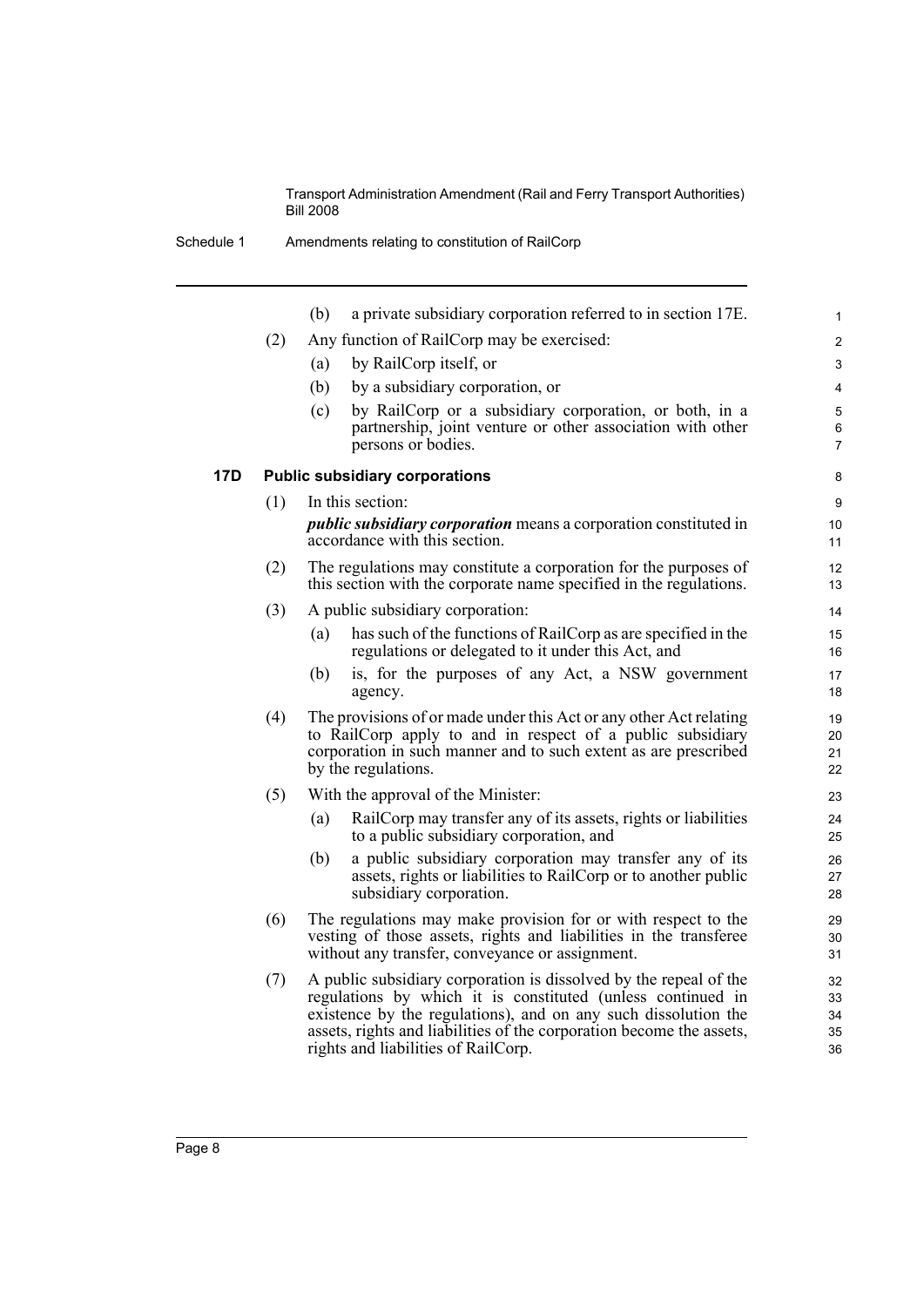Amendments relating to constitution of RailCorp Schedule 1

| 17E |     | Private subsidiary corporations etc                                                                                                                                                        | 1                                             |
|-----|-----|--------------------------------------------------------------------------------------------------------------------------------------------------------------------------------------------|-----------------------------------------------|
|     | (1) | In this section:                                                                                                                                                                           | $\overline{2}$                                |
|     |     | <i>private corporation</i> means a corporation within the meaning of<br>the Corporations Act 2001 of the Commonwealth formed in or<br>outside New South Wales.                             | $\ensuremath{\mathsf{3}}$<br>4<br>$\mathbf 5$ |
|     |     | <i>private subsidiary corporation</i> means a private corporation in<br>which RailCorp has a controlling interest.                                                                         | 6<br>$\overline{7}$                           |
|     | (2) | RailCorp may, subject to subsection (3):                                                                                                                                                   | 8                                             |
|     |     | form, or participate in the formation of, private<br>(a)<br>corporations, and                                                                                                              | 9<br>10                                       |
|     |     | acquire interests in private corporations, and<br>(b)                                                                                                                                      | 11                                            |
|     |     | sell or otherwise dispose of interests in private<br>(c)<br>corporations,                                                                                                                  | 12<br>13                                      |
|     |     | whether or not the activities or proposed activities of any such<br>private corporation are related to rail services.                                                                      | 14<br>15                                      |
|     | (3) | RailCorp must not, without the approval of the Minister:                                                                                                                                   | 16                                            |
|     |     | form, or participate in the formation of, a private<br>(a)<br>subsidiary corporation, or                                                                                                   | 17<br>18                                      |
|     |     | acquire an interest in a private corporation so that, as a<br>(b)<br>result of the acquisition, the corporation becomes a private<br>subsidiary corporation, or                            | 19<br>20<br>21                                |
|     |     | sell or otherwise dispose of any interest in a private<br>(c)<br>subsidiary corporation so that, as a result of the sale or<br>disposal, it ceases to be a private subsidiary corporation. | 22<br>23<br>24                                |
|     | (4) | A private subsidiary corporation is not a NSW government<br>agency.                                                                                                                        | 25<br>26                                      |
| 17F |     | <b>Delegation of functions of RailCorp</b>                                                                                                                                                 | 27                                            |
|     | (1) | RailCorp may delegate to an authorised person any of its<br>functions, other than this power of delegation.                                                                                | 28<br>29                                      |
|     | (2) | A delegate may sub-delegate to an authorised person any<br>function delegated by RailCorp if the delegate is authorised in<br>writing to do so by RailCorp.                                | 30<br>31<br>32                                |
|     | (3) | In this section, <i>authorised person</i> means:                                                                                                                                           | 33                                            |
|     |     | an officer of RailCorp, or<br>(a)                                                                                                                                                          | 34                                            |
|     |     | a person of a class prescribed by the regulations or<br>(b)<br>approved by the RailCorp Board.                                                                                             | 35<br>36                                      |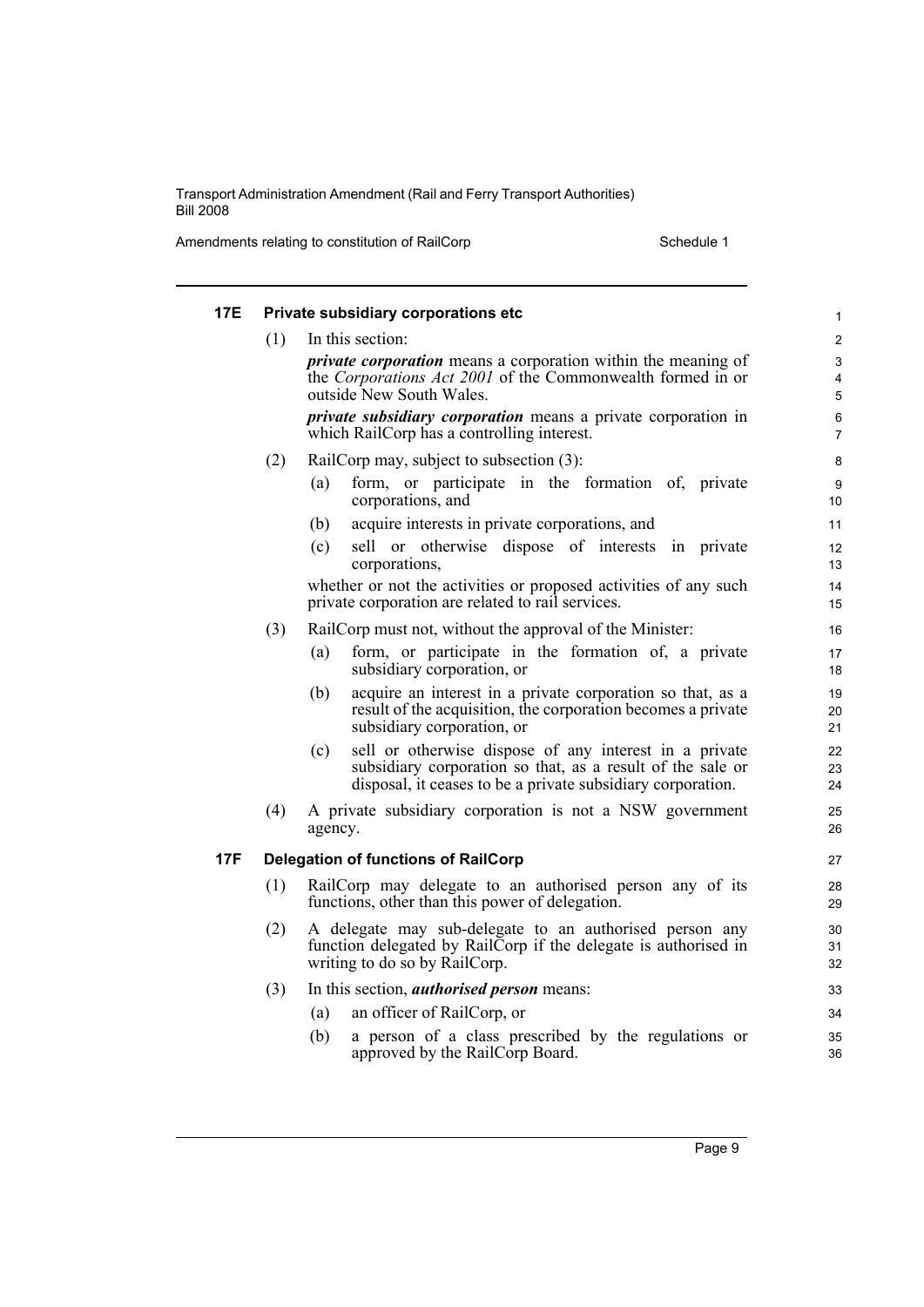Schedule 1 Amendments relating to constitution of RailCorp

| [9]    |                                                |      | <b>Section 29 Ministerial control</b>                                                                                                                                                          | 1                        |  |
|--------|------------------------------------------------|------|------------------------------------------------------------------------------------------------------------------------------------------------------------------------------------------------|--------------------------|--|
|        |                                                |      | Insert after section 29 $(6)$ :                                                                                                                                                                | $\overline{2}$           |  |
|        |                                                | (6A) | Subsections $(3)$ – $(6)$ do not apply to a direction that may cause the<br>State Transit Authority to suffer a significant financial loss as a<br>result of complying with that direction if: | 3<br>$\overline{4}$<br>5 |  |
|        |                                                |      | the Minister decides that the direction is warranted on<br>(a)<br>grounds involving urgency or public safety, and                                                                              | 6<br>$\overline{7}$      |  |
|        |                                                |      | the direction is given after consultation with the Treasurer.<br>(b)                                                                                                                           | 8                        |  |
|        |                                                | (6B) | The Treasurer may approve of any financial loss resulting from a<br>direction referred to in subsection (6A) being reimbursed from<br>public revenue.                                          | 9<br>10<br>11            |  |
| $[10]$ |                                                |      | <b>Section 56 Application of Division</b>                                                                                                                                                      | 12                       |  |
|        |                                                |      | Insert in appropriate order:                                                                                                                                                                   | 13                       |  |
|        |                                                | (2)  | This Division does not apply to RailCorp.                                                                                                                                                      | 14                       |  |
| $[11]$ | Part 7, Division 1A                            |      |                                                                                                                                                                                                |                          |  |
|        | Insert after Division 1:                       |      |                                                                                                                                                                                                |                          |  |
|        | <b>Division 1A</b><br><b>Staff of RailCorp</b> |      |                                                                                                                                                                                                |                          |  |
|        | 58A<br><b>Employment of staff</b>              |      |                                                                                                                                                                                                |                          |  |
|        |                                                |      | RailCorp may employ such staff as it requires to exercise its<br>functions.                                                                                                                    | 19<br>20                 |  |
|        | 58B                                            |      | Salary, conditions etc of staff                                                                                                                                                                | 21                       |  |
|        |                                                |      | RailCorp may fix the salary, wages and conditions of<br>employment of its staff in so far as they are not fixed by or under<br>any other Act or law.                                           | 22<br>23<br>24           |  |
|        | 58C                                            |      | <b>Regulations relating to RailCorp staff</b>                                                                                                                                                  | 25                       |  |
|        |                                                | (1)  | The regulations may make provision for or with respect to the<br>employment of the staff of RailCorp, including the conditions of<br>employment and the discipline of any such staff.          | 26<br>27<br>28           |  |
|        |                                                | (2)  | Any such regulations relating to the conditions of employment or<br>the discipline of staff:                                                                                                   | 29<br>30                 |  |
|        |                                                |      | have effect subject to any relevant award made by a<br>(a)<br>competent industrial tribunal and to any industrial<br>agreement to which RailCorp is a party, and                               | 31<br>32<br>33           |  |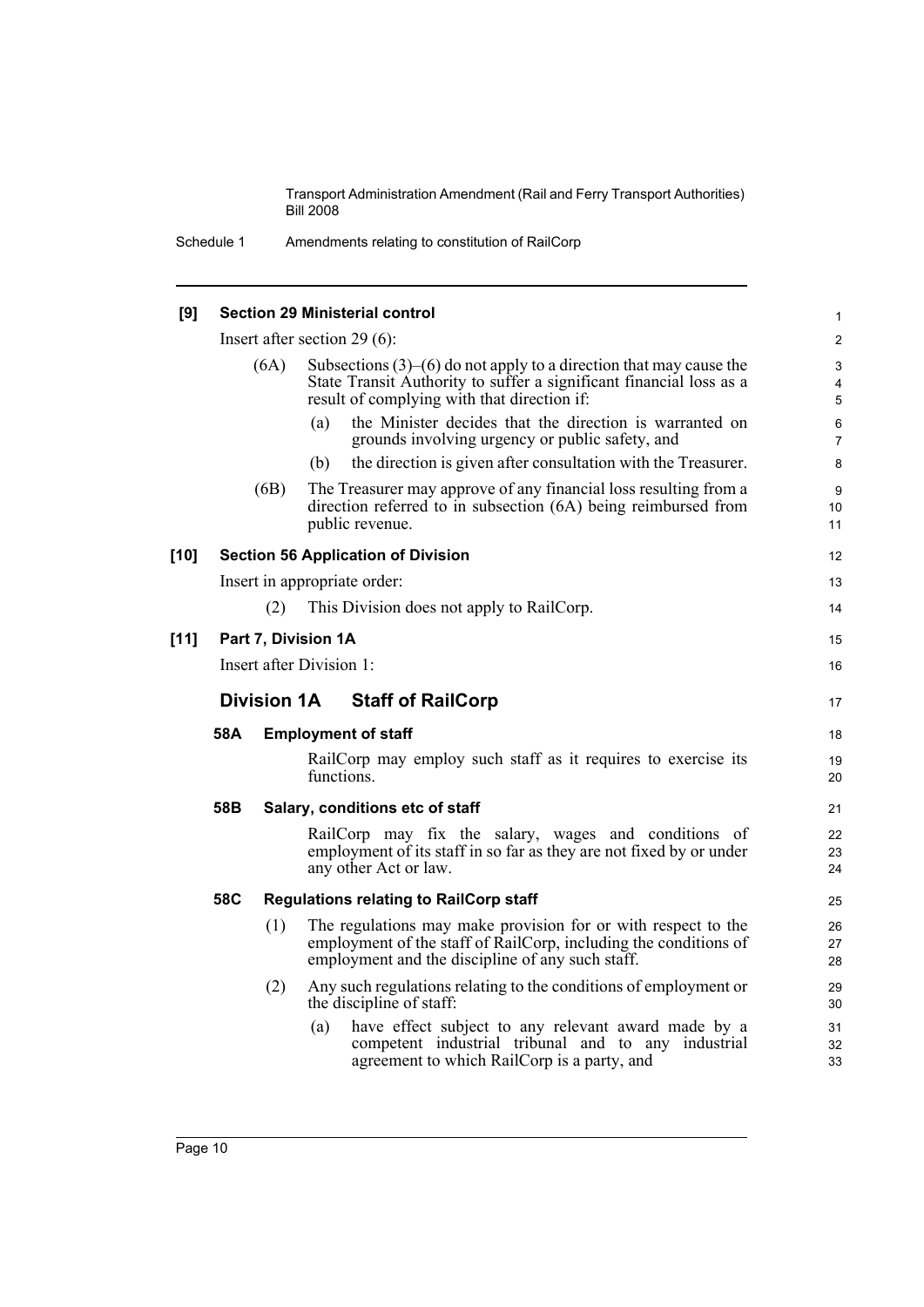Amendments relating to constitution of RailCorp Schedule 1

|        |    |                    | (b)                  | have effect despite any determination of RailCorp under<br>section 58B, and                                               | $\mathbf{1}$<br>$\overline{2}$ |
|--------|----|--------------------|----------------------|---------------------------------------------------------------------------------------------------------------------------|--------------------------------|
|        |    |                    | (c)                  | may provide for appeals by members of staff in connection                                                                 | $\mathsf 3$                    |
|        |    |                    |                      | with their employment, including appeals to a Transport<br>Appeal Board constituted under the Transport Appeal            | $\overline{4}$<br>5            |
|        |    |                    |                      | <i>Boards Act 1980</i> , and                                                                                              | 6                              |
|        |    |                    | (d)                  | have effect subject to Part 3.1 of the Public Sector<br>Employment and Management Act 2002.                               | $\overline{7}$<br>8            |
|        |    | (3)                |                      | Chapter 1A of the Public Sector Employment and Management                                                                 | 9                              |
|        |    |                    | Division.            | <i>Act 2002</i> does not apply to the employment of staff under this                                                      | 10<br>11                       |
| $[12]$ |    | Part 8, Division 1 |                      |                                                                                                                           | 12                             |
|        |    |                    |                      | Insert before Division 2:                                                                                                 | 13                             |
|        |    | <b>Division 1</b>  |                      | <b>Financial provisions relating to RailCorp</b>                                                                          | 14                             |
|        | 69 |                    | <b>RailCorp Fund</b> |                                                                                                                           | 15                             |
|        |    |                    |                      | There is established in the Special Deposits Account a fund<br>called the RailCorp Fund.                                  | 16<br>17                       |
|        | 70 |                    |                      | <b>Payments into RailCorp Fund</b>                                                                                        | 18                             |
|        |    |                    |                      | There is to be paid into the RailCorp Fund:                                                                               | 19                             |
|        |    |                    | (a)                  | all money received by or on account of RailCorp, and                                                                      | 20                             |
|        |    |                    | (b)                  | all money advanced by the Treasurer for the Fund, and                                                                     | 21                             |
|        |    |                    | (c)                  | all money appropriated by Parliament for the purposes of<br>RailCorp, and                                                 | 22<br>23                       |
|        |    |                    | (d)                  | all fines and penalties recovered for offences under the                                                                  | 24                             |
|        |    |                    |                      | regulations under section 91, or under section 95 of the                                                                  | 25                             |
|        |    |                    |                      | Rail Safety Act 2002 or under section 131 of the Rail Safety<br>Act 2008, in connection with railway services operated by | 26<br>27                       |
|        |    |                    |                      | RailCorp (but only if proceedings or penalty notices for the                                                              | 28                             |
|        |    |                    |                      | offences were instituted or issued by RailCorp or an                                                                      | 29                             |
|        |    |                    |                      | employee of RailCorp), and                                                                                                | 30                             |
|        |    |                    | (e)                  | the proceeds of the investment of money in the Fund, and                                                                  | 31                             |
|        |    |                    | (f)                  | all other money required by or under this or any other Act<br>to be paid into the Fund.                                   | 32<br>33                       |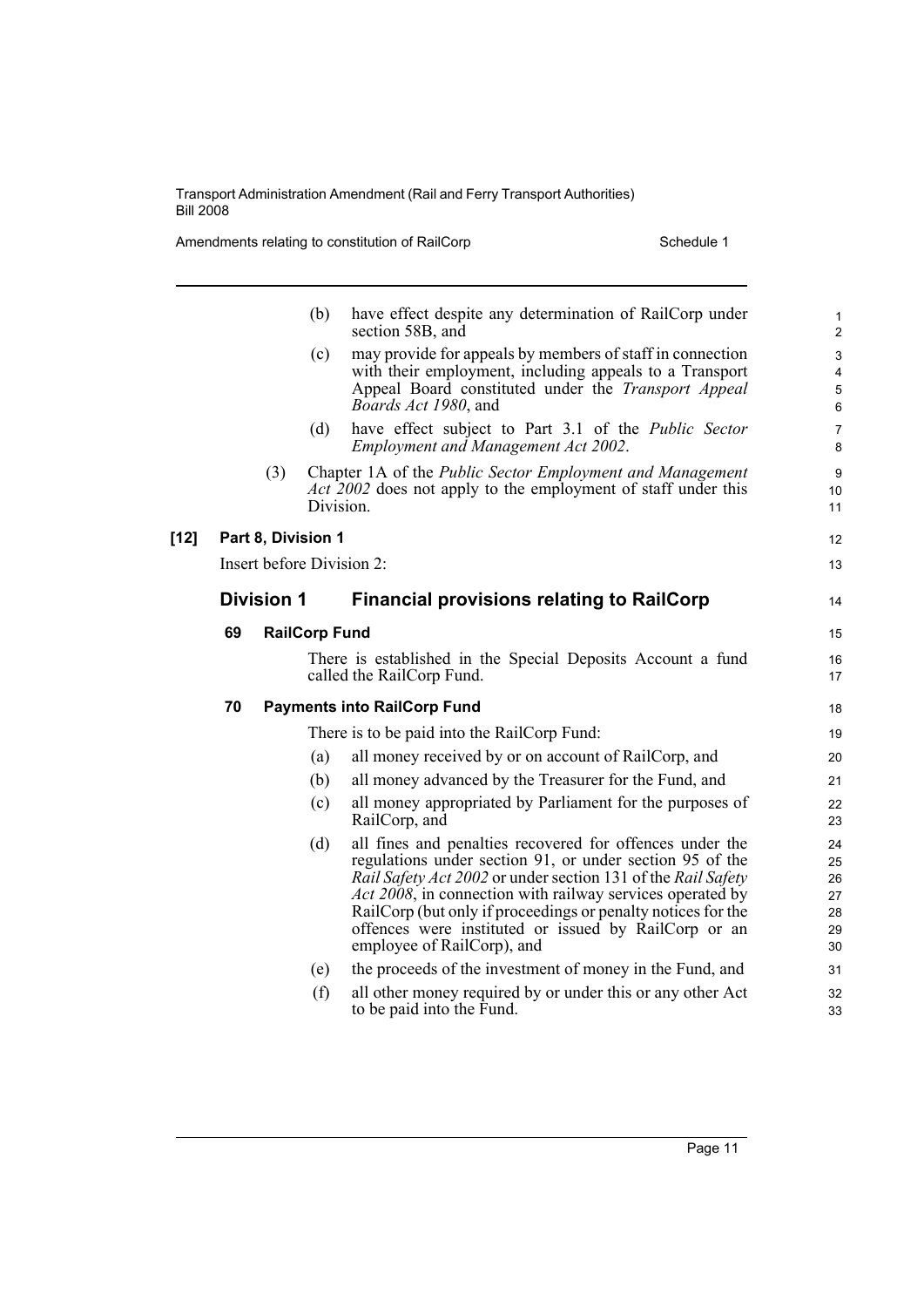|  | Schedule 1 | Amendments relating to constitution of RailCorp |
|--|------------|-------------------------------------------------|
|--|------------|-------------------------------------------------|

|        | 71 |                        | <b>Payments from RailCorp Fund</b>                                                                                                              | 1                       |
|--------|----|------------------------|-------------------------------------------------------------------------------------------------------------------------------------------------|-------------------------|
|        |    |                        | There is to be paid from the RailCorp Fund:                                                                                                     | $\overline{\mathbf{c}}$ |
|        |    | (a)                    | all payments made on account of RailCorp or otherwise<br>required to meet expenditure incurred in relation to the<br>functions of RailCorp, and | 3<br>4<br>5             |
|        |    | (b)                    | all other payments required by or under this or any other<br>Act to be paid from the Fund.                                                      | 6<br>7                  |
| $[13]$ |    |                        | Section 86 Ministerial supervision of orders fixing charges                                                                                     | 8                       |
|        |    |                        | Omit "section 29 of" from section 86 (3).                                                                                                       | 9                       |
| $[14]$ |    |                        | Section 88 Free or subsidised railway, bus or ferry travel                                                                                      | 10                      |
|        |    |                        | Omit "section 29 of" from section 88 (5).                                                                                                       | 11                      |
| $[15]$ |    |                        | Section 107 Definition of "transport authority"                                                                                                 | 12                      |
|        |    |                        | Insert before section $107(1)(a1)$ :                                                                                                            | 13                      |
|        |    | (a)                    | RailCorp, or                                                                                                                                    | 14                      |
| $[16]$ |    | <b>Section 107 (2)</b> |                                                                                                                                                 | 15                      |
|        |    | Omit "RailCorp and".   |                                                                                                                                                 | 16                      |
| $[17]$ |    |                        | Section 112 Personal liability of certain persons                                                                                               | 17                      |
|        |    |                        | Insert "RailCorp," after "State Transit Authority," in the definition of <i>member</i><br>of a transport authority in section $112(2)$ .        | 18<br>19                |
| $[18]$ |    |                        | Section 112 (2), definition of "transport authority"                                                                                            | 20                      |
|        |    |                        | Insert after paragraph (a3) of the definition:                                                                                                  | 21                      |
|        |    | (a4)                   | the RailCorp Board, and                                                                                                                         | 22                      |
| $[19]$ |    | Schedule 1, heading    |                                                                                                                                                 | 23                      |
|        |    |                        | Omit "State Transit Authority Board". Insert instead "Boards".                                                                                  | 24                      |
| $[20]$ |    | <b>Schedule 1</b>      |                                                                                                                                                 | 25                      |
|        |    |                        | Omit "Sections 9 (4)". Insert instead "Sections 13 (4)".                                                                                        | 26                      |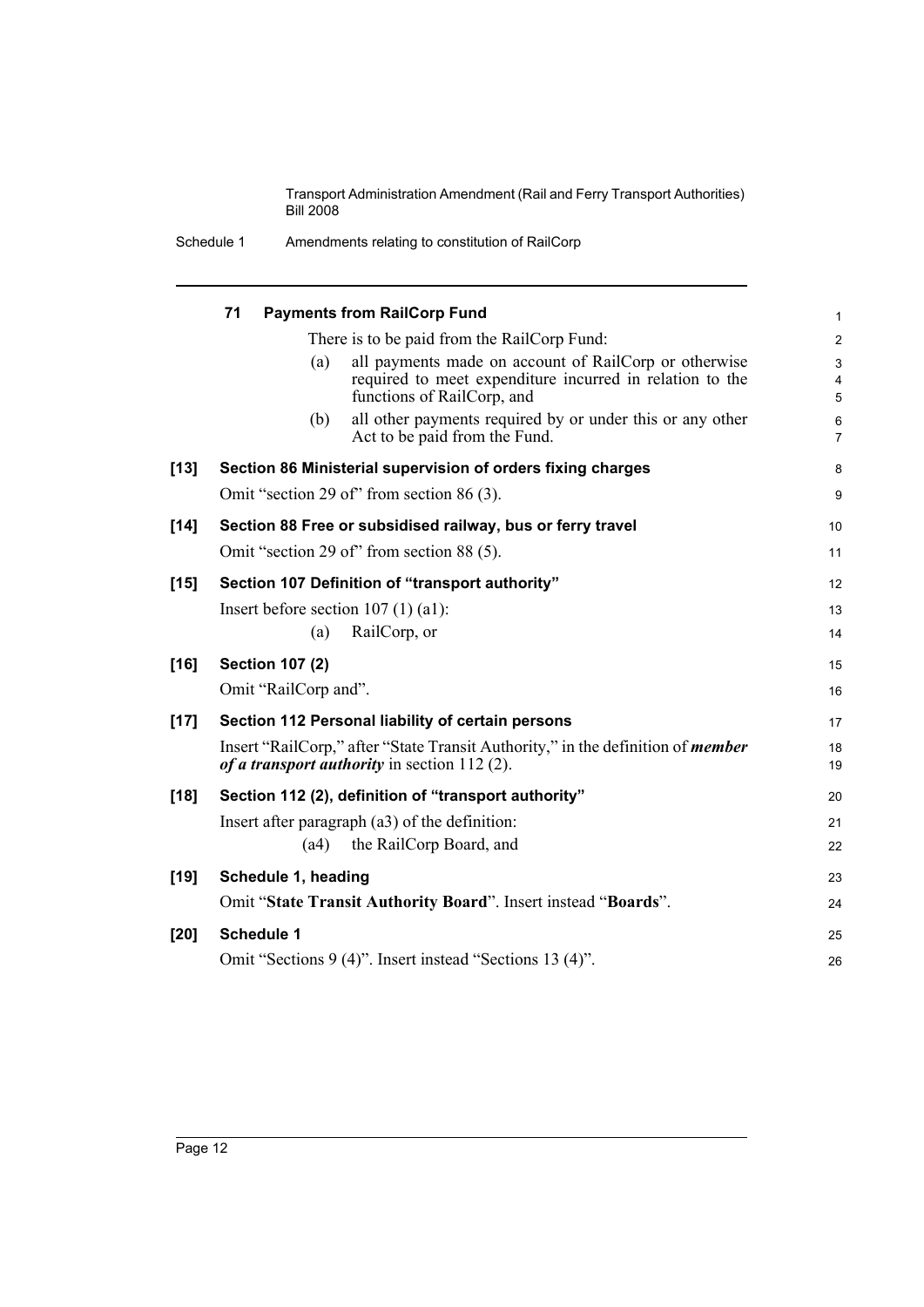Amendments relating to constitution of RailCorp Schedule 1

| $[21]$ | Schedule 1, clause 1                                                                                                                                     | 1              |
|--------|----------------------------------------------------------------------------------------------------------------------------------------------------------|----------------|
|        | Omit the definition of <b>Board</b> . Insert instead:                                                                                                    | $\overline{c}$ |
|        | <b>Board</b> means the following Boards:                                                                                                                 | 3              |
|        | the State Transit Authority Board,<br>(a)                                                                                                                | 4              |
|        | the RailCorp Board.<br>(b)                                                                                                                               | 5              |
| $[22]$ | Schedule 1, clause 1, definition of "Chief Executive"                                                                                                    | 6              |
|        | Insert "or RailCorp" after "State Transit Authority".                                                                                                    | 7              |
| $[23]$ | Schedule 1, clause 10                                                                                                                                    | 8              |
|        | Omit clause 10 (1). Insert instead:                                                                                                                      | 9              |
|        | (1)<br>The Public Sector Employment and Management Act 2002 does                                                                                         | 10             |
|        | not apply to the appointment of an appointed member and an<br>appointed member is not, as such a member, subject to that Act                             | 11             |
|        | (except Chapter 5).                                                                                                                                      | 12<br>13       |
| $[24]$ | <b>Schedule 2 Provisions relating to Chief Executives</b>                                                                                                | 14             |
|        | Omit "Sections 11 (3), 19Y (2)". Insert instead "Sections 15 (2)".                                                                                       | 15             |
| $[25]$ | Schedule 2, clause 1                                                                                                                                     | 16             |
|        | Insert ", the Chief Executive of RailCorp" after "State Transit Authority" in<br>the definition of Chief Executive.                                      | 17<br>18       |
| $[26]$ | Schedule 2, clause 1A                                                                                                                                    | 19             |
|        | Omit "Part 2A of the <i>Public Sector Management Act 1988</i> , but is not subject<br>to Part 2".                                                        | 20<br>21       |
|        | Insert instead "Part 3.1 of the Public Sector Employment and Management Act<br>2002, but is not subject to Chapter 2".                                   | 22<br>23       |
| $[27]$ | Schedule 6 Transfer of certain staff                                                                                                                     | 24             |
|        | Insert in alphabetical order in clause 1:                                                                                                                | 25             |
|        | former ITSRR staff means the members of staff of the ITSRR                                                                                               | 26             |
|        | who, after the commencement of clause 11E, are transferred to<br>the Ministry of Transport by an order made under this Schedule.                         | 27<br>28       |
|        | <b>ITSRR</b> means the Independent Transport Safety and Reliability                                                                                      | 29             |
|        | Regulator.                                                                                                                                               | 30             |
| $[28]$ | Schedule 6, clause 1, definition of "former RailCorp staff"                                                                                              | 31             |
|        | Insert "or who, after the commencement of clause 11E, are transferred to the<br>Ministry of Transport by an order under this Schedule" after "Schedule". | 32<br>33       |
|        |                                                                                                                                                          |                |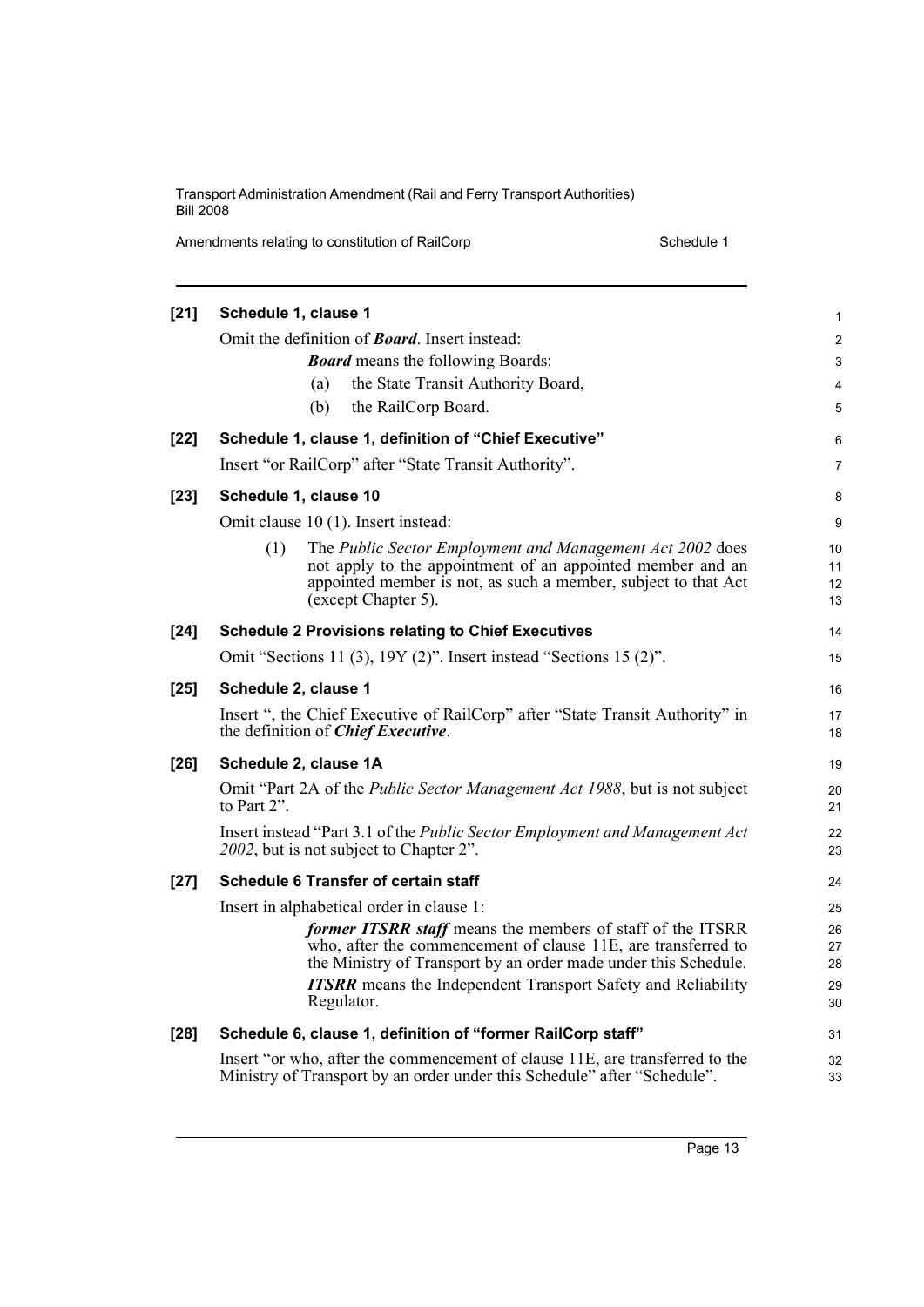Schedule 1 Amendments relating to constitution of RailCorp

| $[29]$ |                                                               |                                                                                                                               | Schedule 6, Part 3, heading                                                                                                                                                                                                                 | 1                        |  |  |  |  |
|--------|---------------------------------------------------------------|-------------------------------------------------------------------------------------------------------------------------------|---------------------------------------------------------------------------------------------------------------------------------------------------------------------------------------------------------------------------------------------|--------------------------|--|--|--|--|
|        | Omit "of SRA and RIC staff". Insert instead "of other staff". |                                                                                                                               |                                                                                                                                                                                                                                             |                          |  |  |  |  |
| $[30]$ |                                                               |                                                                                                                               | Schedule 6, clause 11E                                                                                                                                                                                                                      | 3                        |  |  |  |  |
|        |                                                               |                                                                                                                               | Insert after clause 11D:                                                                                                                                                                                                                    | 4                        |  |  |  |  |
|        | <b>11E</b>                                                    |                                                                                                                               | Transfer of RailCorp and ITSRR staff to MOT                                                                                                                                                                                                 | 5                        |  |  |  |  |
|        |                                                               | (1)                                                                                                                           | The Minister may, by order in writing, provide that such staff of<br>RailCorp or ITSRR as are specified or described in the order are<br>transferred to the Ministry of Transport.                                                          | 6<br>$\overline{7}$<br>8 |  |  |  |  |
|        |                                                               | (2)                                                                                                                           | A person who is the subject of an order under this clause is taken<br>for all purposes as having become a member of staff of the<br>Ministry of Transport, in accordance with the terms of the order,<br>on the day specified in the order. | 9<br>10<br>11<br>12      |  |  |  |  |
| $[31]$ |                                                               |                                                                                                                               | Schedule 6, Part 4, heading                                                                                                                                                                                                                 | 13                       |  |  |  |  |
|        |                                                               |                                                                                                                               | Insert before clause 12:                                                                                                                                                                                                                    | 14                       |  |  |  |  |
|        |                                                               |                                                                                                                               | Part 4 General                                                                                                                                                                                                                              | 15                       |  |  |  |  |
| $[32]$ |                                                               |                                                                                                                               | Schedule 6, clauses 12 (1) and 13 (1) and (3)                                                                                                                                                                                               | 16                       |  |  |  |  |
|        |                                                               |                                                                                                                               | Insert ", former ITSRR staff" after "former OCG staff" wherever occurring.                                                                                                                                                                  | 17                       |  |  |  |  |
| $[33]$ |                                                               |                                                                                                                               | Schedule 6, clause 15 (2)                                                                                                                                                                                                                   | 18                       |  |  |  |  |
|        |                                                               |                                                                                                                               | Insert "ITSRR," after "RailCorp,".                                                                                                                                                                                                          | 19                       |  |  |  |  |
| $[34]$ |                                                               |                                                                                                                               | Schedule 7 Savings, transitional and other provisions                                                                                                                                                                                       | 20                       |  |  |  |  |
|        |                                                               |                                                                                                                               |                                                                                                                                                                                                                                             | 21                       |  |  |  |  |
|        |                                                               | Insert at the end of clause $2(1)$ :<br>Transport Administration Amendment (Rail and Ferry Transport<br>Authorities) Act 2008 |                                                                                                                                                                                                                                             |                          |  |  |  |  |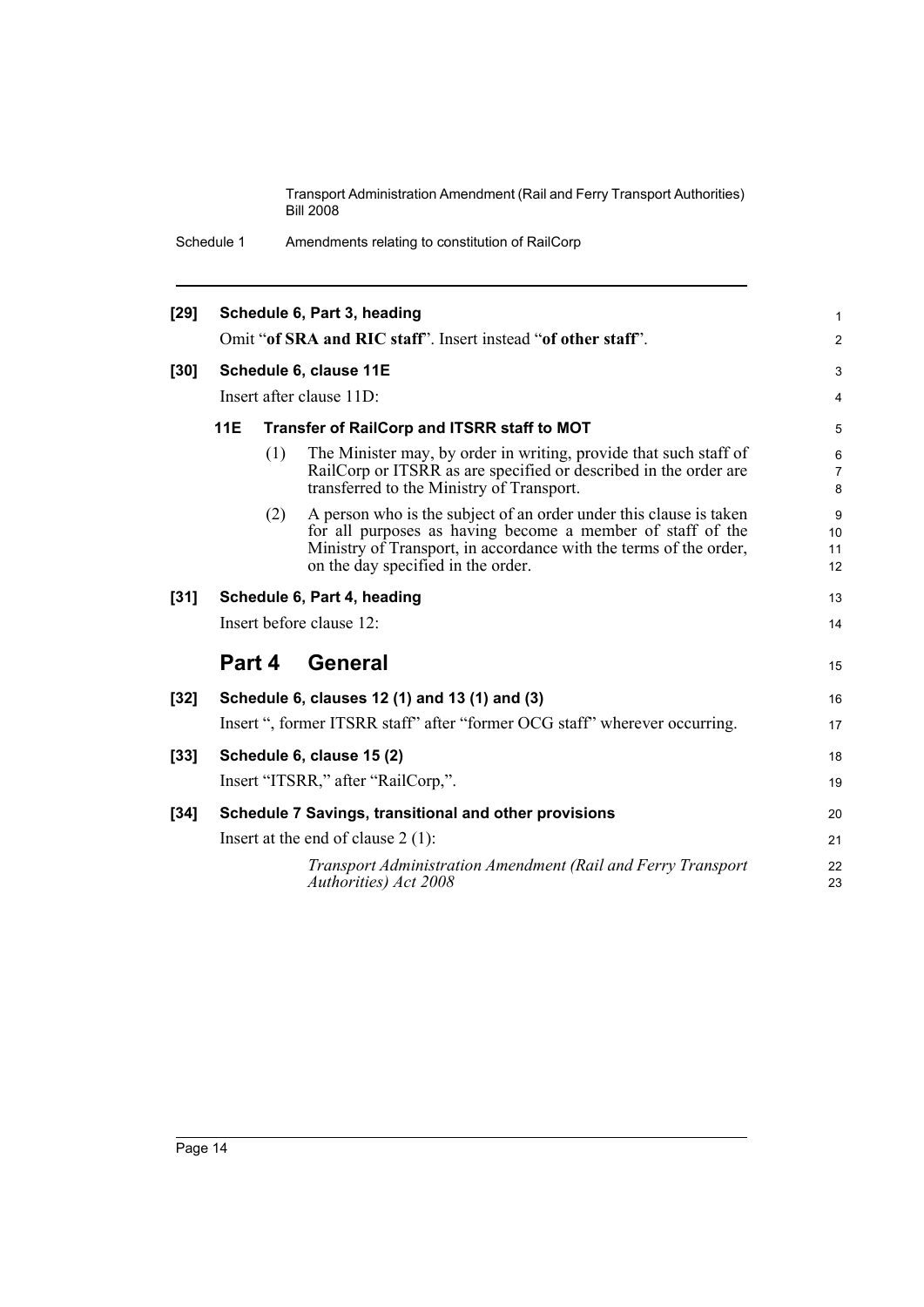Amendments relating to constitution of RailCorp Schedule 1

| $[35]$ | <b>Schedule 7</b> |                   |                                                                                                                 | $\mathbf{1}$   |
|--------|-------------------|-------------------|-----------------------------------------------------------------------------------------------------------------|----------------|
|        |                   |                   | Insert at the end of the Schedule with appropriate Part and clause numbering:                                   | $\overline{2}$ |
|        | Part              |                   | Provisions consequent on enactment of                                                                           | 3              |
|        |                   |                   | <b>Transport Administration Amendment</b>                                                                       | 4              |
|        |                   |                   | (Rail and Ferry Transport Authorities) Act                                                                      | 5              |
|        |                   | 2008              |                                                                                                                 | 6              |
|        | <b>Division 1</b> |                   | <b>Preliminary</b>                                                                                              | 7              |
|        |                   | <b>Definition</b> |                                                                                                                 | 8              |
|        |                   |                   | In this Part:                                                                                                   | 9              |
|        |                   |                   | 2008 amending Act means the Transport Administration                                                            | 10             |
|        |                   |                   | Amendment (Rail and Ferry Transport Authorities) Act 2008.                                                      | 11             |
| $[36]$ | <b>Schedule 7</b> |                   |                                                                                                                 | 12             |
|        |                   |                   | Insert with appropriate Division and clause numbering in the Part inserted by                                   | 13             |
|        | item $[35]$ :     |                   |                                                                                                                 | 14             |
|        | <b>Division</b>   |                   | Provisions relating to constitution of                                                                          | 15             |
|        |                   |                   | <b>RailCorp</b>                                                                                                 | 16             |
|        |                   |                   | <b>Continuity of RailCorp</b>                                                                                   | 17             |
|        |                   |                   | RailCorp, as constituted under this Act immediately after the                                                   | 18             |
|        |                   |                   | substitution of section $4(2)$ by the 2008 amending Act, is for all                                             | 19             |
|        |                   |                   | purposes (including the rules of private international law) a                                                   | 20             |
|        |                   |                   | continuation of, and the same legal entity as, RailCorp as<br>constituted immediately before that substitution. | 21<br>22       |
|        |                   |                   |                                                                                                                 |                |
|        |                   |                   | <b>Existing Chief Executive Officer of RailCorp</b>                                                             | 23             |
|        | (1)               |                   | The person who, immediately before the commencement of                                                          | 24             |
|        |                   |                   | section 15 (as inserted by the 2008 amending Act), held office as                                               | 25             |
|        |                   |                   | chief executive officer of RailCorp is taken to have been                                                       | 26             |
|        |                   | section:          | appointed as Chief Executive Officer of RailCorp under that                                                     | 27<br>28       |
|        |                   |                   |                                                                                                                 |                |
|        |                   | (a)               | for the balance of the term of office for which the person<br>was so appointed before the commencement of that  | 29<br>30       |
|        |                   |                   | section, and                                                                                                    | 31             |
|        |                   | (b)               | on the same terms and conditions as the person was so                                                           | 32             |
|        |                   |                   | determined.                                                                                                     | 33             |
|        |                   |                   |                                                                                                                 |                |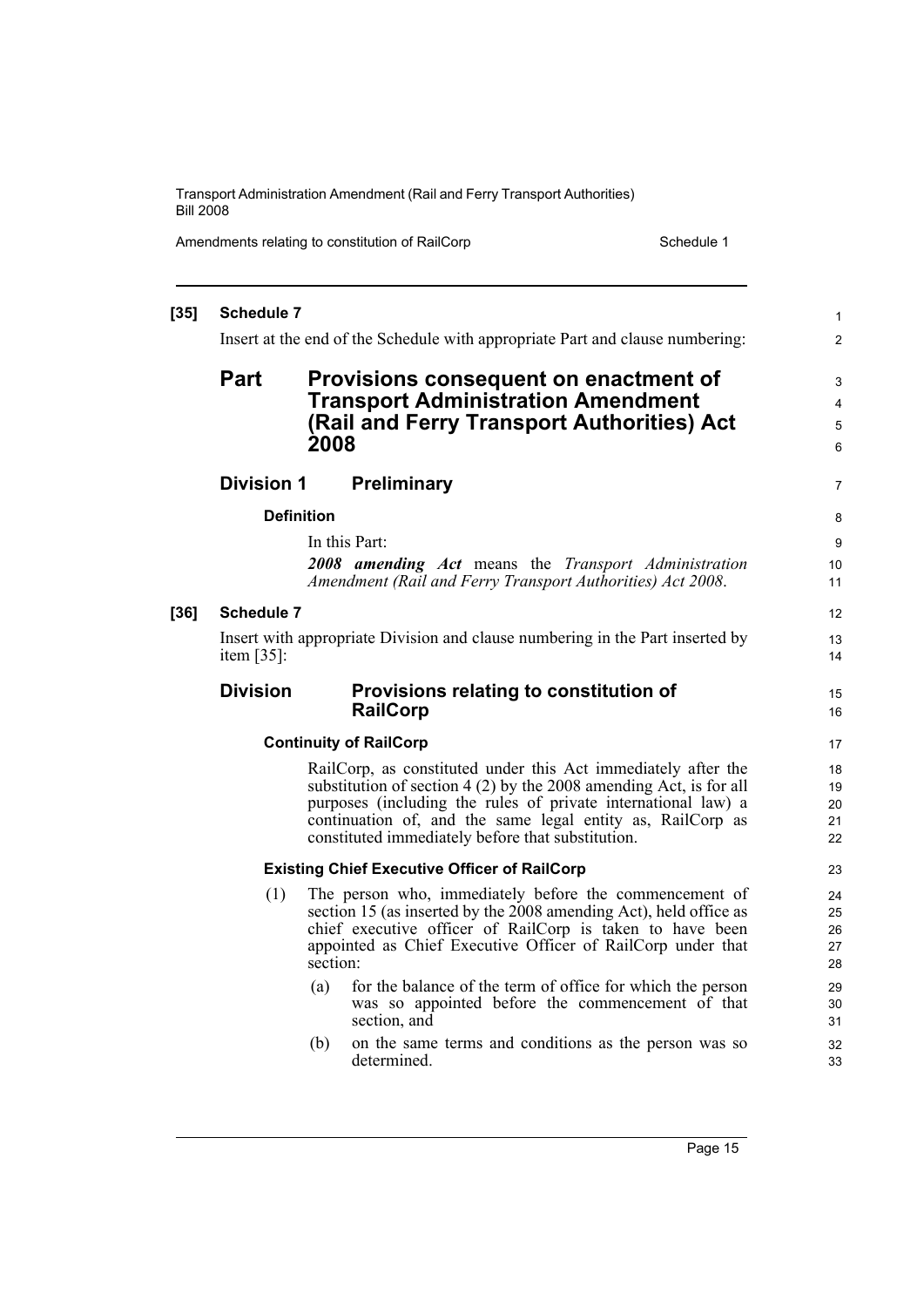#### Schedule 1 Amendments relating to constitution of RailCorp

(2) The Minister may, by order, vary the terms and conditions of the appointment of the Chief Executive Officer as continued by this clause, having regard to terms and conditions of appointment of members of the Chief Executive Service under the *Public Sector Employment and Management Act 2002*.

27

28 29

### **Existing Board members**

- (1) An existing Board member of RailCorp ceases to hold office on the commencement of section 13, as inserted by the 2008 amending Act, but is eligible (if otherwise qualified) to be appointed as a member of the RailCorp Board.
- (2) A person who so ceases to hold office is not entitled to any remuneration or compensation because of the loss of the office.
- (3) In this clause: *existing Board member* means a person (other than the Chief Executive Officer) who held office as a member of the Board of RailCorp immediately before the commencement of section 13, as inserted by the 2008 amending Act.

#### **Corporate plan**

- (1) RailCorp is to prepare its first corporate plan, in accordance with section 17B as inserted by the 2008 amending Act, within the period approved by the Minister for the purposes of this clause.
- (2) The statement of corporate intent applicable to RailCorp under the *State Owned Corporations Act 1989* immediately before the commencement of section 17B continues to apply to RailCorp until RailCorp complies with that section, subject to any direction of the Minister.

# **1.2 State Owned Corporations Act 1989 No 134**

#### **Schedule 5 Statutory SOCs**

Omit "Rail Corporation New South Wales".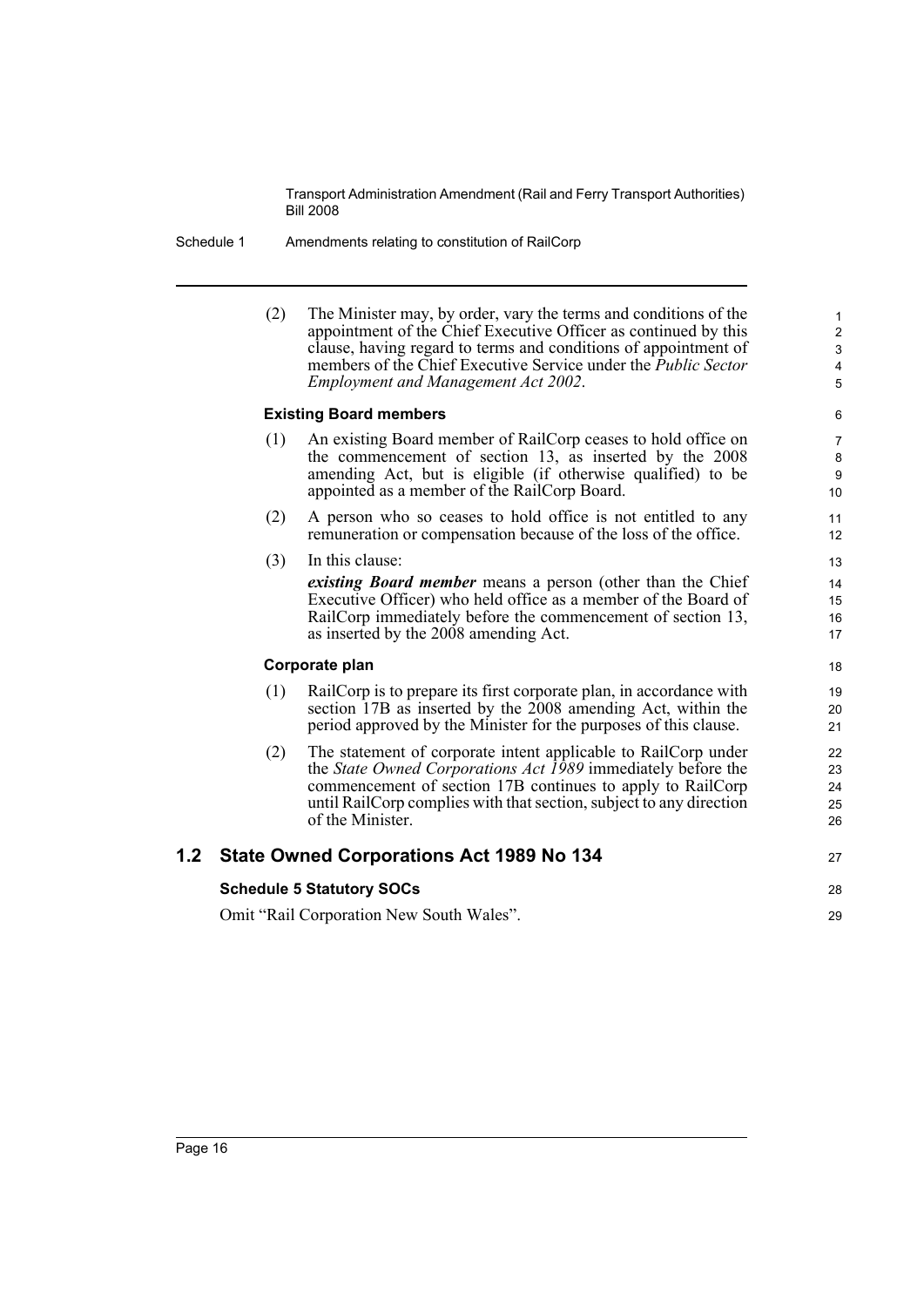Amendments relating to rail passenger services Schedule 2 Schedule 2

<span id="page-28-0"></span>

|     | <b>Schedule 2</b> |                              |         | Amendments relating to rail passenger<br>services                                                                                                                                                                             | 1<br>$\overline{c}$      |
|-----|-------------------|------------------------------|---------|-------------------------------------------------------------------------------------------------------------------------------------------------------------------------------------------------------------------------------|--------------------------|
|     |                   |                              |         | (Section 3)                                                                                                                                                                                                                   | 3                        |
| 2.1 |                   |                              |         | Passenger Transport Act 1990 No 39                                                                                                                                                                                            | 4                        |
| [1] |                   | <b>Section 3 Definitions</b> |         |                                                                                                                                                                                                                               | 5                        |
|     |                   |                              |         | Insert in alphabetical order in section $3(1)$ :                                                                                                                                                                              | 6                        |
|     |                   |                              |         | <i>rail passenger service</i> means the carriage of passengers for a fare<br>or other consideration by rail, but does not include any rail<br>passenger service of a class prescribed for the purposes of this<br>definition. | $\overline{7}$<br>8<br>9 |
|     |                   |                              | 28K.    | rail services contract means a contract entered into under section                                                                                                                                                            | 10<br>11<br>12           |
| [2] |                   | <b>Section 4 Objects</b>     |         |                                                                                                                                                                                                                               | 13                       |
|     |                   |                              |         | Insert at the end of section $4$ (c):                                                                                                                                                                                         | 14                       |
|     |                   |                              | (d)     | to provide for rail services contracts between RailCorp and<br>the Director-General, and                                                                                                                                      | 15<br>16                 |
| [3] |                   | Part 3, heading              |         |                                                                                                                                                                                                                               | 17                       |
|     |                   |                              |         | Insert "and rail passenger services" after "services".                                                                                                                                                                        | 18                       |
| [4] |                   | Part 3, Division 4           |         |                                                                                                                                                                                                                               | 19                       |
|     |                   | Insert after Division 3:     |         |                                                                                                                                                                                                                               | 20                       |
|     |                   | <b>Division 4</b>            |         | <b>Rail services</b>                                                                                                                                                                                                          | 21                       |
|     | 28K               |                              |         | <b>Rail services contract for rail services</b>                                                                                                                                                                               | 22                       |
|     |                   | (1)                          | Crown). | The terms and conditions on which rail services are to be carried<br>out by RailCorp are to be set out in a contract entered into<br>between RailCorp and the Director-General (on behalf of the                              | 23<br>24<br>25<br>26     |
|     |                   | (2)                          |         | In this Division, <i>rail services</i> means:                                                                                                                                                                                 | 27                       |
|     |                   |                              | (a)     | rail passenger services and any bus services (other than<br>regular passenger services) operated by RailCorp, and                                                                                                             | 28<br>29                 |
|     |                   |                              | (b)     | the carrying out of functions as a rail infrastructure owner<br>(within the meaning of the <i>Transport Administration Act</i><br>1988), and                                                                                  | 30<br>31<br>32           |
|     |                   |                              | (c)     | the provision of access and network control services.                                                                                                                                                                         | 33                       |
|     |                   |                              |         |                                                                                                                                                                                                                               |                          |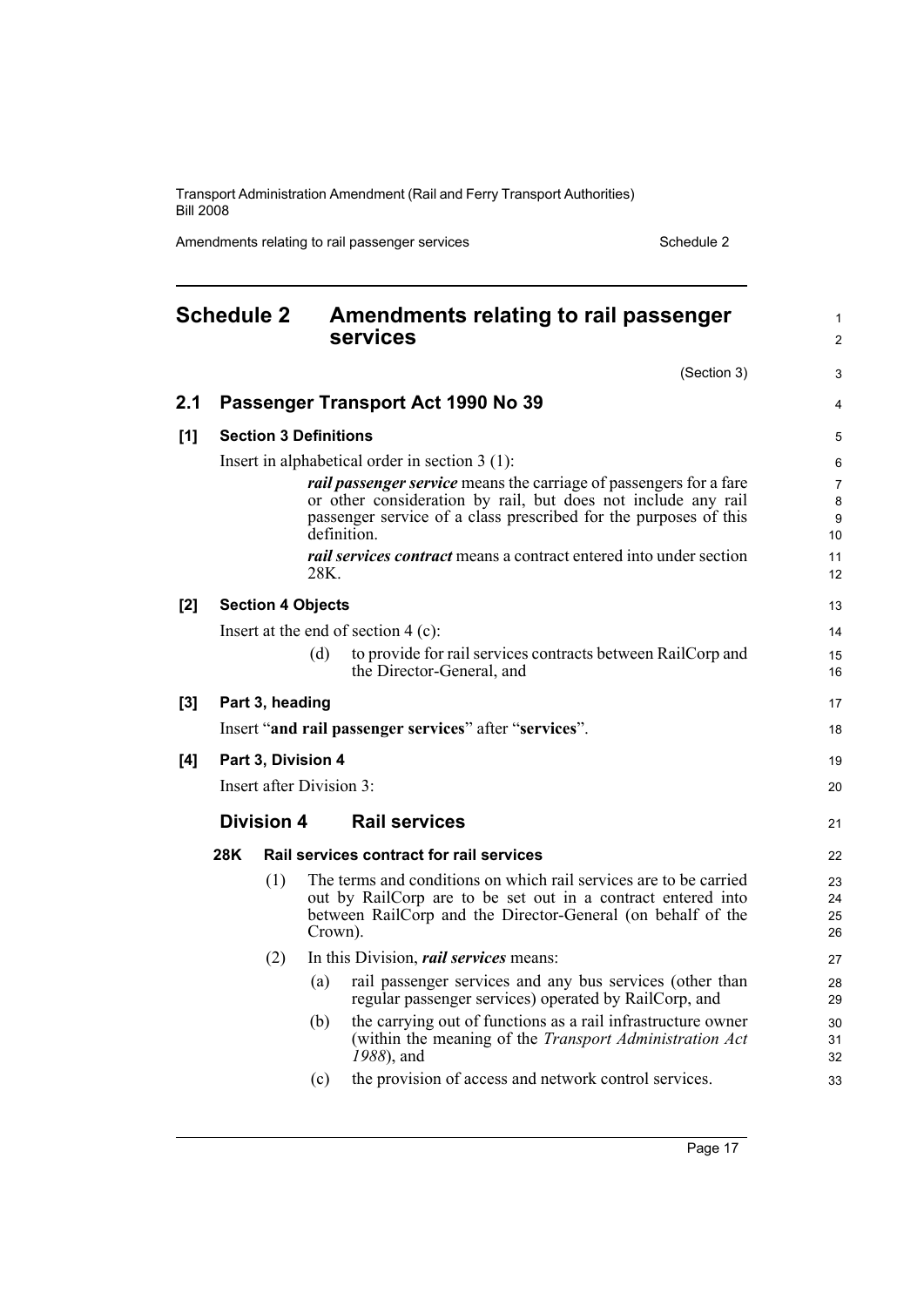|     |     | (3) | A rail services contract is to be for a term not exceeding 8 years.                                                                                                                                                            |                      |
|-----|-----|-----|--------------------------------------------------------------------------------------------------------------------------------------------------------------------------------------------------------------------------------|----------------------|
|     |     | (4) | A rail services contract may be renewed from time to time in<br>accordance with any provision of the contract concerning<br>renewal.                                                                                           |                      |
|     |     | (5) | Provision for rail services in accordance with this section may be<br>made in one or more rail services contracts.                                                                                                             |                      |
|     |     | (6) | The regulations may provide for matters that are to be included in<br>rail services contracts.                                                                                                                                 | 7<br>8               |
|     | 28L |     | <b>Performance standards</b>                                                                                                                                                                                                   | 9                    |
|     |     | (1) | A rail services contract is to provide for performance standards to<br>be observed by RailCorp.                                                                                                                                | 10<br>11             |
|     |     | (2) | Without limiting subsection (1), the performance standards may<br>include any model performance standards for rail services that<br>the Director-General may, by order published in the Gazette,<br>approve from time to time. | 12<br>13<br>14<br>15 |
| [5] |     |     | Section 48 Review of decisions concerning service contracts                                                                                                                                                                    | 16                   |
|     |     |     | Insert "or a rail services contract" after "regular bus service" in section 48 (2).                                                                                                                                            | 17                   |
| [6] |     |     | <b>Section 53 Exchange of information</b>                                                                                                                                                                                      | 18                   |
|     |     |     | Insert "or a rail passenger service" after "ferry" in section 53 (2) (b).                                                                                                                                                      | 19                   |
| [7] |     |     | <b>Schedule 3 Savings and transitional provisions</b>                                                                                                                                                                          | 20                   |
|     |     |     | Insert at the end of clause $2(1)$ :                                                                                                                                                                                           | 21                   |
|     |     |     | Transport Administration Amendment (Rail and Ferry Transport<br>Authorities) Act 2008                                                                                                                                          | 22<br>23             |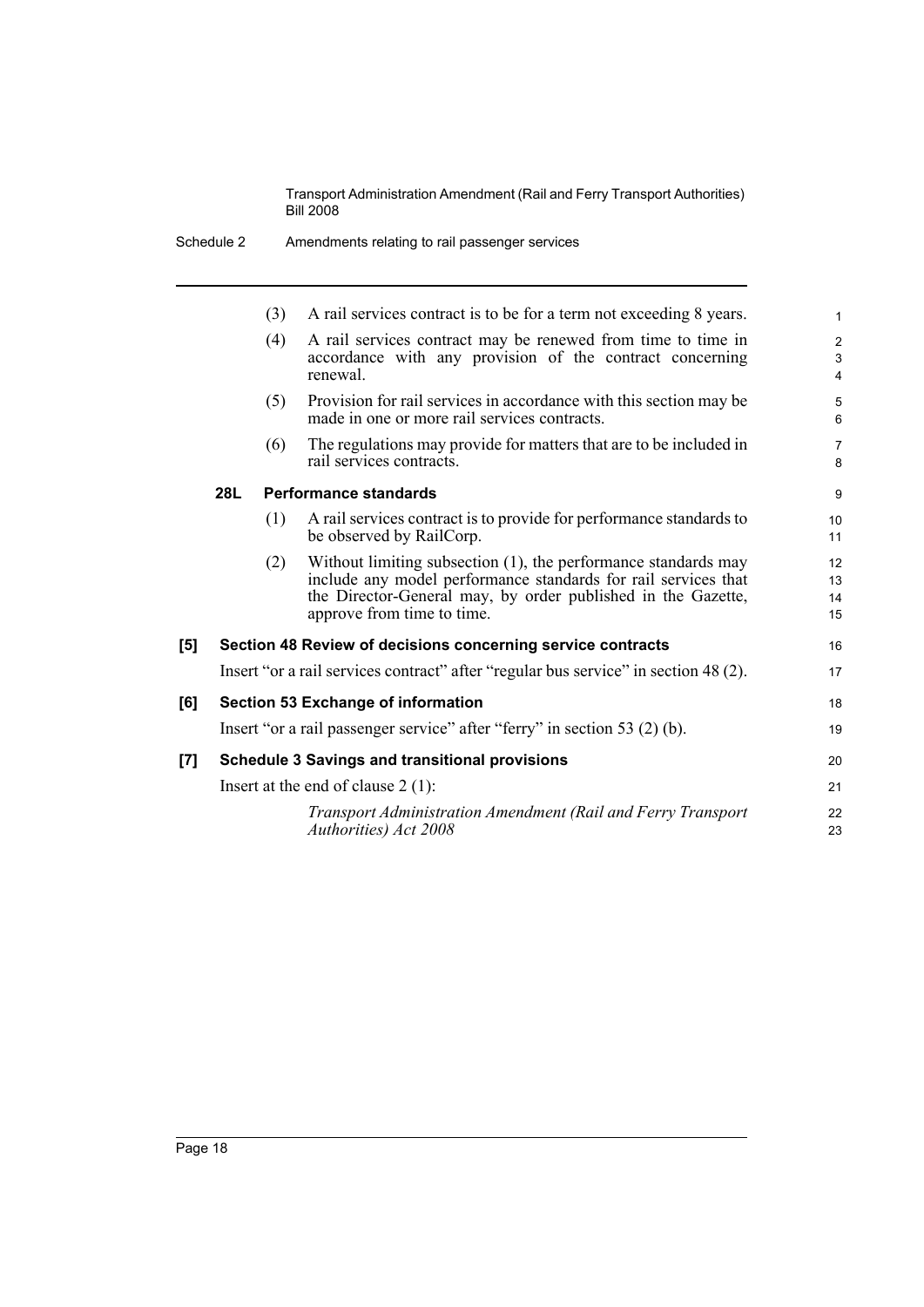Amendments relating to rail passenger services Schedule 2 Schedule 2

| [8] | <b>Schedule 3</b>                                                             |                                                                                                                           | $\mathbf{1}$   |  |  |  |  |  |
|-----|-------------------------------------------------------------------------------|---------------------------------------------------------------------------------------------------------------------------|----------------|--|--|--|--|--|
|     |                                                                               | Insert at the end of the Schedule with appropriate Part and clause numbering:                                             | $\overline{2}$ |  |  |  |  |  |
|     | <b>Part</b>                                                                   | Provisions consequent on enactment of                                                                                     | 3              |  |  |  |  |  |
|     |                                                                               | <b>Transport Administration Amendment</b>                                                                                 |                |  |  |  |  |  |
|     |                                                                               | (Rail and Ferry Transport Authorities) Act                                                                                | 5              |  |  |  |  |  |
|     |                                                                               | 2008                                                                                                                      | 6              |  |  |  |  |  |
|     | <b>Division 1</b>                                                             | Preliminary                                                                                                               | $\overline{7}$ |  |  |  |  |  |
|     |                                                                               | <b>Definition</b>                                                                                                         | 8              |  |  |  |  |  |
|     |                                                                               | In this Part:                                                                                                             | 9              |  |  |  |  |  |
|     |                                                                               | <b>2008</b> amending Act means the Transport Administration<br>Amendment (Rail and Ferry Transport Authorities) Act 2008. | 10<br>11       |  |  |  |  |  |
| [9] | <b>Schedule 3</b>                                                             |                                                                                                                           | 12             |  |  |  |  |  |
|     | Insert with appropriate Division and clause numbering in the Part inserted by |                                                                                                                           |                |  |  |  |  |  |
|     | item $[8]$ :                                                                  |                                                                                                                           |                |  |  |  |  |  |
|     |                                                                               | <b>Division</b><br>Provisions relating to rail services contracts                                                         |                |  |  |  |  |  |
|     |                                                                               |                                                                                                                           | 15             |  |  |  |  |  |
|     |                                                                               | <b>Rail services contracts</b>                                                                                            | 16             |  |  |  |  |  |
|     | (1)                                                                           | RailCorp may continue to carry on a rail passenger service and                                                            | 17             |  |  |  |  |  |
|     |                                                                               | provide other rail services (within the meaning of Division 4 of                                                          | 18             |  |  |  |  |  |
|     |                                                                               | Part 3 of the Act, as inserted by the 2008 amending Act) without                                                          |                |  |  |  |  |  |
|     |                                                                               | a rail services contract until such a contract is entered into.                                                           | 19<br>20       |  |  |  |  |  |
|     | (2)                                                                           | This clause ceases to have effect 2 years after the commencement                                                          | 21             |  |  |  |  |  |
|     |                                                                               | of Division 4 of Part 3 of the Act, as inserted by the 2008                                                               | 22<br>23       |  |  |  |  |  |
|     |                                                                               | amending Act, or on such later day as may be prescribed by the<br>regulations.                                            | 24             |  |  |  |  |  |
| 2.2 |                                                                               | <b>Transport Administration Act 1988 No 109</b>                                                                           | 25             |  |  |  |  |  |
| [1] | services                                                                      | Section 38 Functions of ensuring provision of appropriate passenger                                                       | 26<br>27       |  |  |  |  |  |
|     |                                                                               | Insert after section $38(3)$ :                                                                                            | 28             |  |  |  |  |  |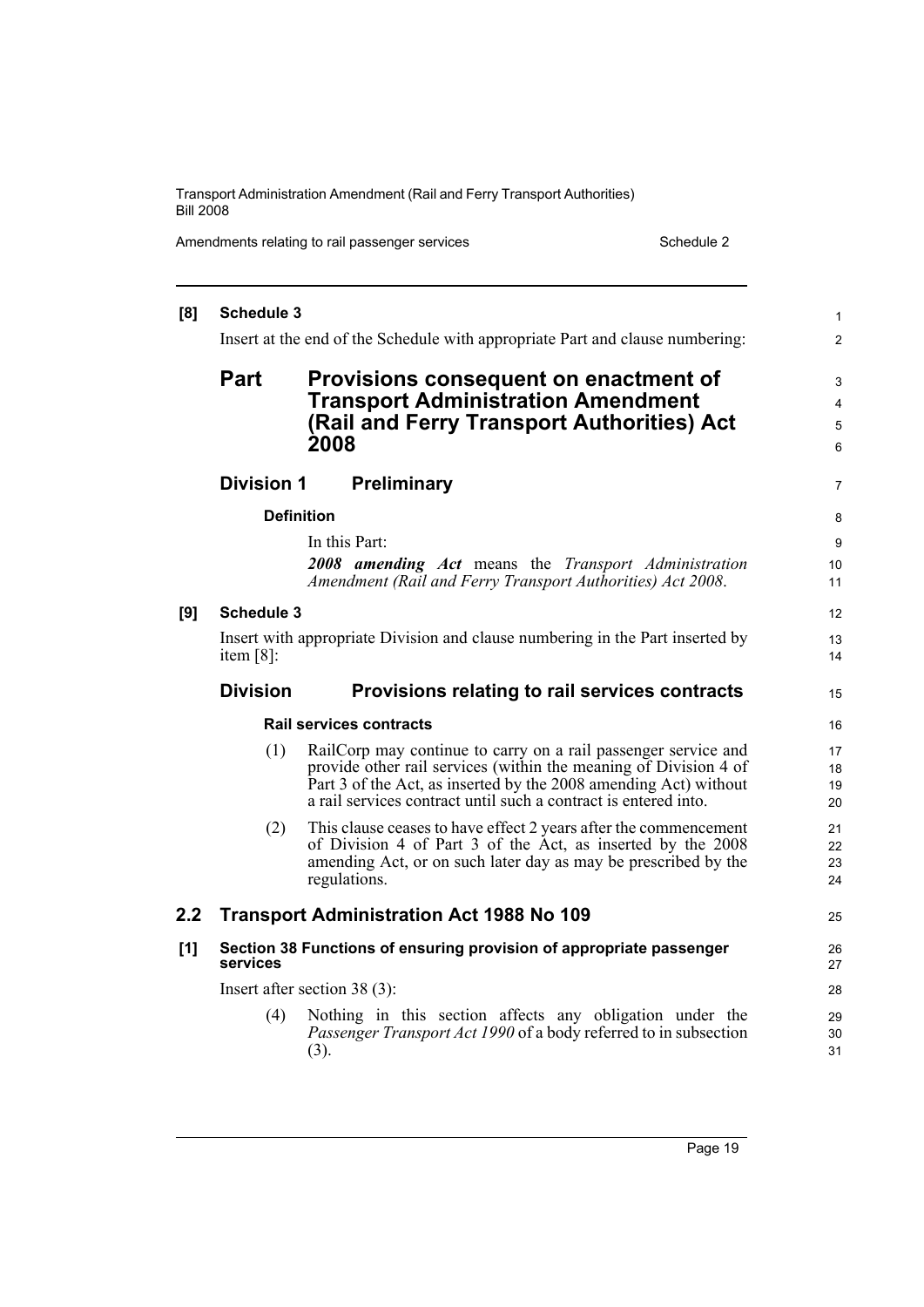> 1 2

## **[2] Section 40 Delegation**

Insert "or the *Passenger Transport Act 1990*" after "Part" in section 40 (1).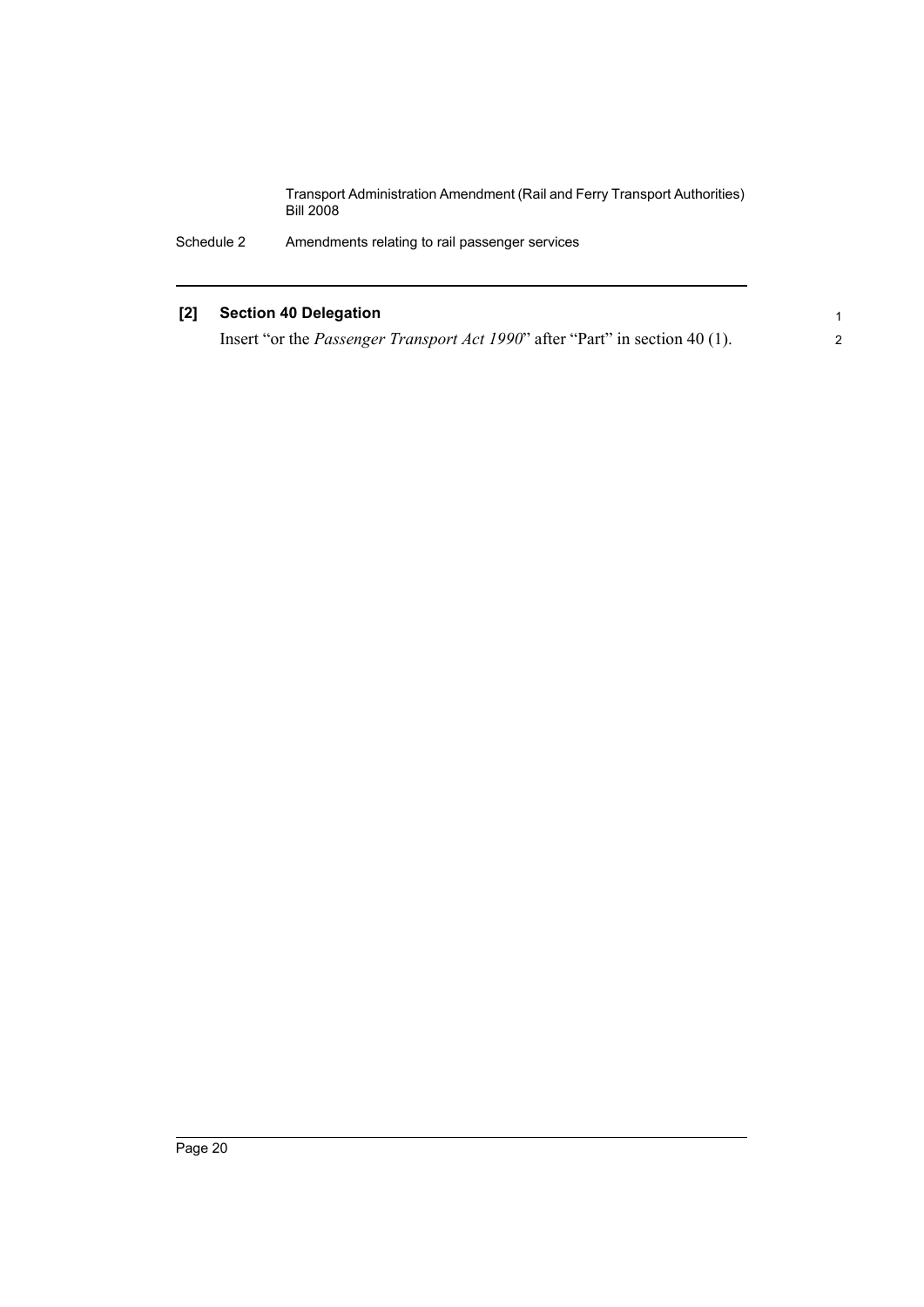Amendments relating to constitution of Sydney Ferries Schedule 3

<span id="page-32-0"></span>

|       | <b>Schedule 3</b>            |     | Amendments relating to constitution of<br><b>Sydney Ferries</b>                                                                                                                                                                                         | $\mathbf{1}$<br>$\overline{2}$ |
|-------|------------------------------|-----|---------------------------------------------------------------------------------------------------------------------------------------------------------------------------------------------------------------------------------------------------------|--------------------------------|
|       |                              |     | (Section 3)                                                                                                                                                                                                                                             | 3                              |
| 3.1   |                              |     | <b>Transport Administration Act 1988 No 109</b>                                                                                                                                                                                                         | 4                              |
| [1]   | <b>Section 3 Definitions</b> |     |                                                                                                                                                                                                                                                         | 5                              |
|       |                              |     | Insert "or Sydney Ferries" after "Roads and Traffic Authority" in the<br>definition of <i>Authority</i> in section $3(1)$ .                                                                                                                             | 6<br>$\overline{7}$            |
| [2]   |                              |     | Part 3A, Division 1, heading                                                                                                                                                                                                                            | 8                              |
|       | Omit "as statutory SOC".     |     |                                                                                                                                                                                                                                                         | 9                              |
| $[3]$ |                              |     | <b>Section 35A Constitution of Sydney Ferries</b>                                                                                                                                                                                                       | 10                             |
|       |                              |     | Omit section 35A (2) and the note. Insert instead:                                                                                                                                                                                                      | 11                             |
|       | (2)                          |     | Sydney Ferries is a NSW Government agency.                                                                                                                                                                                                              | 12                             |
| [4]   |                              |     | <b>Section 35B Objectives of Sydney Ferries</b>                                                                                                                                                                                                         | 13                             |
|       | Omit section 35B (4).        |     |                                                                                                                                                                                                                                                         | 14                             |
| [5]   |                              |     | <b>Section 35E Other functions of Sydney Ferries</b>                                                                                                                                                                                                    | 15                             |
|       |                              |     | Insert at the end of section $35E(2)$ (b):                                                                                                                                                                                                              | 16                             |
|       |                              |     | , and                                                                                                                                                                                                                                                   | 17                             |
|       |                              | (c) | acquire and develop any land, and                                                                                                                                                                                                                       | 18                             |
|       |                              | (d) | acquire or build, and maintain or dispose of, any engines,<br>vessels, vehicles, plant, machinery or equipment, and                                                                                                                                     | 19<br>20                       |
|       |                              | (e) | make and enter into contracts or arrangements for the<br>carrying out of works or the performance of services or the<br>supply of goods or materials, and                                                                                               | 21<br>22<br>23                 |
|       |                              | (f) | make and enter into contracts or arrangements with any<br>person for the operation by that person, on such terms as<br>may be agreed on, of any of Sydney Ferries' ferry or other<br>transport services or of any of Sydney Ferries' businesses,<br>and | 24<br>25<br>26<br>27<br>28     |
|       |                              | (g) | appoint agents, and act as agents for other persons.                                                                                                                                                                                                    | 29                             |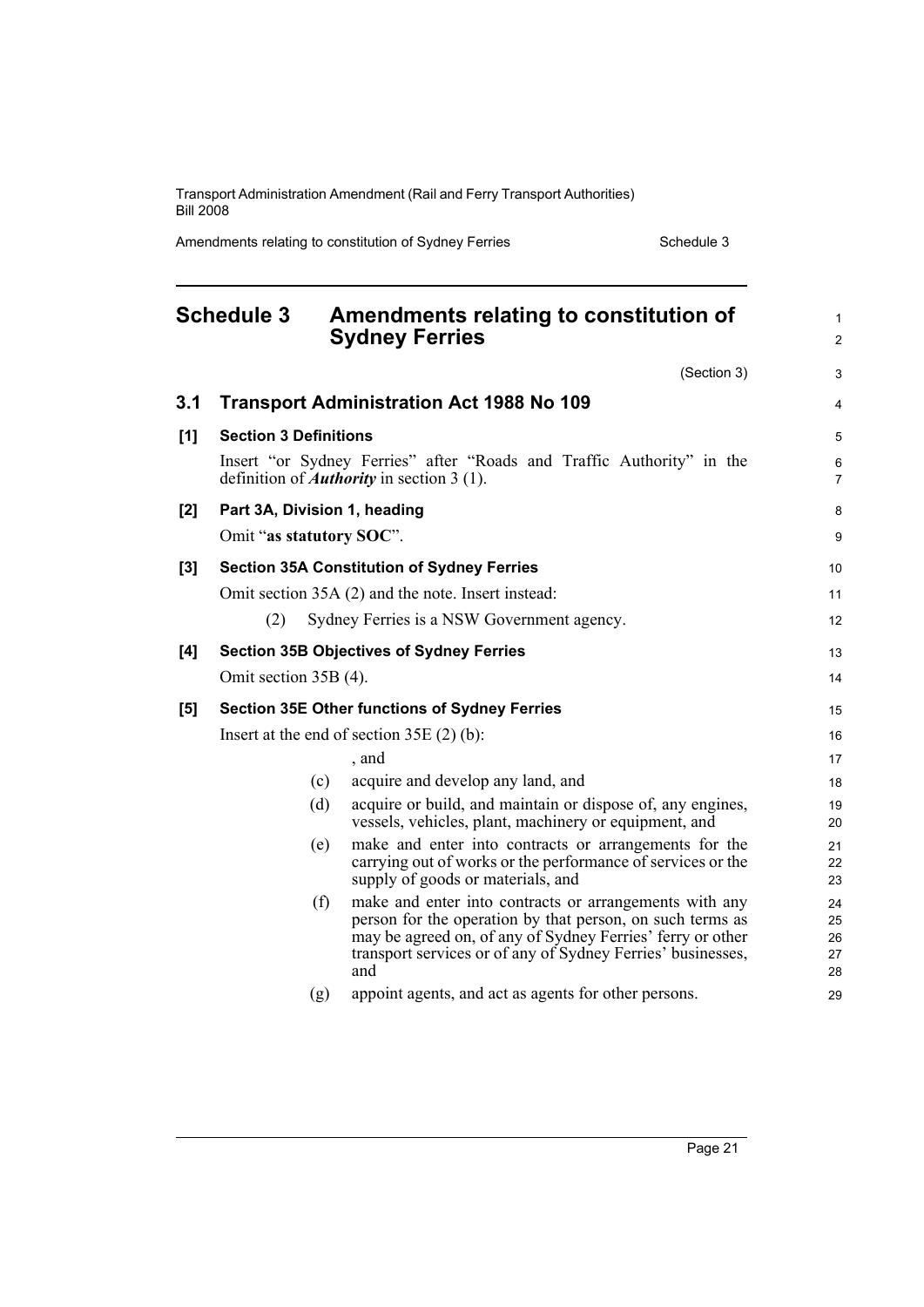Schedule 3 Amendments relating to constitution of Sydney Ferries

| [6] |                                                                                                                                                                                                  | <b>Section 35EA</b> |                                                                                                                                                                                                        |                     |  |  |
|-----|--------------------------------------------------------------------------------------------------------------------------------------------------------------------------------------------------|---------------------|--------------------------------------------------------------------------------------------------------------------------------------------------------------------------------------------------------|---------------------|--|--|
|     |                                                                                                                                                                                                  |                     | Insert after section 35E:                                                                                                                                                                              | 2                   |  |  |
|     | <b>35EA</b><br>Sale, lease or other disposal of land                                                                                                                                             |                     |                                                                                                                                                                                                        | 3                   |  |  |
|     |                                                                                                                                                                                                  | (1)                 | Sydney Ferries may, with the approval of the Minister, sell, lease<br>or otherwise dispose of any of its land.                                                                                         | 4<br>5              |  |  |
|     |                                                                                                                                                                                                  | (2)                 | Despite subsection $(1)$ , the approval of the Minister is not<br>required:                                                                                                                            | 6<br>$\overline{7}$ |  |  |
|     |                                                                                                                                                                                                  |                     | (a)<br>for any lease for a term not exceeding 5 years, or                                                                                                                                              | 8                   |  |  |
|     |                                                                                                                                                                                                  |                     | for a sale, lease or other disposal of land not exceeding<br>(b)<br>such value, or in such circumstances, as the Minister may<br>determine from time to time.                                          | 9<br>10<br>11       |  |  |
|     |                                                                                                                                                                                                  | (3)                 | The Minister may delegate the power of approval under this<br>section to the Director-General, a member of staff of the Ministry<br>of Transport or a person of a class prescribed by the regulations. | 12<br>13<br>14      |  |  |
| [7] |                                                                                                                                                                                                  |                     | <b>Section 35G Effect of Division</b>                                                                                                                                                                  | 15                  |  |  |
|     |                                                                                                                                                                                                  |                     | Omit "the State Owned Corporations Act 1989,".                                                                                                                                                         | 16                  |  |  |
| [8] |                                                                                                                                                                                                  |                     | Part 3A, Division 4                                                                                                                                                                                    | 17                  |  |  |
|     |                                                                                                                                                                                                  |                     | Omit Divisions 4 and 5. Insert instead:                                                                                                                                                                | 18                  |  |  |
|     |                                                                                                                                                                                                  | <b>Division 4</b>   | <b>Management of Sydney Ferries</b>                                                                                                                                                                    | 19                  |  |  |
|     | 35H                                                                                                                                                                                              |                     | <b>Constitution of Sydney Ferries Board</b>                                                                                                                                                            | 20                  |  |  |
|     |                                                                                                                                                                                                  | (1)                 | There is constituted a Sydney Ferries Board.                                                                                                                                                           | 21                  |  |  |
|     |                                                                                                                                                                                                  | (2)                 | The Board is to consist of:                                                                                                                                                                            | 22                  |  |  |
|     |                                                                                                                                                                                                  |                     | the Chief Executive Officer of Sydney Ferries, and<br>(a)                                                                                                                                              | 23                  |  |  |
|     |                                                                                                                                                                                                  |                     | not fewer than 4 and not more than 7 members appointed<br>(b)<br>by the Minister.                                                                                                                      | 24<br>25            |  |  |
|     | (3)<br>The persons appointed by the Minister must each or together<br>have such expertise as the Minister considers necessary in order<br>to realise the principal objectives of Sydney Ferries. |                     |                                                                                                                                                                                                        |                     |  |  |
|     |                                                                                                                                                                                                  | (4)                 | Schedule 1 has effect with respect to the constitution and<br>procedure of the Board.                                                                                                                  | 29<br>30            |  |  |
|     | <b>351</b>                                                                                                                                                                                       |                     | Board to determine policies of Sydney Ferries                                                                                                                                                          | 31                  |  |  |
|     |                                                                                                                                                                                                  | (1)                 | The Sydney Ferries Board has the function of determining the<br>policies of Sydney Ferries.                                                                                                            | 32<br>33            |  |  |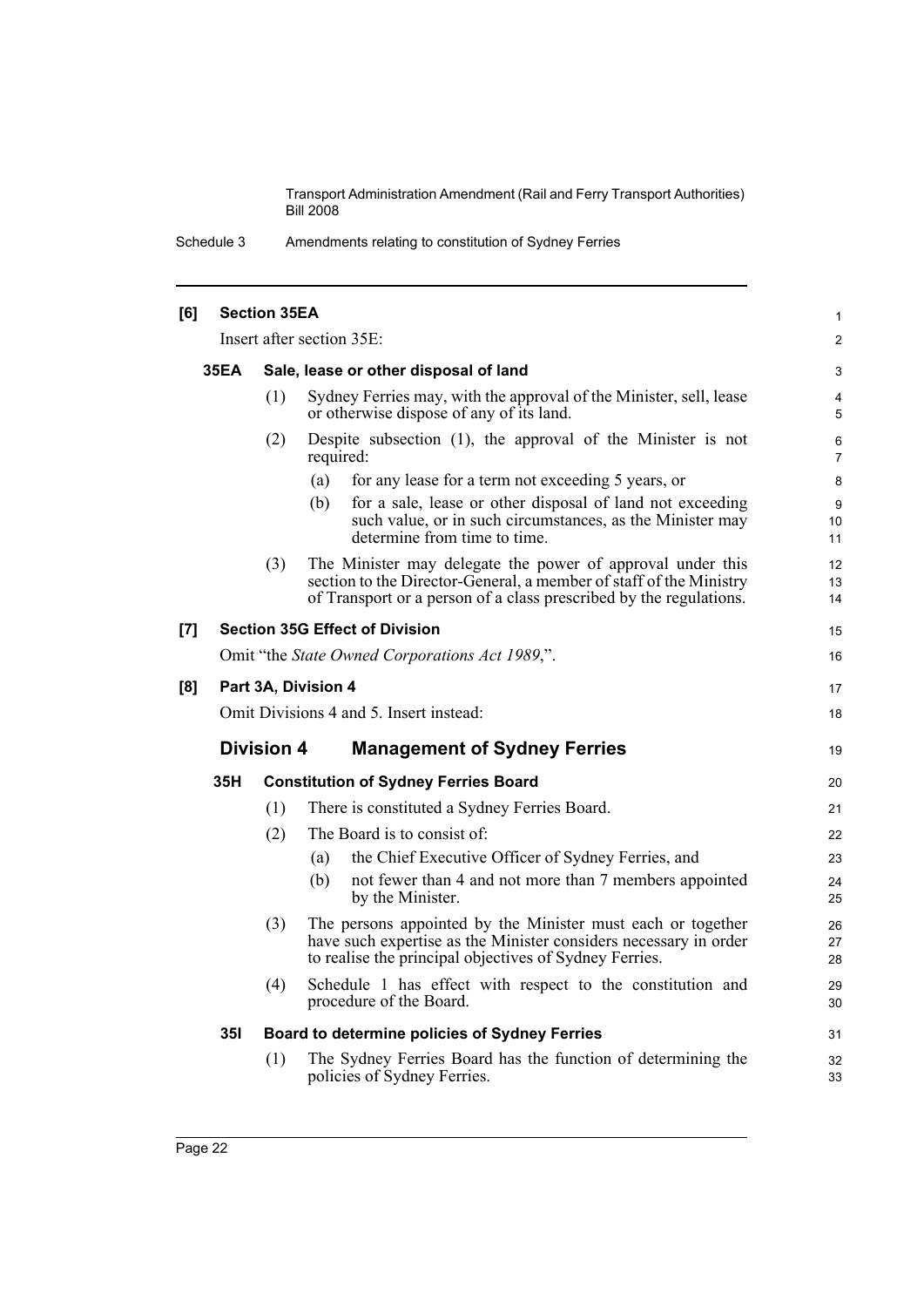Amendments relating to constitution of Sydney Ferries Schedule 3

|     | (2) |                                                                                                                                                                  | In exercising that function, the Board is, as far as practicable, to<br>ensure that the activities of Sydney Ferries are carried out<br>properly and efficiently.                  | $\mathbf{1}$<br>2<br>3 |  |  |  |  |
|-----|-----|------------------------------------------------------------------------------------------------------------------------------------------------------------------|------------------------------------------------------------------------------------------------------------------------------------------------------------------------------------|------------------------|--|--|--|--|
| 35J |     |                                                                                                                                                                  | <b>Chief Executive Officer of Sydney Ferries</b>                                                                                                                                   | 4                      |  |  |  |  |
|     | (1) | Ferries.                                                                                                                                                         | The Governor may appoint a Chief Executive Officer of Sydney                                                                                                                       | 5<br>6                 |  |  |  |  |
|     | (2) |                                                                                                                                                                  | Schedule 2 has effect with respect to the Chief Executive Officer.                                                                                                                 | $\overline{7}$         |  |  |  |  |
| 35K |     |                                                                                                                                                                  | <b>Chief Executive Officer to manage Sydney Ferries</b>                                                                                                                            | 8                      |  |  |  |  |
|     | (1) |                                                                                                                                                                  | The affairs of Sydney Ferries are to be managed and controlled<br>by the Chief Executive Officer of Sydney Ferries in accordance<br>with the policies of the Sydney Ferries Board. | 9<br>10<br>11          |  |  |  |  |
|     | (2) | Any act, matter or thing done in the name of, or on behalf of,<br>Sydney Ferries by the Chief Executive Officer is taken to have<br>been done by Sydney Ferries. |                                                                                                                                                                                    |                        |  |  |  |  |
| 35L |     |                                                                                                                                                                  | <b>Ministerial control</b>                                                                                                                                                         | 15                     |  |  |  |  |
|     | (1) |                                                                                                                                                                  | The Minister may give the Sydney Ferries Board written<br>directions in relation to the exercise of Sydney Ferries' functions.                                                     | 16<br>17               |  |  |  |  |
|     | (2) |                                                                                                                                                                  | Subject to this section, the Board and the Chief Executive Officer<br>of Sydney Ferries must ensure that Sydney Ferries complies with<br>any such direction.                       | 18<br>19<br>20         |  |  |  |  |
|     | (3) |                                                                                                                                                                  | If Sydney Ferries considers that:                                                                                                                                                  | 21                     |  |  |  |  |
|     |     | (a)                                                                                                                                                              | Sydney Ferries would suffer a significant financial loss as<br>a result of complying with any such direction, and                                                                  | 22<br>23               |  |  |  |  |
|     |     | (b)                                                                                                                                                              | the direction is not in the commercial interests of Sydney<br>Ferries,                                                                                                             | 24<br>25               |  |  |  |  |
|     |     |                                                                                                                                                                  | the Board may request the Minister to review the direction.                                                                                                                        | 26                     |  |  |  |  |
|     | (4) |                                                                                                                                                                  | A request for a review must be made within 7 days after the<br>direction is given or within such other reasonable period as the<br>Minister determines.                            | 27<br>28<br>29         |  |  |  |  |
|     | (5) |                                                                                                                                                                  | If the Board requests a review, Sydney Ferries is not required to<br>comply with the direction until notified of the Minister's decision<br>following the review.                  | 30<br>31<br>32         |  |  |  |  |
|     | (6) |                                                                                                                                                                  | Following the review the Minister may confirm or revoke the<br>direction, but the Minister must not confirm the direction unless:                                                  | 33<br>34               |  |  |  |  |
|     |     | (a)                                                                                                                                                              | the Minister has estimated the financial loss concerned<br>from information supplied by Sydney Ferries or from other<br>sources, and                                               | 35<br>36<br>37         |  |  |  |  |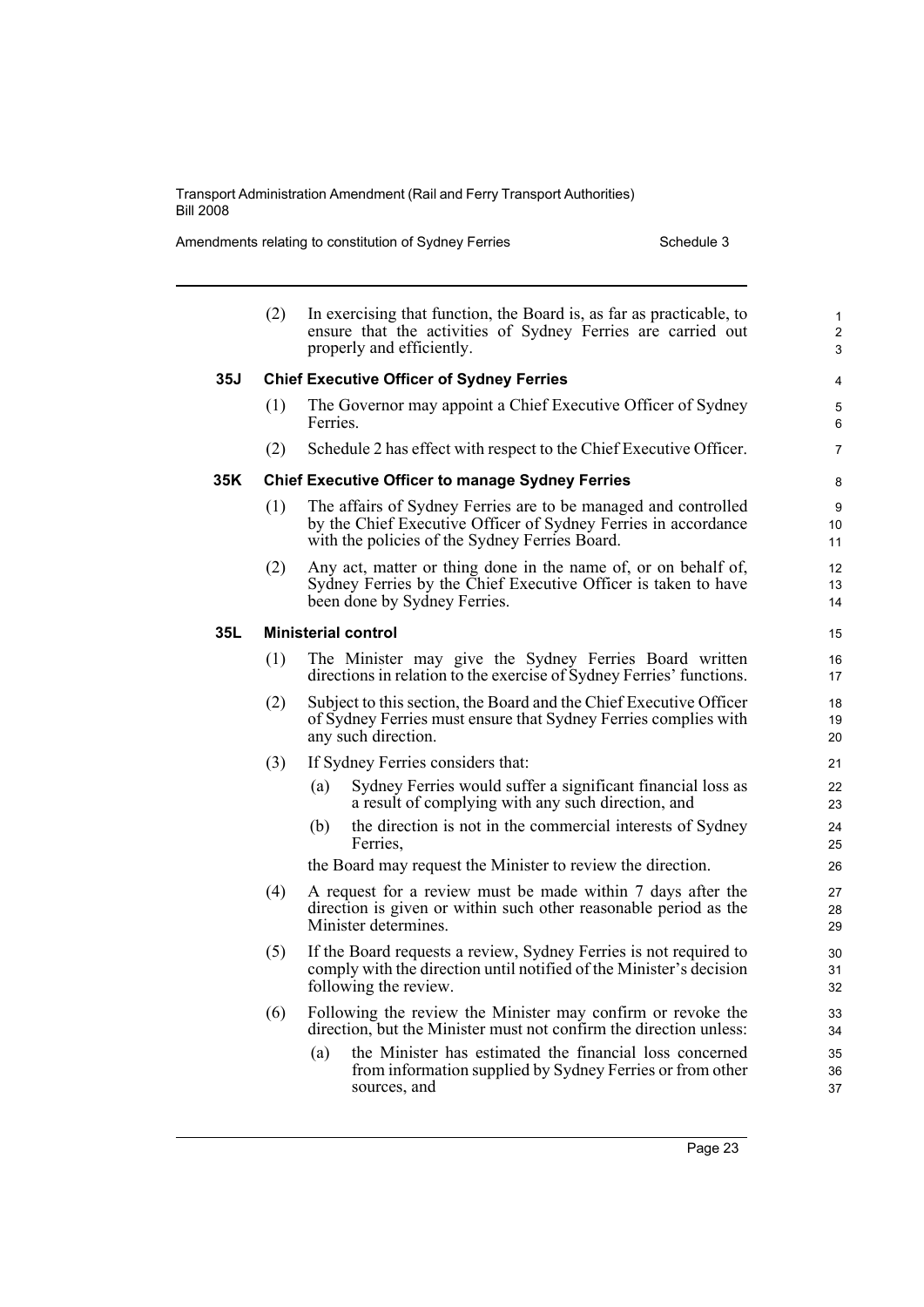- (b) the Minister has referred the matter to the Treasurer, and
- (c) the Treasurer has approved of the financial loss being reimbursed from public revenue.

- (7) Subsections (3)–(6) do not apply to a direction that may cause Sydney Ferries to suffer a significant financial loss as a result of complying with that direction if:
	- (a) the Minister decides that the direction is warranted on grounds involving urgency or public safety, and
	- (b) the direction is given after consultation with the Treasurer.
- (8) The Treasurer may approve of any financial loss resulting from a direction referred to in subsection (7) being reimbursed from public revenue.
- (9) For the purposes of this section, the amount of the financial loss that Sydney Ferries suffers as a result of complying with a direction includes the amount of expenditure that Sydney Ferries incurs, and the amount of revenue that Sydney Ferries forgoes, as a result of complying with the direction which it would not otherwise incur or forgo.
- (10) The amount to be reimbursed to Sydney Ferries is to be paid, from money advanced by the Treasurer or appropriated by Parliament for that purpose, at such times and in such amounts as the Treasurer determines after receiving advice from the Minister on the estimated financial loss incurred by Sydney Ferries from time to time.

#### **35M Sydney Ferries to supply information to Minister**

Sydney Ferries must:

- (a) supply the Minister or a person nominated by the Minister with any information relating to its activities that the Minister or person may require, and
- (b) keep the Minister informed of the general conduct of its activities, and of any significant development in its activities.

### **35N Corporate plans**

(1) Sydney Ferries must, at least 3 months before the beginning of each financial year of Sydney Ferries, prepare and deliver to the Minister a draft corporate plan for the financial year.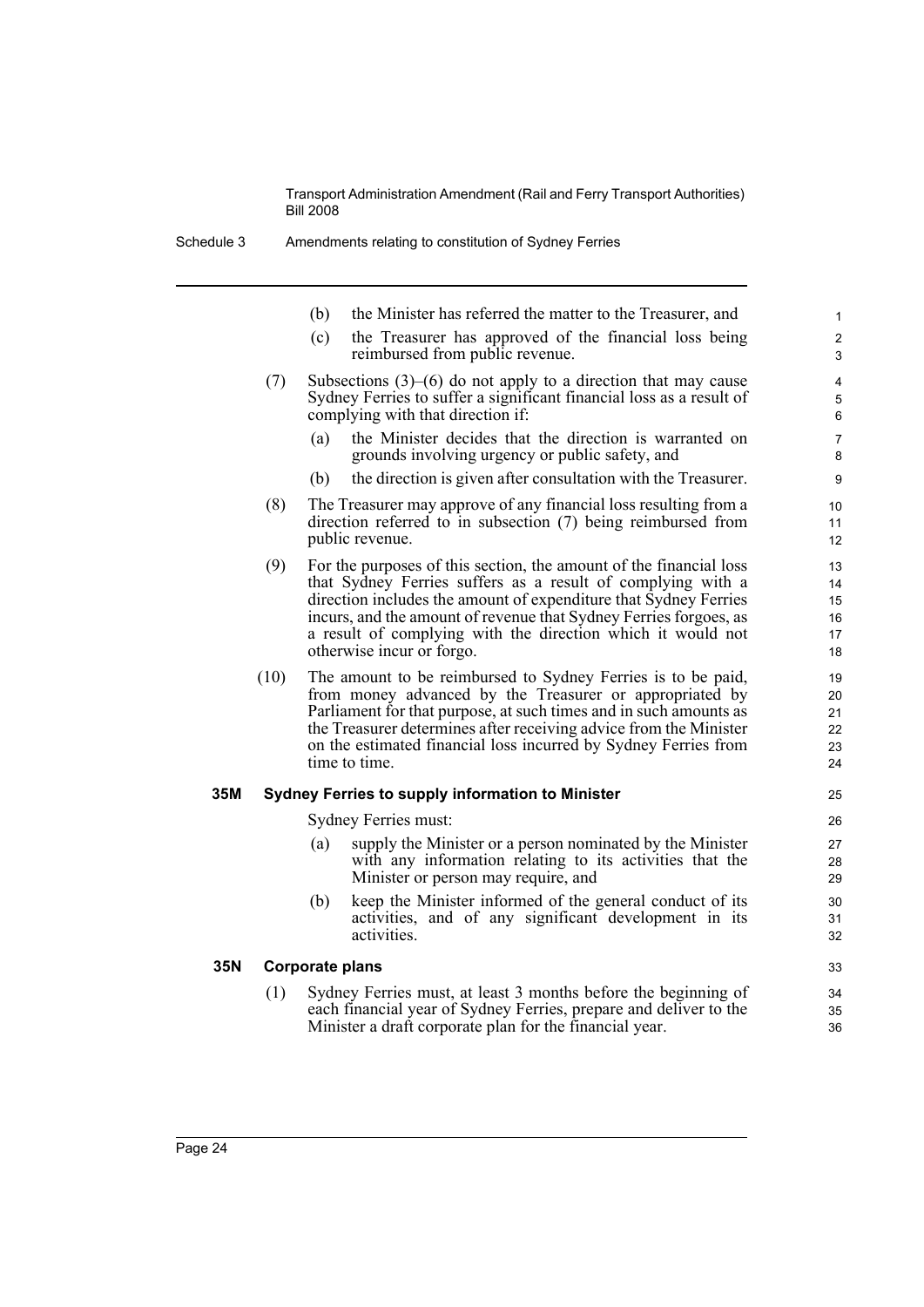Amendments relating to constitution of Sydney Ferries Schedule 3

(2) Sydney Ferries must: (a) consider any comments on the draft corporate plan that were made by the Minister within 2 months after the draft plan was delivered to the Minister, and (b) deliver the completed corporate plan to the Minister before the beginning of the financial year concerned. (3) During the preparation of a corporate plan after the commencement of this subsection, Sydney Ferries is to make a draft plan available for public comment for at least 30 days and is to have regard to any submissions it receives about the draft plan within that period. The arrangements for obtaining or inspecting the draft plan and for making submissions are to be advertised in a daily newspaper circulating throughout the State. (4) Sydney Ferries is to make the completed corporate plan available for public inspection. However, Sydney Ferries is not required to include in any draft or completed plan made available for public comment or inspection information that is of a commercially sensitive nature or that it would otherwise not be required to disclose under the *Freedom of Information Act 1989*. (5) Sydney Ferries must, as far as practicable, exercise its functions in accordance with the relevant corporate plan. (6) A corporate plan is to specify: (a) the separate activities of Sydney Ferries and, in particular, the separate commercial and non-commercial activities, and (b) the objectives of each such separate activity for the financial year concerned and for future financial years, and (c) the strategies, policies and budgets for achieving those objectives in relation to each such separate activity, and (d) the targets and criteria for assessing Sydney Ferries' performance. (7) This section is subject to any requirement made by or under this Act (including the requirements of any direction by the Minister under this Division). 1 2 3 4 5 6 7 8 9  $10$ 11 12 13 14 15 16 17 18 19 20 21 22 23 24 25 26 27  $28$ 29 30 31 32 33 34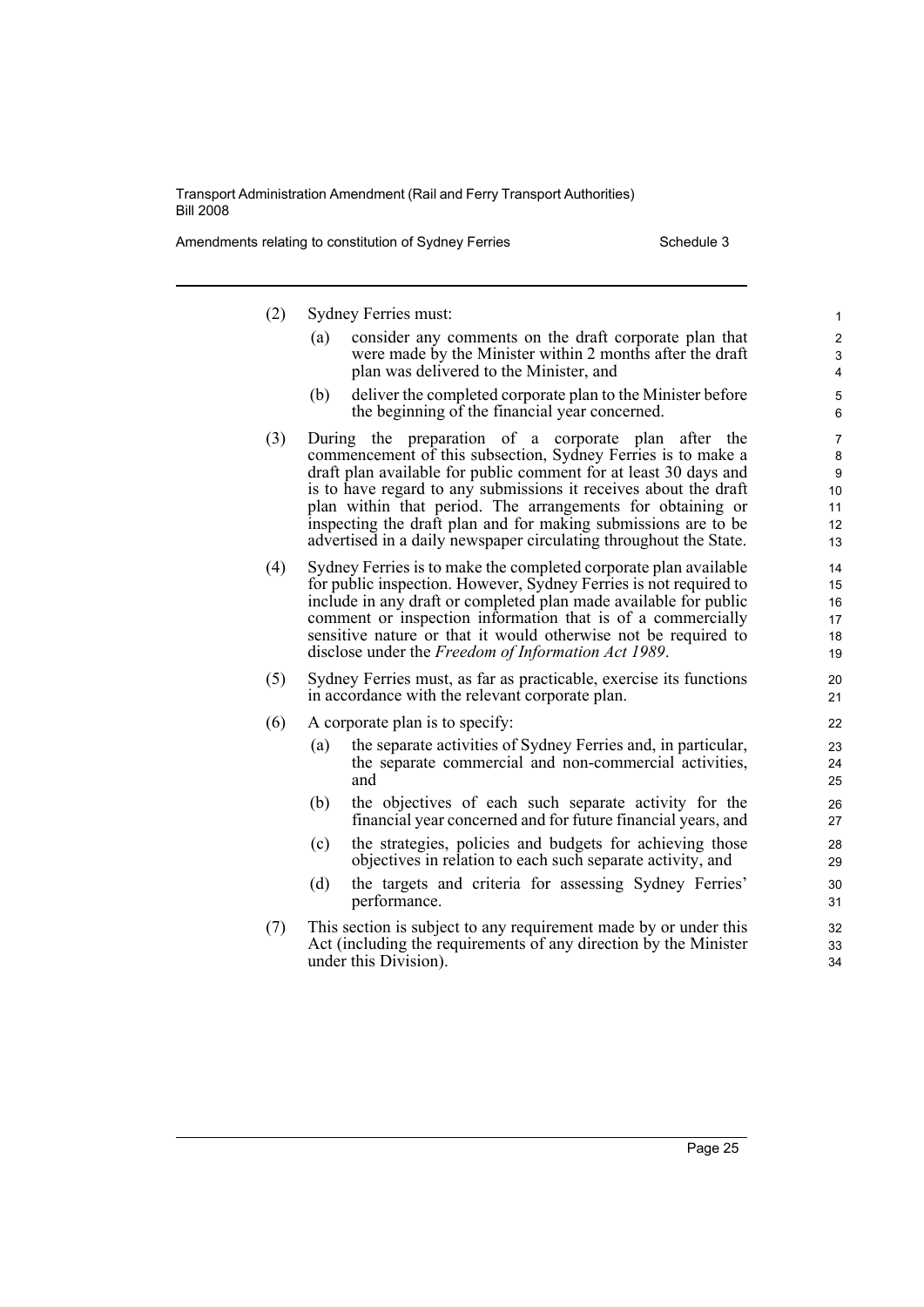Schedule 3 Amendments relating to constitution of Sydney Ferries

| 35O |     | Exercise of functions through subsidiary corporations, joint<br>ventures etc                                                                                                                                                     | 1<br>$\overline{2}$  |
|-----|-----|----------------------------------------------------------------------------------------------------------------------------------------------------------------------------------------------------------------------------------|----------------------|
|     | (1) | In this section:                                                                                                                                                                                                                 | 3                    |
|     |     | subsidiary corporation means:                                                                                                                                                                                                    | 4                    |
|     |     | a public subsidiary corporation referred to in section 35P,<br>(a)<br><sub>or</sub>                                                                                                                                              | 5<br>6               |
|     |     | a private subsidiary corporation referred to in section 35Q.<br>(b)                                                                                                                                                              | 7                    |
|     | (2) | Any function of Sydney Ferries may be exercised:                                                                                                                                                                                 | 8                    |
|     |     | by Sydney Ferries itself, or<br>(a)                                                                                                                                                                                              | 9                    |
|     |     | by a subsidiary corporation, or<br>(b)                                                                                                                                                                                           | 10                   |
|     |     | by Sydney Ferries or a subsidiary corporation, or both, in<br>(c)<br>a partnership, joint venture or other association with other<br>persons or bodies.                                                                          | 11<br>12<br>13       |
| 35P |     | <b>Public subsidiary corporations</b>                                                                                                                                                                                            | 14                   |
|     | (1) | In this section:                                                                                                                                                                                                                 | 15                   |
|     |     | <i>public subsidiary corporation</i> means a corporation constituted in<br>accordance with this section.                                                                                                                         | 16<br>17             |
|     | (2) | The regulations may constitute a corporation for the purposes of<br>this section with the corporate name specified in the regulations.                                                                                           | 18<br>19             |
|     | (3) | A public subsidiary corporation:                                                                                                                                                                                                 | 20                   |
|     |     | has such of the functions of Sydney Ferries as are specified<br>(a)<br>in the regulations or delegated to it under this Act, and                                                                                                 | 21<br>22             |
|     |     | is, for the purposes of any Act, a NSW government<br>(b)<br>agency.                                                                                                                                                              | 23<br>24             |
|     | (4) | The provisions of or made under this Act or any other Act relating<br>to Sydney Ferries apply to and in respect of a public subsidiary<br>corporation in such manner and to such extent as are prescribed<br>by the regulations. | 25<br>26<br>27<br>28 |
|     | (5) | With the approval of the Minister:                                                                                                                                                                                               | 29                   |
|     |     | Sydney Ferries may transfer any of its assets, rights or<br>(a)<br>liabilities to a public subsidiary corporation, and                                                                                                           | 30<br>31             |
|     |     | a public subsidiary corporation may transfer any of its<br>(b)<br>assets, rights or liabilities to Sydney Ferries or to another<br>public subsidiary corporation.                                                                | 32<br>33<br>34       |
|     | (6) | The regulations may make provision for or with respect to the<br>vesting of those assets, rights and liabilities in the transferee<br>without any transfer, conveyance or assignment.                                            | 35<br>36<br>37       |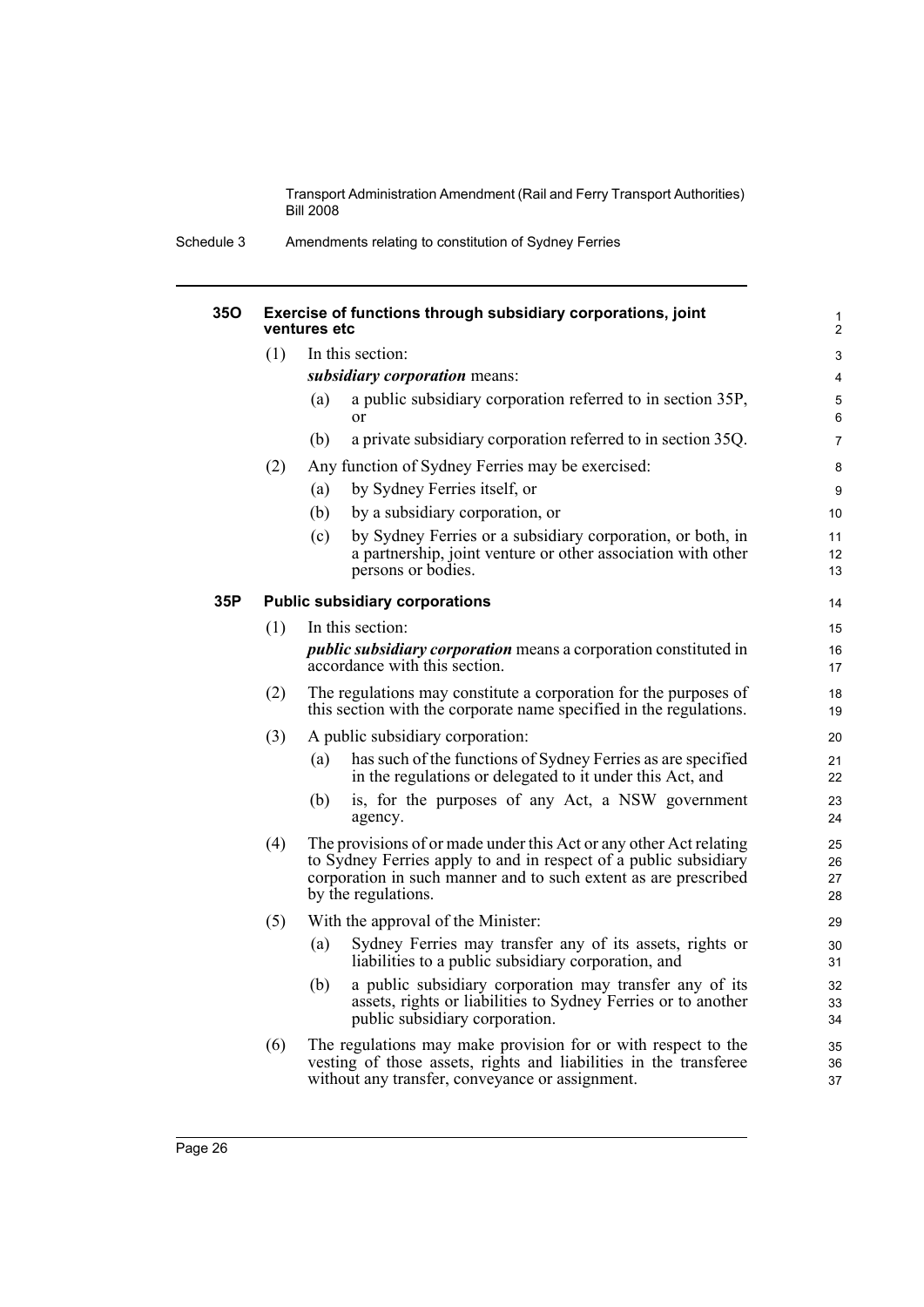Amendments relating to constitution of Sydney Ferries Schedule 3

|      | (7)<br>A public subsidiary corporation is dissolved by the repeal of the<br>regulations by which it is constituted (unless continued in<br>existence by the regulations), and on any such dissolution the<br>assets, rights and liabilities of the corporation become the assets,<br>rights and liabilities of Sydney Ferries. |                                                                                                                                                                                                                                        |  |  |  |
|------|--------------------------------------------------------------------------------------------------------------------------------------------------------------------------------------------------------------------------------------------------------------------------------------------------------------------------------|----------------------------------------------------------------------------------------------------------------------------------------------------------------------------------------------------------------------------------------|--|--|--|
| 35Q  |                                                                                                                                                                                                                                                                                                                                | Private subsidiary corporations etc                                                                                                                                                                                                    |  |  |  |
|      | (1)                                                                                                                                                                                                                                                                                                                            | In this section:                                                                                                                                                                                                                       |  |  |  |
|      |                                                                                                                                                                                                                                                                                                                                | <i>private corporation</i> means a corporation within the meaning of<br>the Corporations Act 2001 of the Commonwealth formed in or<br>outside New South Wales.<br><i>private subsidiary corporation</i> means a private corporation in |  |  |  |
|      |                                                                                                                                                                                                                                                                                                                                | which Sydney Ferries has a controlling interest.                                                                                                                                                                                       |  |  |  |
|      | (2)                                                                                                                                                                                                                                                                                                                            | Sydney Ferries may, subject to subsection (3):                                                                                                                                                                                         |  |  |  |
|      |                                                                                                                                                                                                                                                                                                                                | form, or participate in the formation of, private<br>(a)<br>corporations, and                                                                                                                                                          |  |  |  |
|      |                                                                                                                                                                                                                                                                                                                                | acquire interests in private corporations, and<br>(b)                                                                                                                                                                                  |  |  |  |
|      |                                                                                                                                                                                                                                                                                                                                | (c)<br>sell or otherwise dispose of interests in private<br>corporations,                                                                                                                                                              |  |  |  |
|      |                                                                                                                                                                                                                                                                                                                                | whether or not the activities or proposed activities of any such<br>private corporation are related to ferry services.                                                                                                                 |  |  |  |
|      | (3)                                                                                                                                                                                                                                                                                                                            | Sydney Ferries must not, without the approval of the Minister:                                                                                                                                                                         |  |  |  |
|      |                                                                                                                                                                                                                                                                                                                                | form, or participate in the formation of, a private<br>(a)<br>subsidiary corporation, or                                                                                                                                               |  |  |  |
|      |                                                                                                                                                                                                                                                                                                                                | acquire an interest in a private corporation so that, as a<br>(b)<br>result of the acquisition, the corporation becomes a private<br>subsidiary corporation, or                                                                        |  |  |  |
|      |                                                                                                                                                                                                                                                                                                                                | sell or otherwise dispose of any interest in a private<br>(c)<br>subsidiary corporation so that, as a result of the sale or<br>disposal, it ceases to be a private subsidiary corporation.                                             |  |  |  |
|      | (4)                                                                                                                                                                                                                                                                                                                            | A private subsidiary corporation is not a NSW government<br>agency.                                                                                                                                                                    |  |  |  |
| 35QA |                                                                                                                                                                                                                                                                                                                                | <b>Delegation of functions of Sydney Ferries</b>                                                                                                                                                                                       |  |  |  |
|      | (1)                                                                                                                                                                                                                                                                                                                            | Sydney Ferries may delegate to an authorised person any of its<br>functions, other than this power of delegation.                                                                                                                      |  |  |  |
|      | (2)                                                                                                                                                                                                                                                                                                                            | A delegate may sub-delegate to an authorised person any<br>function delegated by Sydney Ferries if the delegate is authorised<br>in writing to do so by Sydney Ferries.                                                                |  |  |  |

Page 27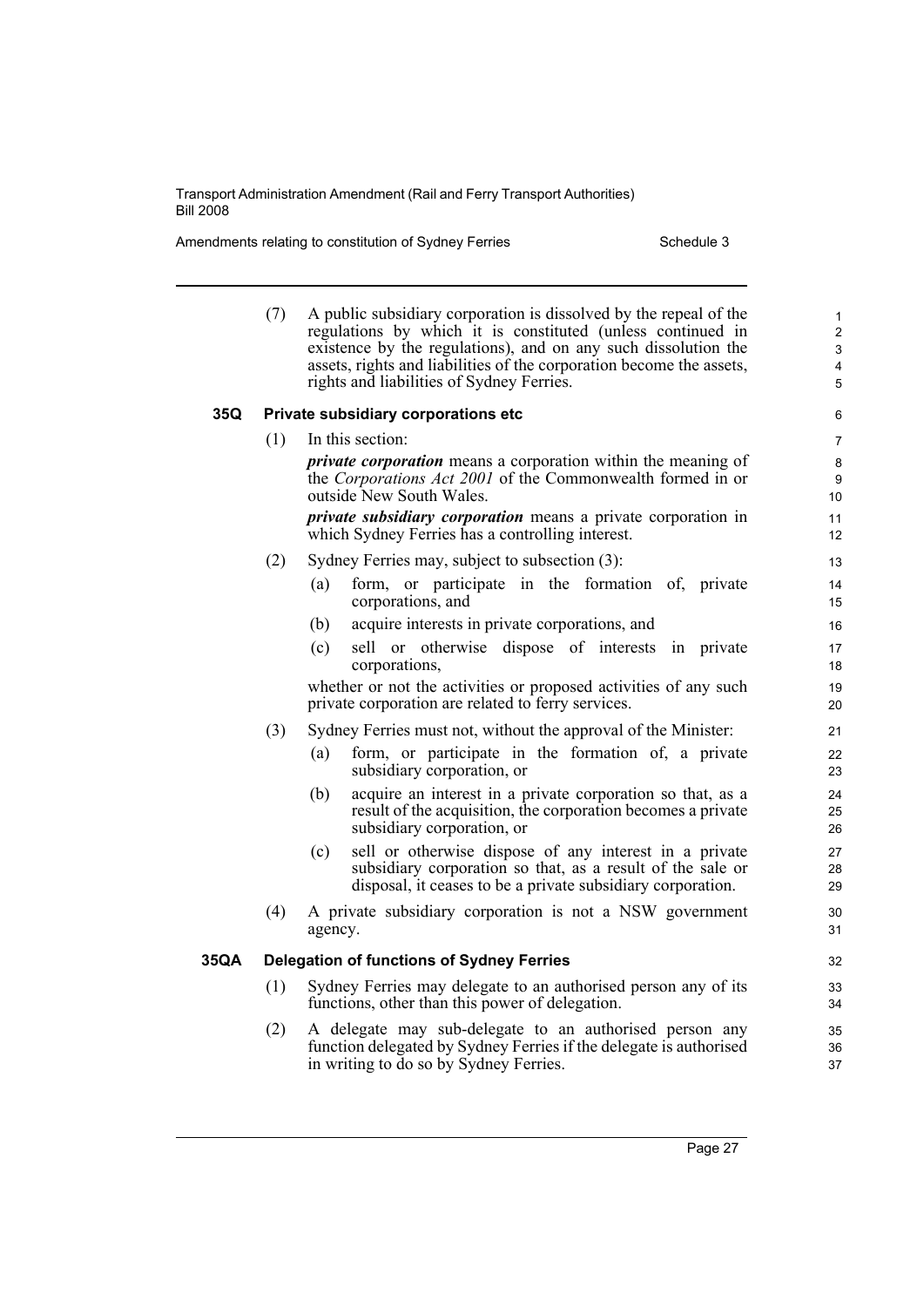|      |    | (3)                      |     | In this section, <i>authorised person</i> means:                                                                                                                                                                   | $\mathbf{1}$         |
|------|----|--------------------------|-----|--------------------------------------------------------------------------------------------------------------------------------------------------------------------------------------------------------------------|----------------------|
|      |    |                          | (a) | an officer of Sydney Ferries, or                                                                                                                                                                                   | $\overline{c}$       |
|      |    |                          | (b) | a person of a class prescribed by the regulations or<br>approved by the Sydney Ferries Board.                                                                                                                      | 3<br>4               |
| [9]  |    |                          |     | <b>Section 56 Application of Division</b>                                                                                                                                                                          | 5                    |
|      |    |                          |     | Insert in appropriate order:                                                                                                                                                                                       | 6                    |
|      |    | (3)                      |     | This Division does not apply to Sydney Ferries.                                                                                                                                                                    | $\overline{7}$       |
| [10] |    | Part 7, Division 3       |     |                                                                                                                                                                                                                    | 8                    |
|      |    | Insert after Division 2: |     |                                                                                                                                                                                                                    | 9                    |
|      |    | <b>Division 3</b>        |     | <b>Staff of Sydney Ferries</b>                                                                                                                                                                                     | 10                   |
|      | 62 |                          |     | <b>Employment of staff</b>                                                                                                                                                                                         | 11                   |
|      |    |                          |     | Sydney Ferries may employ such staff as it requires to exercise<br>its functions.                                                                                                                                  | 12<br>13             |
|      | 63 |                          |     | Salary, conditions etc of staff                                                                                                                                                                                    | 14                   |
|      |    |                          |     | Sydney Ferries may fix the salary, wages and conditions of<br>employment of its staff in so far as they are not fixed by or under<br>any other Act or law.                                                         | 15<br>16<br>17       |
|      | 64 |                          |     | <b>Regulations relating to Sydney Ferries staff</b>                                                                                                                                                                | 18                   |
|      |    | (1)                      |     | The regulations may make provision for or with respect to the<br>employment of the staff of Sydney Ferries, including the<br>conditions of employment and the discipline of any such staff.                        | 19<br>20<br>21       |
|      |    | (2)                      |     | Any such regulations relating to the conditions of employment or<br>the discipline of staff:                                                                                                                       | 22<br>23             |
|      |    |                          | (a) | have effect subject to any relevant award made by a<br>competent industrial tribunal and to any industrial<br>agreement to which Sydney Ferries is a party, and                                                    | 24<br>25<br>26       |
|      |    |                          | (b) | have effect despite any determination of Sydney Ferries<br>under section $6\overline{3}$ , and                                                                                                                     | 27<br>28             |
|      |    |                          | (c) | may provide for appeals by members of staff in connection<br>with their employment, including appeals to a Transport<br>Appeal Board constituted under the <i>Transport Appeal</i><br><i>Boards Act 1980</i> , and | 29<br>30<br>31<br>32 |
|      |    |                          | (d) | have effect subject to Part 3.1 of the <i>Public Sector</i><br><b>Employment and Management Act 2002.</b>                                                                                                          | 33<br>34             |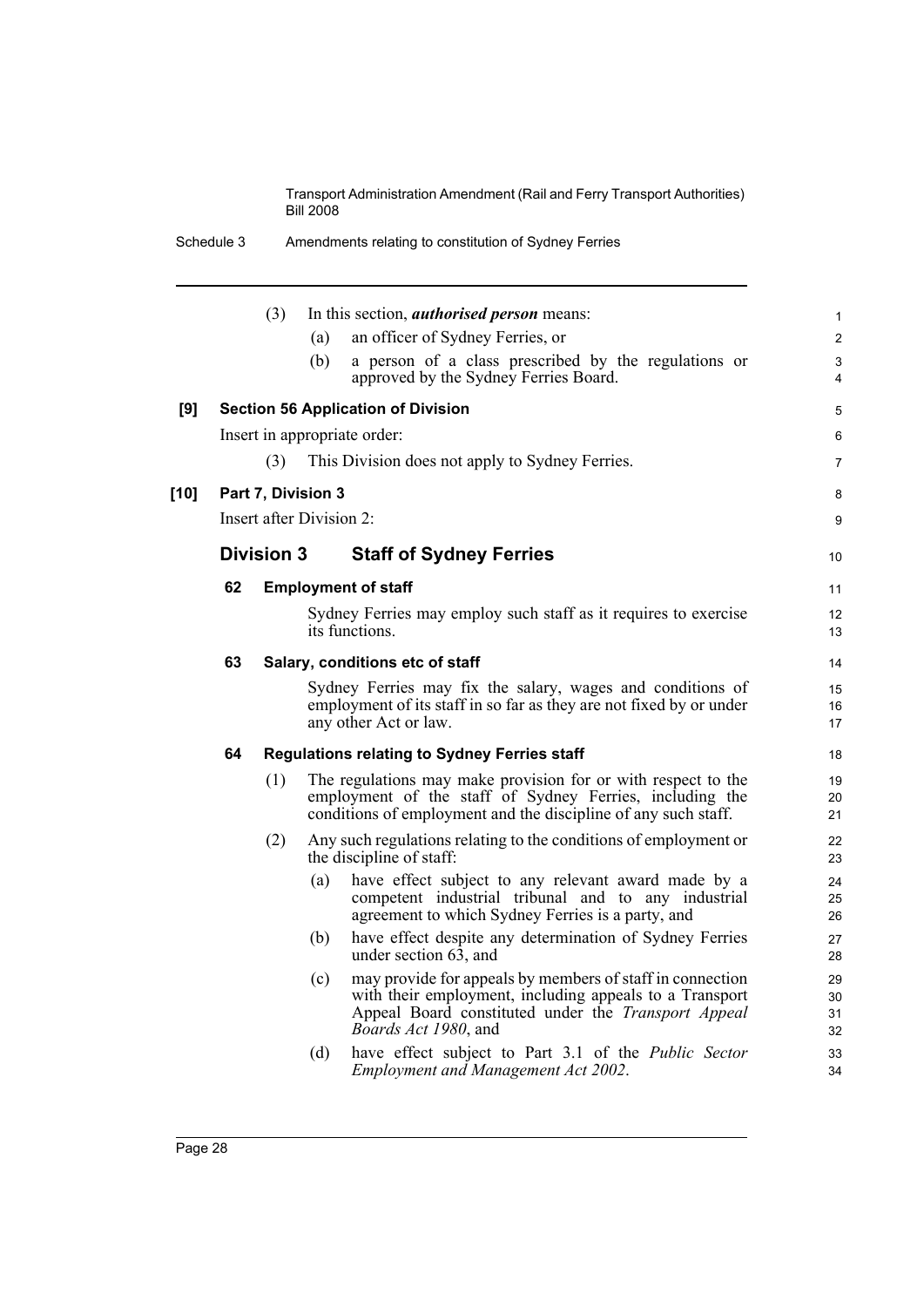Amendments relating to constitution of Sydney Ferries Schedule 3

|        |     | (3)                      |     | Chapter 1A of the Public Sector Employment and Management<br><i>Act</i> 2002 does not apply to the employment of staff under this<br>Division.                                                                                                                                                                                                                                  | $\mathbf{1}$<br>$\overline{c}$<br>$\mathfrak{S}$ |
|--------|-----|--------------------------|-----|---------------------------------------------------------------------------------------------------------------------------------------------------------------------------------------------------------------------------------------------------------------------------------------------------------------------------------------------------------------------------------|--------------------------------------------------|
| $[11]$ |     | Part 8, Division 3A      |     |                                                                                                                                                                                                                                                                                                                                                                                 | 4                                                |
|        |     | Insert after Division 3: |     |                                                                                                                                                                                                                                                                                                                                                                                 | 5                                                |
|        |     | <b>Division 3A</b>       |     | <b>Financial provisions relating to Sydney</b><br><b>Ferries</b>                                                                                                                                                                                                                                                                                                                | 6<br>$\overline{7}$                              |
|        | 80D |                          |     | <b>Sydney Ferries Fund</b>                                                                                                                                                                                                                                                                                                                                                      | 8                                                |
|        |     |                          |     | There is established in the Special Deposits Account a fund<br>called the Sydney Ferries Fund.                                                                                                                                                                                                                                                                                  | 9<br>10                                          |
|        | 80E |                          |     | <b>Payments into Sydney Ferries Fund</b>                                                                                                                                                                                                                                                                                                                                        | 11                                               |
|        |     |                          |     | There is to be paid into the Sydney Ferries Fund:                                                                                                                                                                                                                                                                                                                               | 12                                               |
|        |     |                          | (a) | all money received by or on account of Sydney Ferries,<br>and                                                                                                                                                                                                                                                                                                                   | 13<br>14                                         |
|        |     |                          | (b) | all money advanced by the Treasurer for the Fund, and                                                                                                                                                                                                                                                                                                                           | 15                                               |
|        |     |                          | (c) | all money appropriated by Parliament for the purposes of<br>Sydney Ferries, and                                                                                                                                                                                                                                                                                                 | 16<br>17                                         |
|        |     |                          | (d) | all fines and penalties recovered for offences under the<br>regulations under section 104, or under section 63 of the<br>Passenger Transport Act 1990, in connection with ferry<br>services operated by Sydney Ferries (but only if<br>proceedings or penalty notices for the offences were<br>instituted or issued by Sydney Ferries or an employee of<br>Sydney Ferries), and | 18<br>19<br>20<br>21<br>22<br>23<br>24           |
|        |     |                          | (e) | the proceeds of the investment of money in the Fund, and                                                                                                                                                                                                                                                                                                                        | 25                                               |
|        |     |                          | (f) | all other money required by or under this or any other Act<br>to be paid into the Fund.                                                                                                                                                                                                                                                                                         | 26<br>27                                         |
|        | 80F |                          |     | <b>Payments from Sydney Ferries Fund</b>                                                                                                                                                                                                                                                                                                                                        | 28                                               |
|        |     |                          |     | There is to be paid from the Sydney Ferries Fund:                                                                                                                                                                                                                                                                                                                               | 29                                               |
|        |     |                          | (a) | all payments made on account of Sydney Ferries or<br>otherwise required to meet expenditure incurred in relation<br>to the functions of Sydney Ferries, and                                                                                                                                                                                                                     | 30<br>31<br>32                                   |
|        |     |                          | (b) | all other payments required by or under this or any other<br>Act to be paid from the Fund.                                                                                                                                                                                                                                                                                      | 33<br>34                                         |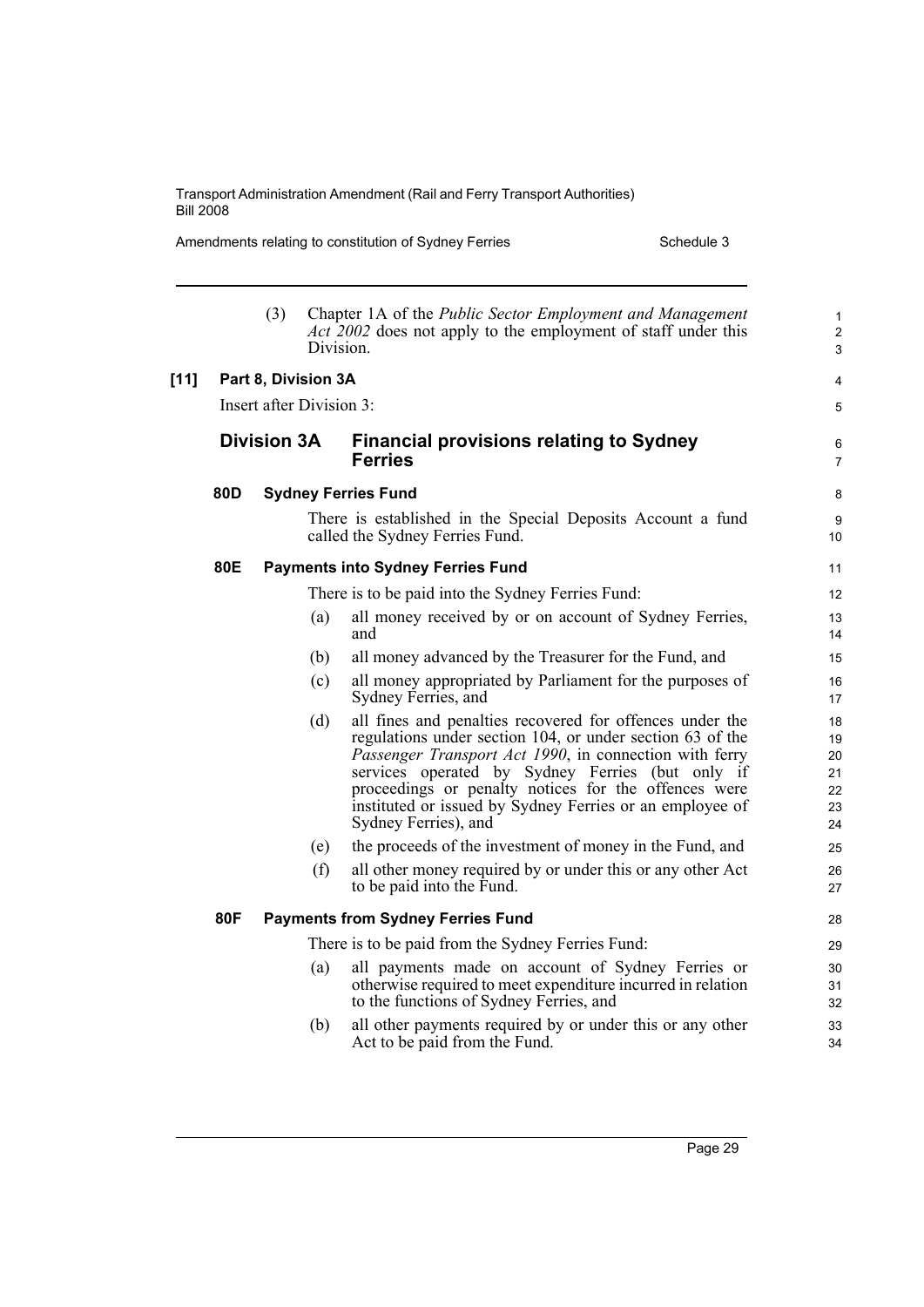|        | Schedule 3<br>Amendments relating to constitution of Sydney Ferries                                                                                                              |                     |
|--------|----------------------------------------------------------------------------------------------------------------------------------------------------------------------------------|---------------------|
| $[12]$ | Section 86 Ministerial supervision of orders fixing charges                                                                                                                      | $\mathbf{1}$        |
|        | Omit "or section 20P of the State Owned Corporations Act 1989, as the case<br>requires" from section $86(3)$ .                                                                   | $\overline{2}$<br>3 |
| $[13]$ | Section 88 Free, or subsidised railway, bus or ferry travel                                                                                                                      | 4                   |
|        | Omit "or section 20P of the State Owned Corporations Act 1989, as the case<br>requires" from section 88 (5).                                                                     | 5<br>6              |
| $[14]$ | Section 107 Definition of "transport authority"                                                                                                                                  | 7                   |
|        | Insert after section $107(1)(c)$ :                                                                                                                                               | 8                   |
|        | Sydney Ferries, or<br>(c1)                                                                                                                                                       | 9                   |
| $[15]$ | <b>Section 107 (3)</b>                                                                                                                                                           | 10                  |
|        | Omit the subsection.                                                                                                                                                             | 11                  |
| $[16]$ | Section 112 Personal liability of certain persons                                                                                                                                | 12                  |
|        | Insert ", Sydney Ferries" after "Independent Transport Safety and Reliability<br>Regulator" in the definition of <i>member of a transport authority</i> in section<br>$112(2)$ . | 13<br>14<br>15      |
| $[17]$ | <b>Section 112 (2)</b>                                                                                                                                                           | 16                  |
|        | Insert at the end of paragraph (b) of the definition of <i>transport authority</i> :                                                                                             | 17                  |
|        | , and                                                                                                                                                                            | 18                  |
|        | the Sydney Ferries Board.<br>(c)                                                                                                                                                 | 19                  |
| $[18]$ | <b>Schedule 1</b>                                                                                                                                                                | 20                  |
|        | Insert ", $35H(4)$ " after " $25(4)$ ".                                                                                                                                          | 21                  |
| $[19]$ | Schedule 1, clause 1 (as amended by Schedule 2.1 [21])                                                                                                                           | 22                  |
|        | Insert at the end of the definition of <b>Board</b> :                                                                                                                            | 23                  |
|        | the Sydney Ferries Board.<br>(c)                                                                                                                                                 | 24                  |
| $[20]$ | Schedule 1, clause 1, definition of "Chief Executive"                                                                                                                            | 25                  |
|        | Insert "the Chief Executive of Sydney Ferries," before "State Transit<br>Authority".                                                                                             | 26<br>27            |
| $[21]$ | <b>Schedule 2 Provisions relating to Chief Executives</b>                                                                                                                        | 28                  |
|        | Insert "35J $(2)$ ," before "47 $(2)$ ".                                                                                                                                         | 29                  |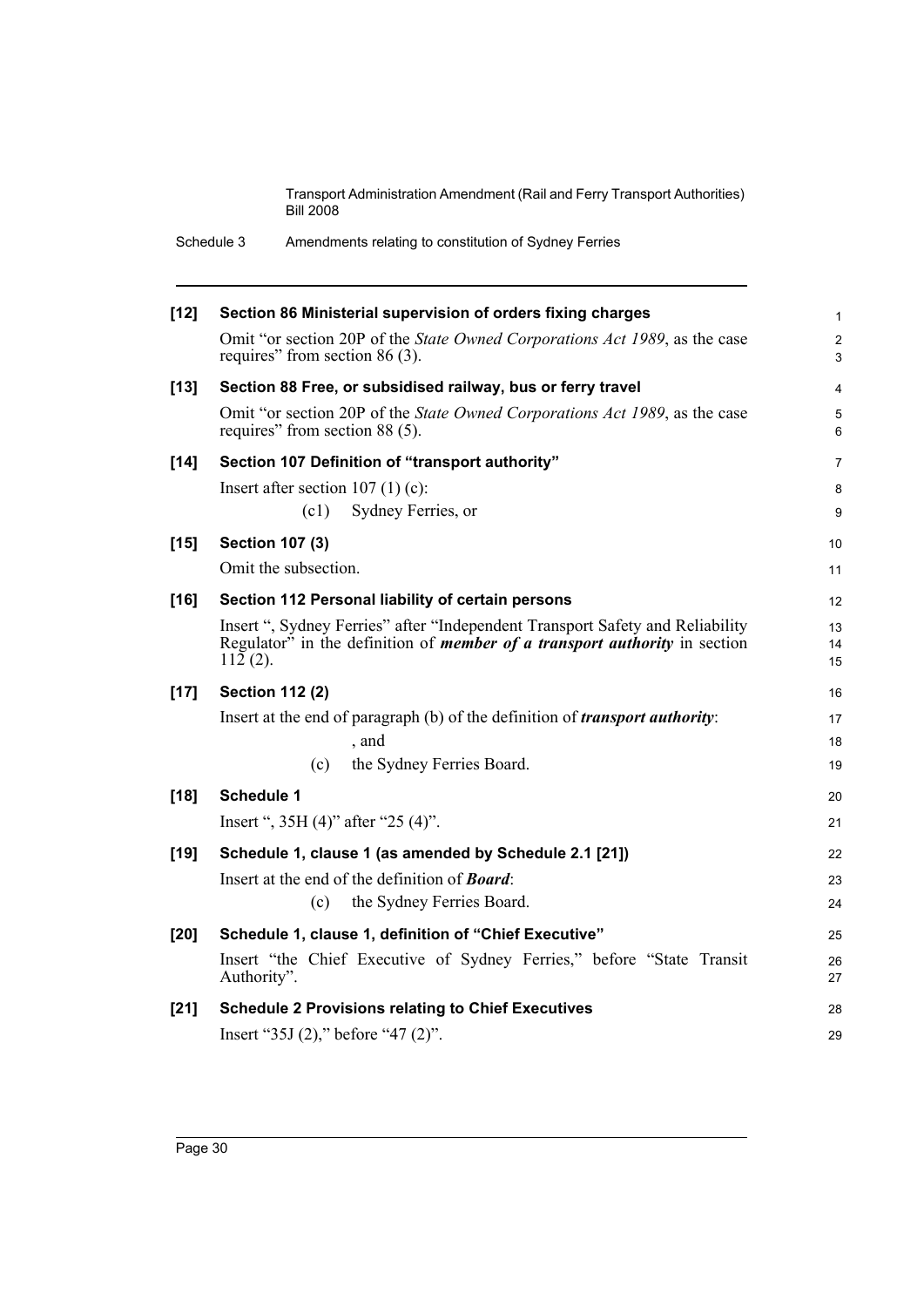Amendments relating to constitution of Sydney Ferries Schedule 3

| $[22]$ |                    | Schedule 2, clause 1, definition of "Chief Executive"                                                                                                                                                                                                                                                                                  | 1                            |
|--------|--------------------|----------------------------------------------------------------------------------------------------------------------------------------------------------------------------------------------------------------------------------------------------------------------------------------------------------------------------------------|------------------------------|
|        | Authority".        | Insert "or the Chief Executive of Sydney Ferries" after "Roads and Traffic                                                                                                                                                                                                                                                             | $\overline{\mathbf{c}}$<br>3 |
| $[23]$ |                    | Schedule 7 Savings, transitional and other provisions                                                                                                                                                                                                                                                                                  | 4                            |
|        | Schedule 1.1 [35]: | Insert with appropriate Division and clause numbering in the Part inserted by                                                                                                                                                                                                                                                          | 5<br>6                       |
|        | <b>Division</b>    | Provisions relating to constitution of Sydney<br><b>Ferries</b>                                                                                                                                                                                                                                                                        | 7<br>8                       |
|        |                    | <b>Continuity of Sydney Ferries</b>                                                                                                                                                                                                                                                                                                    | 9                            |
|        |                    | Sydney Ferries, as constituted under this Act immediately after<br>the substitution of section $35A(2)$ by the 2008 amending Act, is<br>for all purposes (including the rules of private international law)<br>a continuation of, and the same legal entity as, Sydney Ferries as<br>constituted immediately before that substitution. | 10<br>11<br>12<br>13<br>14   |
|        |                    | <b>Existing Chief Executive Officer of Sydney Ferries</b>                                                                                                                                                                                                                                                                              | 15                           |
|        | (1)                | The person who, immediately before the commencement of<br>section 35J (as inserted by the 2008 amending Act), held office<br>as chief executive officer of Sydney Ferries is taken to have been<br>appointed as Chief Executive Officer of Sydney Ferries under<br>that section:                                                       | 16<br>17<br>18<br>19<br>20   |
|        |                    | for the balance of the term of office for which the person<br>(a)<br>was so appointed before the commencement of that<br>section, and                                                                                                                                                                                                  | 21<br>22<br>23               |
|        |                    | (b)<br>on the same terms and conditions as the person was so<br>appointed.                                                                                                                                                                                                                                                             | 24<br>25                     |
|        | (2)                | The Minister may, by order, vary the terms and conditions of the<br>appointment of the Chief Executive Officer as continued by this<br>clause, having regard to terms and conditions of appointment of<br>members of the Chief Executive Service under the <i>Public Sector</i><br><b>Employment and Management Act 2002.</b>          | 26<br>27<br>28<br>29<br>30   |
|        |                    | <b>Existing Board members</b>                                                                                                                                                                                                                                                                                                          | 31                           |
|        |                    | (1) An existing Board member of Sydney Ferries ceases to hold<br>office on the commencement of section 35H, as inserted by the<br>2008 amending Act, but is eligible (if otherwise qualified) to be<br>appointed as a member of the Sydney Ferries Board.                                                                              | 32<br>33<br>34<br>35         |
|        | (2)                | A person who so ceases to hold office is not entitled to any<br>remuneration or compensation because of the loss of the office.                                                                                                                                                                                                        | 36<br>37                     |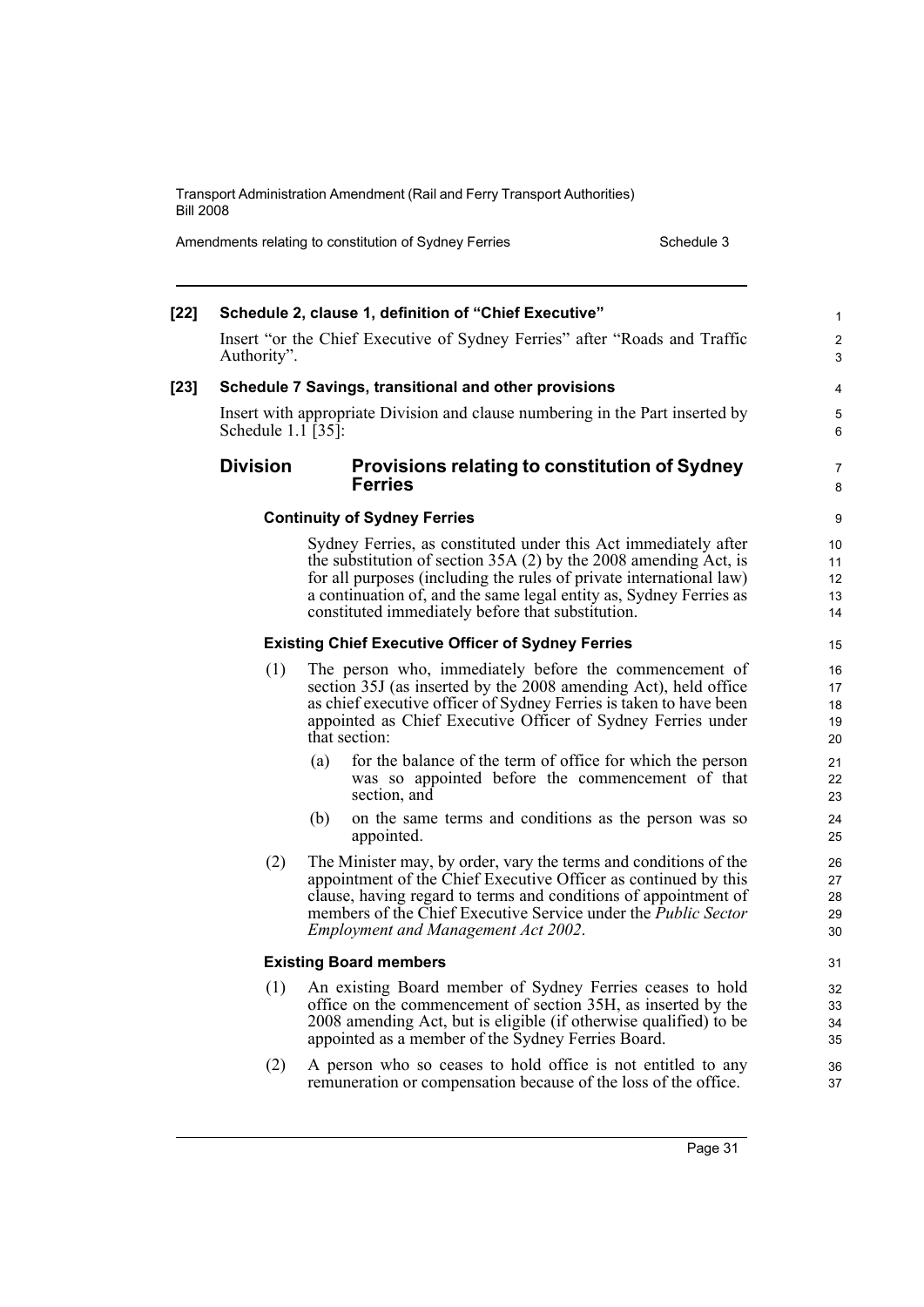Schedule 3 Amendments relating to constitution of Sydney Ferries

|     | (3) | In this clause:                                                      | $\mathbf{1}$     |
|-----|-----|----------------------------------------------------------------------|------------------|
|     |     | existing Board member means a person (other than the Chief           | $\overline{2}$   |
|     |     | Executive Officer) who held office as a member of the Board of       | $\mathfrak{S}$   |
|     |     | Sydney Ferries immediately before the commencement of                | 4                |
|     |     | section 35H, as inserted by the 2008 amending Act.                   | 5                |
|     |     | Corporate plan                                                       | 6                |
|     | (1) | Sydney Ferries is to prepare its first corporate plan, in accordance | $\overline{7}$   |
|     |     | with section 35N as inserted by the 2008 amending Act, within        | 8                |
|     |     | the period approved by the Minister for the purposes of this         | $\boldsymbol{9}$ |
|     |     | clause.                                                              | 10               |
|     | (2) | The statement of corporate intent applicable to Sydney Ferries       | 11               |
|     |     | under the State Owned Corporations Act 1989 immediately              | 12               |
|     |     | before the commencement of section 35N continues to apply to         | 13               |
|     |     | Sydney Ferries until Sydney Ferries complies with that section,      | 14               |
|     |     | subject to any direction of the Minister.                            | 15               |
| 3.2 |     | State Owned Corporations Act 1989 No 134                             | 16               |
|     |     | <b>Schedule 5 Statutory SOCs</b>                                     | 17               |
|     |     | Omit "Sydney Ferries".                                               | 18               |
|     |     |                                                                      |                  |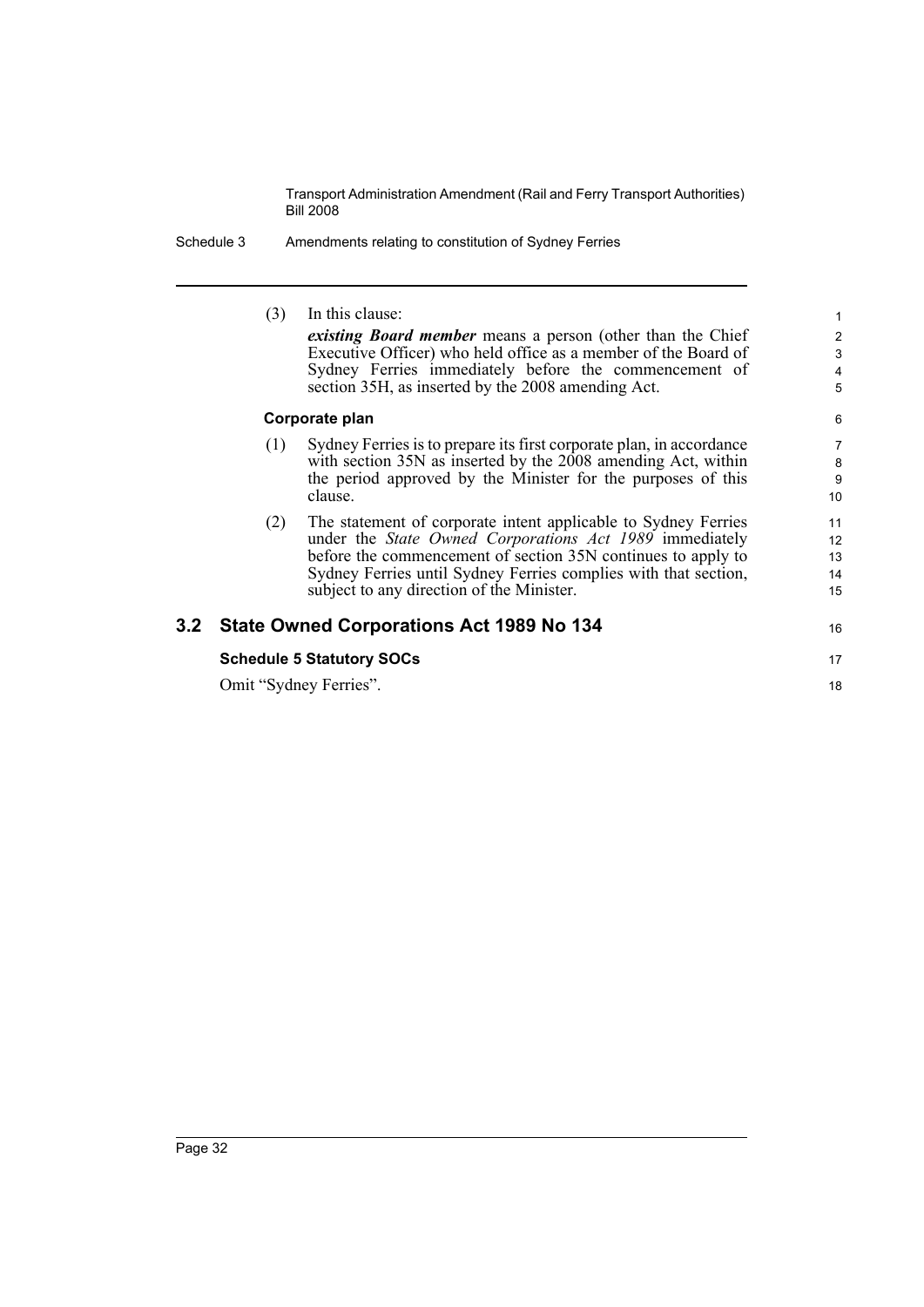Amendments relating to ferry passenger services Schedule 4

<span id="page-44-0"></span>

| <b>Schedule 4</b> |             |                    | Amendments relating to ferry passenger<br>services                                                                                                                                      |                |
|-------------------|-------------|--------------------|-----------------------------------------------------------------------------------------------------------------------------------------------------------------------------------------|----------------|
|                   |             |                    | (Section 3)                                                                                                                                                                             | 3              |
| 4.1               |             |                    | Passenger Transport Act 1990 No 39                                                                                                                                                      | 4              |
| [1]               |             |                    | <b>Section 3 Definitions</b>                                                                                                                                                            | 5              |
|                   |             |                    | Insert in alphabetical order in section $3(1)$ :                                                                                                                                        | 6              |
|                   |             |                    | <i>ferry service contract</i> —see section 16AA.                                                                                                                                        | 7              |
|                   |             |                    | regular ferry service means any regular passenger service<br>conducted by ferry, but does not include any service of a class<br>prescribed for the purposes of this definition.         | 8<br>9<br>10   |
| [2]               |             |                    | Part 3, Division 1A                                                                                                                                                                     | 11             |
|                   |             |                    | Insert after Division 1:                                                                                                                                                                | 12             |
|                   |             | <b>Division 1A</b> | Service contracts for regular ferry services                                                                                                                                            | 13             |
|                   |             |                    |                                                                                                                                                                                         |                |
|                   | <b>16AA</b> |                    | <b>Application of Division</b>                                                                                                                                                          | 14             |
|                   |             |                    | This Division applies to service contracts for regular ferry<br>services (ferry service contracts).                                                                                     | 15<br>16       |
|                   | <b>16AB</b> |                    | Service contracts for regular ferry services                                                                                                                                            | 17             |
|                   |             | (1)                | A ferry service contract is to be for a term not exceeding 8 years.                                                                                                                     | 18             |
|                   |             | (2)                | A ferry service contract may be renewed from time to time in<br>accordance with any provision of the contract concerning<br>renewal.                                                    | 19<br>20<br>21 |
|                   |             | (3)                | Provision for regular ferry services in accordance with this<br>section and section 16 may be made in one or more contracts.                                                            | 22<br>23       |
|                   |             | (4)                | It is the duty of the Director-General to ensure that any ferry<br>service contract is not inconsistent with:                                                                           | 24<br>25       |
|                   |             |                    | the government's standards of safety for passengers and<br>(a)<br>the public and maintenance, and                                                                                       | 26<br>27       |
|                   |             |                    | standards for, or any other requirements relating to, ferries,<br>(b)<br>the operator of the service or employees of the operator<br>under this or any other Act or any regulation, and | 28<br>29<br>30 |
|                   |             |                    | the terms and conditions of any certificate or other<br>(c)<br>authority issued to an employee of the operator of the<br>service under any other Act or regulation.                     | 31<br>32<br>33 |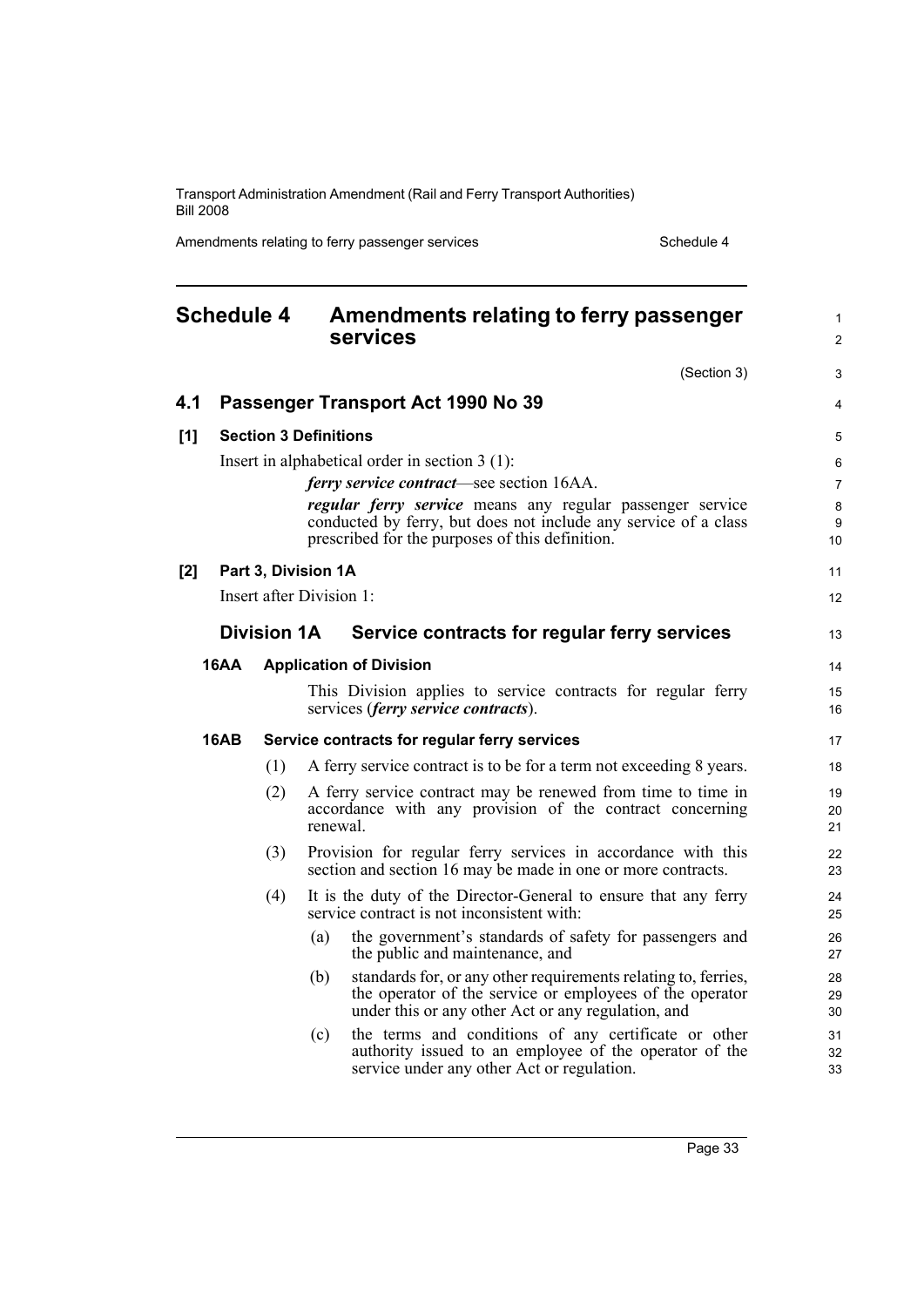(5) Nothing in this Division is to be construed as affording a right or expectation of renewal of a ferry service contract.

(6) The Director-General is precluded from entering into a proposed ferry service contract if the Director-General would be precluded from entering into that contract by section 21 (4) if it were a contract to which Division 2 applies.

### **16AC Matters to be included in ferry service contracts**

- (1) A ferry service contract (other than for a service operated by Sydney Ferries) must make provision with respect to the following:
	- (a) requirements relating to the financial viability of the operator,
	- (b) requirements relating to the fitness of the operator to be an operator and the character of the operator or of any directors and managers of the operator.
- (2) A ferry service contract may specify a region or route of operation.
- (3) A route may proceed across water and a region may consist of a navigational area.
- (4) The regulations may provide for other matters that are to be included in ferry service contracts.

### **16AD Performance standards**

- (1) A ferry service contract is to provide for performance standards to be observed by the contract holder.
- (2) Without limiting subsection (1), the performance standards may include any model performance standards for ferry services that the Director-General may, by order published in the Gazette, approve from time to time.
- (3) Performance standards are to be enforced by civil penalty provision or in such other manner as the contract may provide.
- (4) In subsection (5), *civil penalty provision* means a provision of a ferry service contract that is expressed to be a civil penalty provision for the purposes of this section.
- (5) Despite anything to the contrary in any Act or other law, a person who breaches a civil penalty provision is liable to pay, as a debt due to the State, an amount determined in accordance with the ferry service contract as the penalty for the breach of that provision.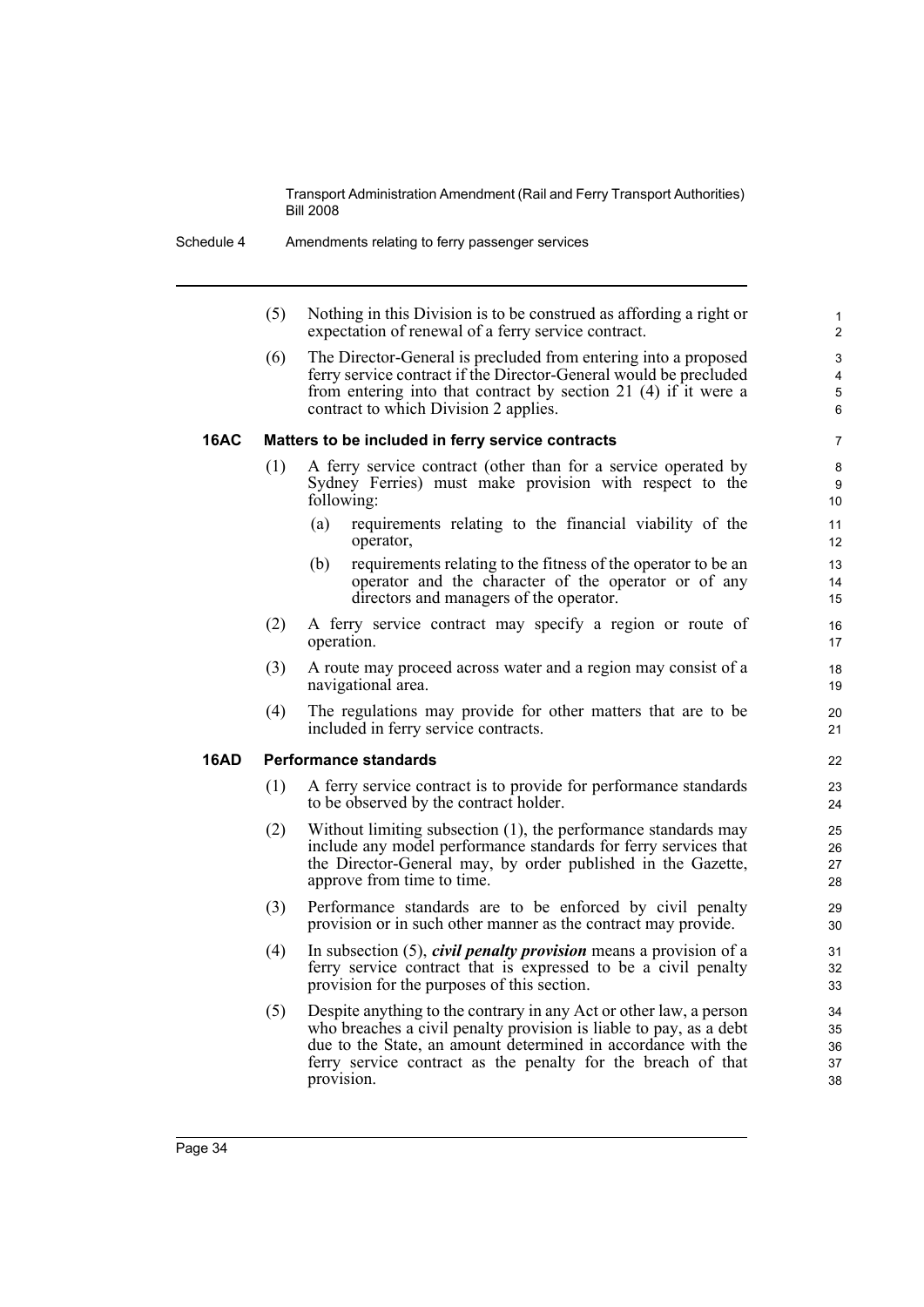Amendments relating to ferry passenger services Schedule 4

|      | (6) |     | Subsections $(3)$ – $(5)$ do not apply to a contract between the<br>Director-General and Sydney Ferries.                                                                                                                                                                                         | $\mathbf{1}$<br>$\overline{2}$ |
|------|-----|-----|--------------------------------------------------------------------------------------------------------------------------------------------------------------------------------------------------------------------------------------------------------------------------------------------------|--------------------------------|
| 16AE |     |     | Determination of maximum fare pricing policy for ferry services                                                                                                                                                                                                                                  | 3                              |
|      | (1) |     | This section applies to any ferry service contract that authorises<br>or otherwise provides for the fares charged by the contract holder<br>to be determined in accordance with this section.                                                                                                    | 4<br>5<br>6                    |
|      |     |     | Note. If its ferry service contract does not provide for this matter, Sydney<br>Ferries may make an order under section 85 of the Transport<br>Administration Act 1988 determining fares.                                                                                                        | $\overline{7}$<br>8<br>9       |
|      | (2) |     | The Independent Pricing and Regulatory Tribunal (the <i>Tribunal</i> )<br>is to conduct investigations and make reports to the Minister on<br>the following matters:                                                                                                                             | 10<br>11<br>$12 \overline{ }$  |
|      |     | (a) | the determination of appropriate maximum fares for<br>regular ferry services supplied under contracts to which<br>this section applies,                                                                                                                                                          | 13<br>14<br>15                 |
|      |     | (b) | a periodic review of fare pricing policies in respect of such<br>services.                                                                                                                                                                                                                       | 16<br>17                       |
|      | (3) |     | In respect of an investigation or report under this section, the<br>Minister may require the Tribunal to consider specified matters<br>when making its investigations.                                                                                                                           | 18<br>19<br>20                 |
|      | (4) |     | Division 7 of Part 3 of the <i>Independent Pricing and Regulatory</i><br><i>Tribunal Act 1992</i> is taken to apply to an investigation under this<br>section in the same way as it applies to an investigation under<br>Part 3 of that Act.                                                     | 21<br>22<br>23<br>24           |
|      | (5) |     | In making a determination under this section, the Tribunal is to<br>consider the following matters:                                                                                                                                                                                              | 25<br>26                       |
|      |     | (a) | the cost of providing the services concerned,                                                                                                                                                                                                                                                    | 27                             |
|      |     | (b) | the protection of consumers from abuses of monopoly<br>power in terms of prices, pricing policies and standards of<br>service,                                                                                                                                                                   | 28<br>29<br>30                 |
|      |     | (c) | the need for greater efficiency in the supply of services so<br>as to reduce costs for the benefit of consumers and<br>taxpayers,                                                                                                                                                                | 31<br>32<br>33                 |
|      |     | (d) | the need to maintain ecologically sustainable development<br>(within the meaning of section 6 of the <i>Protection of the</i><br><i>Environment Administration Act 1991</i> ) by appropriate<br>pricing policies that take account of all of the feasible<br>options to protect the environment, | 34<br>35<br>36<br>37<br>38     |
|      |     | (e) | the social impact of the determination,                                                                                                                                                                                                                                                          | 39                             |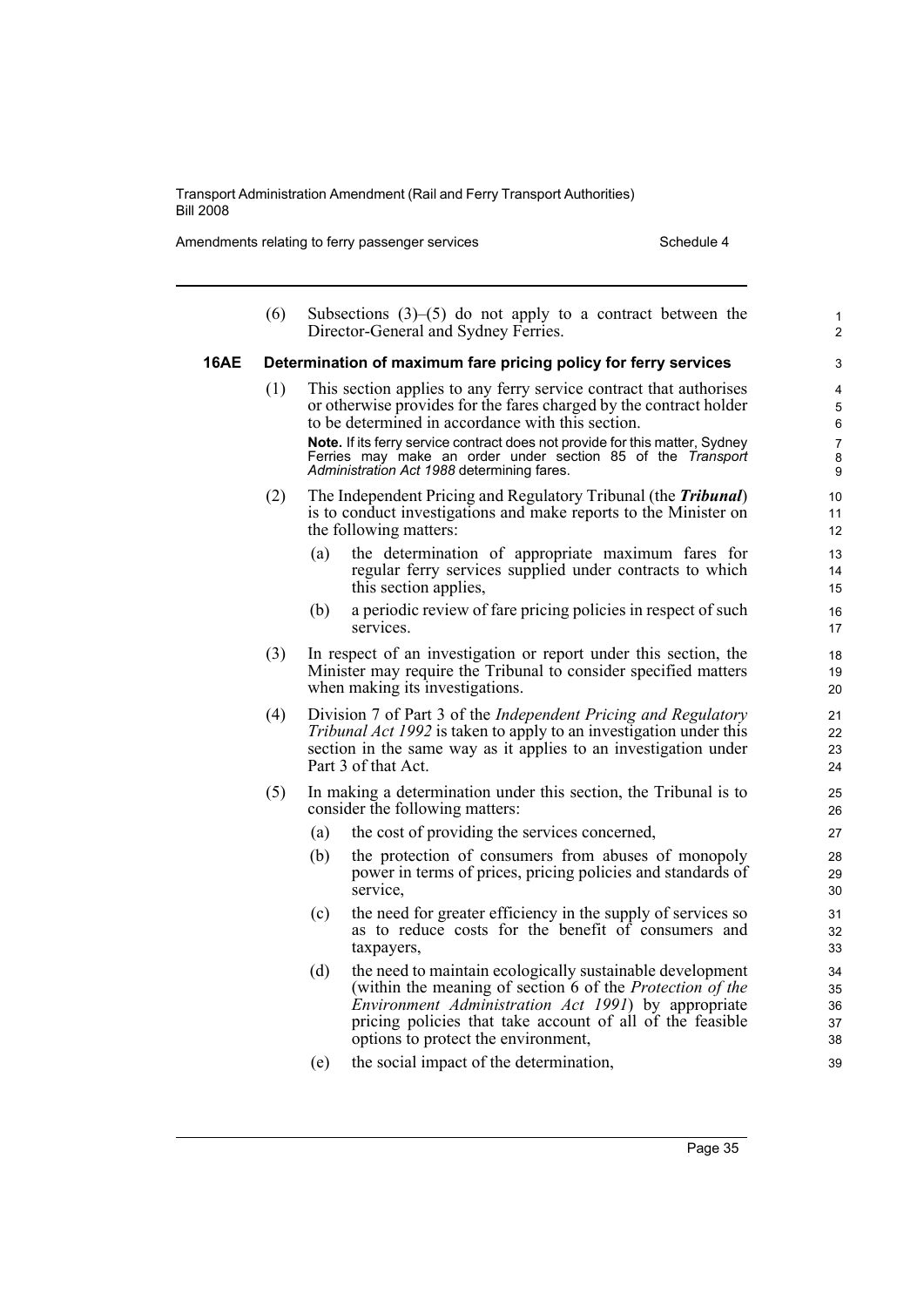|     |     |                    | (f)<br>standards of quality, reliability and safety of the services<br>concerned (whether those standards are specified by<br>legislation, agreement or otherwise) and any suggested or<br>actual changes to those standards,                                                                                                         | 1<br>$\overline{c}$<br>$\ensuremath{\mathsf{3}}$<br>4 |
|-----|-----|--------------------|---------------------------------------------------------------------------------------------------------------------------------------------------------------------------------------------------------------------------------------------------------------------------------------------------------------------------------------|-------------------------------------------------------|
|     |     |                    | contractual arrangements prevailing in the industry,<br>(g)                                                                                                                                                                                                                                                                           | 5                                                     |
|     |     |                    | (h)<br>such other matters as the Tribunal considers relevant.                                                                                                                                                                                                                                                                         | 6                                                     |
|     |     | (6)                | A ferry service contract to which this section applies is taken to<br>include a term to the effect that the contract holder must not<br>charge a passenger of the service a fare that exceeds the<br>maximum fare determined under this section from time to time<br>for the provision of such a service to a passenger of that kind. | $\overline{7}$<br>8<br>9<br>10<br>11                  |
|     |     | (7)                | Any contravention of the term implied in a ferry service contract<br>by subsection (6) may be remedied at law or in equity as though<br>the term were an essential term to which the parties had by<br>contract agreed.                                                                                                               | 12<br>13<br>14<br>15                                  |
|     |     | (8)                | A ferry service contract to which this section applies may make<br>provision for maximum fares for the provision of regular ferry<br>services concerned to passengers pending the first determination<br>of maximum fares under this section.                                                                                         | 16<br>17<br>18<br>19                                  |
|     |     | (9)                | Any provision of the kind referred to in subsection $(8)$ ceases to<br>have effect as part of the ferry service contract on and from the<br>first determination of maximum fares under this section that<br>applies to the provision of the regular ferry services to which the<br>contract relates.                                  | 20<br>21<br>22<br>23<br>24                            |
| [3] |     |                    | Part 3, Division 2, heading                                                                                                                                                                                                                                                                                                           | 25                                                    |
|     |     |                    | Insert "subject to existing contracts" after "ferry services".                                                                                                                                                                                                                                                                        | 26                                                    |
| [4] |     | <b>Section 16A</b> |                                                                                                                                                                                                                                                                                                                                       | 27                                                    |
|     |     |                    | Omit the section. Insert instead:                                                                                                                                                                                                                                                                                                     | 28                                                    |
|     | 16A |                    | <b>Application of Division</b>                                                                                                                                                                                                                                                                                                        | 29                                                    |
|     |     | (1)                | This Division applies to service contracts for ferry services in<br>force immediately before the commencement of Division 1A, or<br>that are renewed as referred to in subsection $(3)$ .                                                                                                                                             | 30<br>31<br>32                                        |
|     |     | (2)                | A service contract must not be entered into under this Division<br>after the commencement of Division 1A.                                                                                                                                                                                                                             | 33<br>34                                              |
|     |     | (3)                | Subsection (2) does not prevent the renewal, under this Division,<br>of a contract in force immediately before the commencement of<br>Division 1A or any succeeding renewed contract.                                                                                                                                                 | 35<br>36<br>37                                        |
|     |     |                    |                                                                                                                                                                                                                                                                                                                                       |                                                       |

 $[4]$